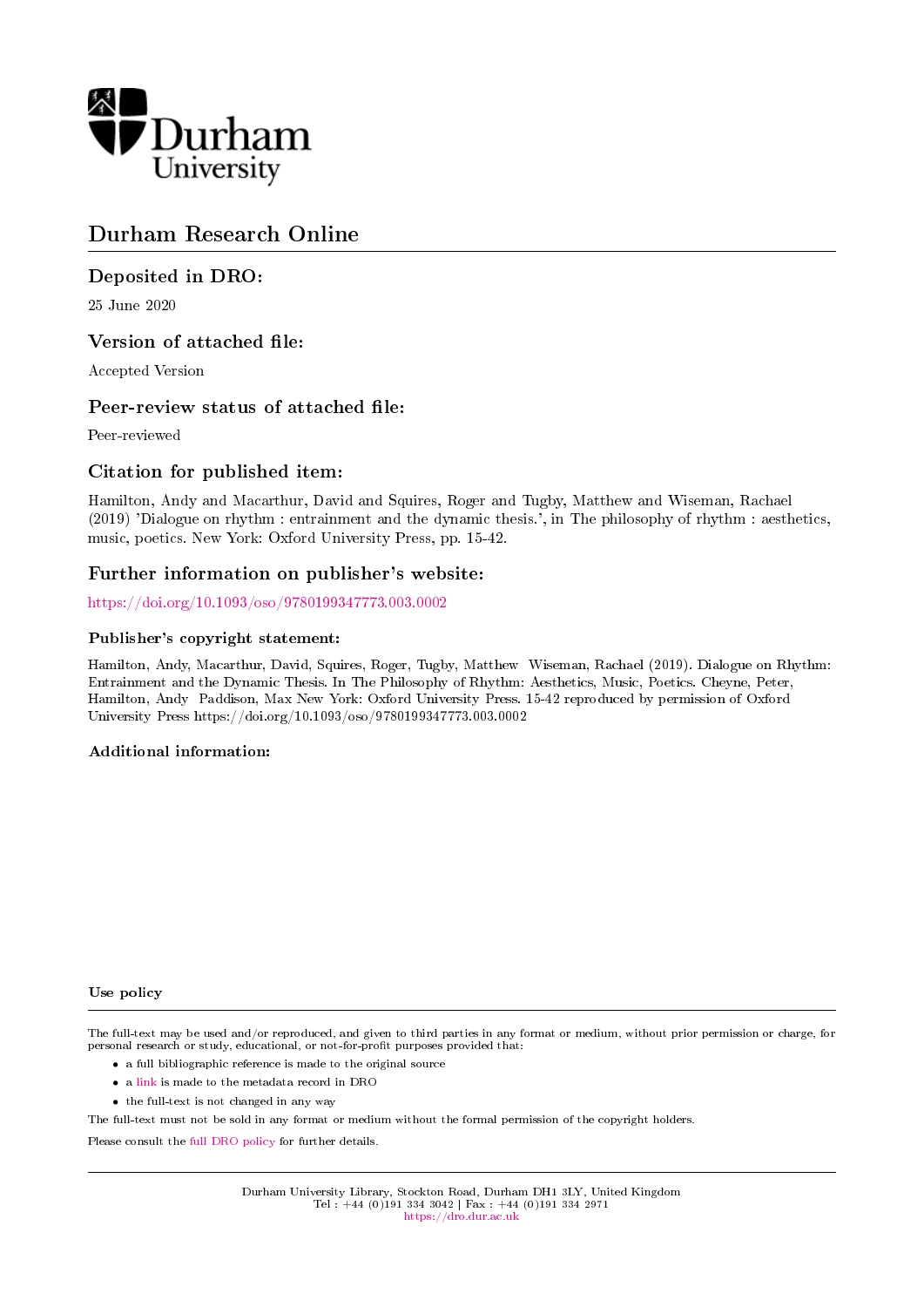This article is published in The Philosophy of Rhythm: Aesthetics, Music, Poetics, 2019, edited by Peter Cheyne, Andy Hamilton and Max Paddison, New York: Oxford University Press, pp. 15-42.

DOI:10.1093/oso/9780199347773.003.0002

Please use the published version when quoting.

# Dialogue on Rhythm: Entrainment and

the Dynamic Thesis

# Andy Hamilton, David Macarthur, Roger Squires, Matthew Tugby, and Rachael Wiseman (ed. Andy Hamilton)

The advantages of the dialogue form—in particular, the advantage of openness—have been neglected in post-eighteenth-century philosophy. Unlike the currently dominant journal article form, the present dialogue neither arrives at, nor seeks to impose, a definite conclusion. Debate is left open. Knowledge in philosophy is dialogical. As love of wisdom, philosophy pursues truth via challenging dialogue, knowing that it needs opposing views to approach its aim. That aim is to arrive at truth, and the most fruitful debate can help one get there.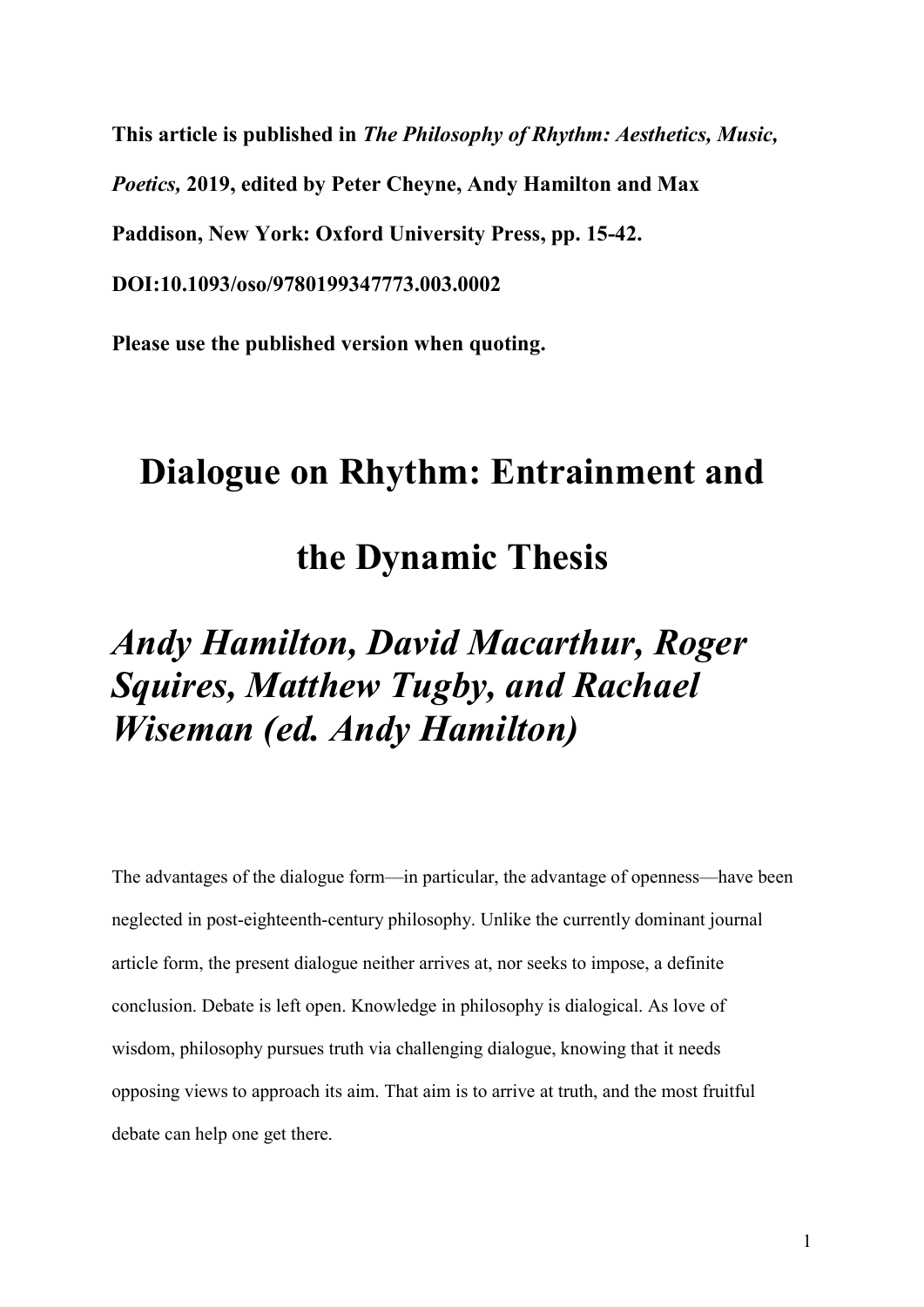In Plato's Socratic dialogues, Socrates is regarded as the bearer (or at least a "midwife") of truth. We can infer that Plato endorses—though perhaps does not defend—the viewpoint voiced by Socrates. In these earlier dialogues his main positive contribution is the Socratic elenchus, a method of eliminating incoherent beliefs from the set that his interlocutor holds. It is this method, rather than particular philosophical claims, that Plato endorses through Socrates. By the time of the Republic, however, Socrates is more like Plato's mouthpiece, and his view seems to prevail.

With Hume, the dialogue form is more open. He used it to evade religious censorship, leaving it unclear whose view the author was advocating—though in the Dialogues Concerning Natural Religion it is clear that one character, Demea the deist, does not represent Hume. In the twentieth and twenty-first centuries, the dialogue form is more rare—Brecht's Messingkauf Dialogues and Beckett's more imaginative Dialogues with Georges Duthuit are two very different philosophical dialogues on artistic questions.

This "Dialogue on Rhythm" is based on contributions from Andy Hamilton, David Macarthur, Matthew Tugby, Roger Squires and Rachael Wiseman. The "Dialogue" is neither a creation by a single author—as the classic dialogues by Plato, Berkeley and Hume were—nor verbatim transcription of actual conversation. Text was passed back and forth, and the final result agreed. Here, no one view prevails, though characters modify their views in the light of criticism. Debate is left open, even to the extent that the alternative positions are not entirely clear—but progress in clarifying them has been made.

Andy Hamilton

### Dramatis Personae

SKEPTICUS = David Macarthur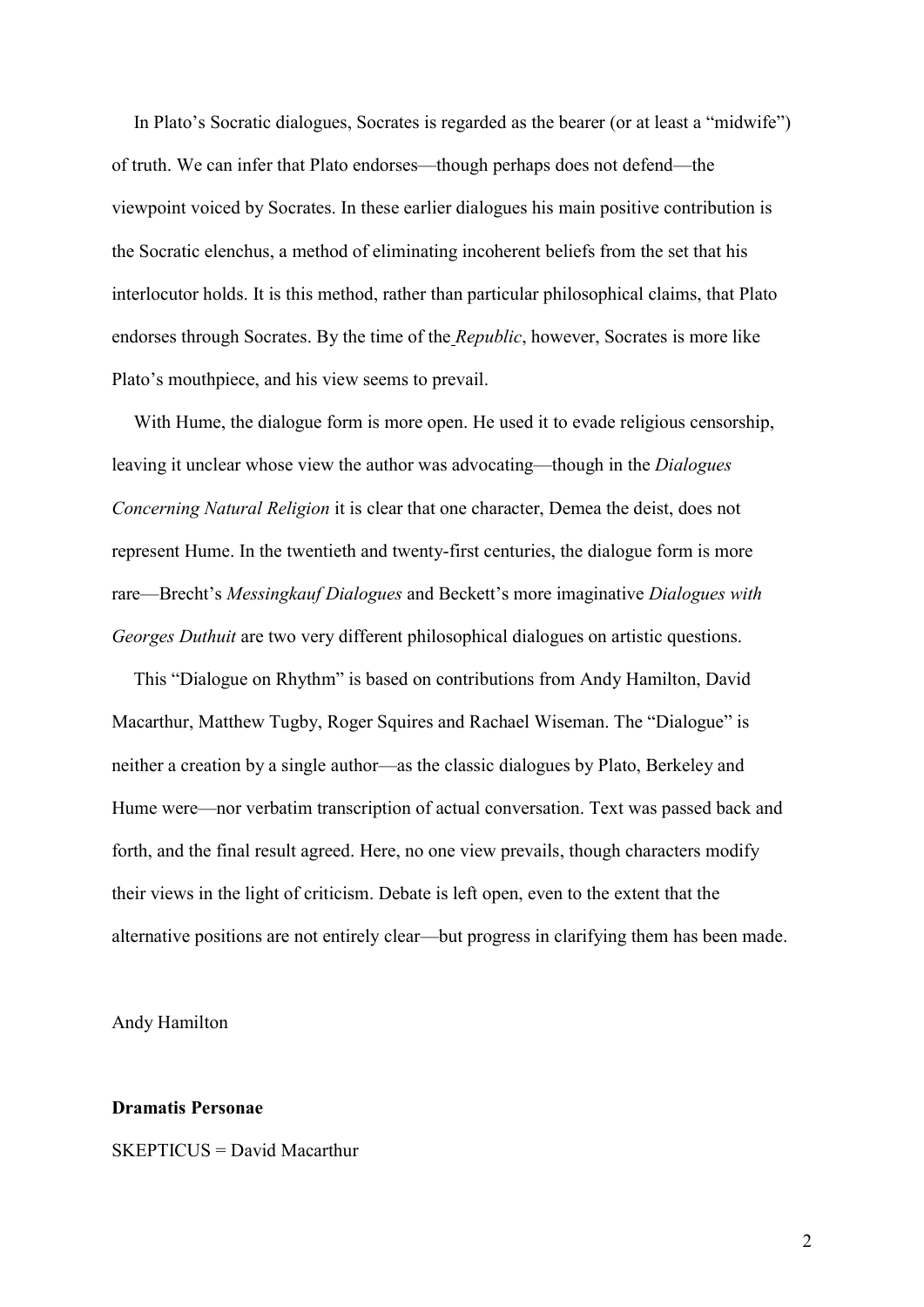DYNAMICUS = Andy Hamilton METAPHYSICUS = Matthew Tugby ANALYTICUS = Roger Squires VITALIA = Rachael Wiseman

### Summary

This dialogue debates the common philosophical assumption that nothing relevant in the music moves literally, that is, spatially—physical movements of performers, or air molecules, are not relevant. It addresses Andy Hamilton's critique of this assumption, and his dynamic conception of rhythm as order-in-movement or order-in-movement-in-sound, defended in his article "Rhythm and Stasis". On that account, rhythm is characterized as "[a primitive] order within human bodily movement or movement-in-sound", and it is suggested that this order "involves a non-spatial yet literal sense of movement".<sup>1</sup> This dynamic account opposes both Budd's and Simons' static accounts in terms of order-intime, and also Scruton's metaphorical conception of sonic rhythm as movement in space.<sup>2</sup>

While Macarthur (Skepticus) and perhaps Tugby (Metaphysicus) oppose or resist it, the other participants support some kind of dynamic conception. Macarthur rejects the dynamic–static distinction as Hamilton (Dynamicus) presents it, while Tugby offers a metaphysical account of non-spatial movement in terms of quality-space—a view of which both Macarthur and Hamilton are sceptical. Macarthur criticizes Hamilton's original claim that music moves in a literal but non-spatial sense; Hamilton concedes the point, but

<sup>&</sup>lt;sup>1</sup> Hamilton "Rhythm and Stasis", 29, 40.

<sup>&</sup>lt;sup>2</sup> Budd "Musical Movement", 209–223; Simons, "Ontology of Rhythm"; Scruton Aesthetics of Music.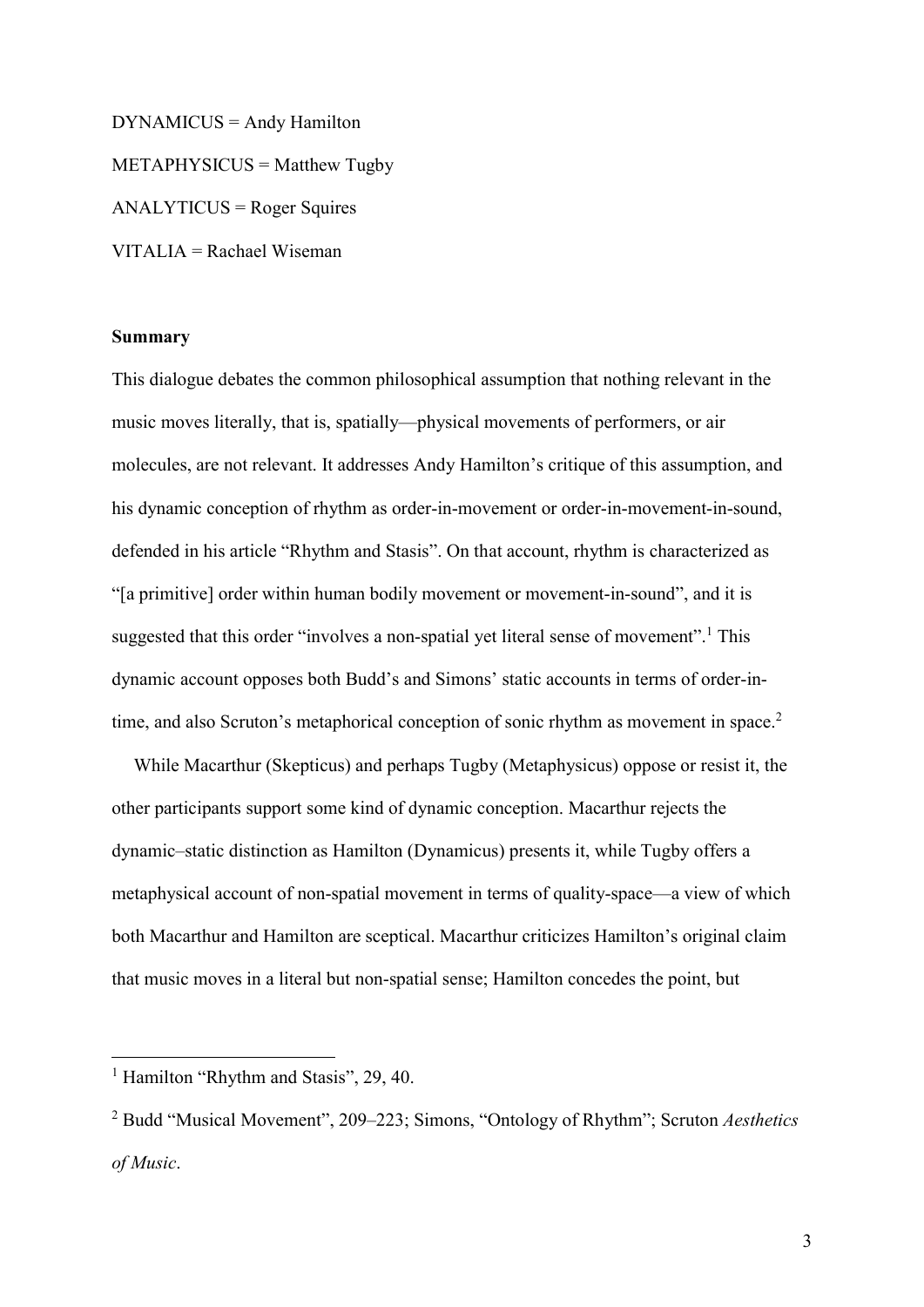responds that something relevant does move literally: musicians and audience share a rhythmic, dance-like response. Drawing on aspects of Macarthur's account, and discussion by Squires (Analyticus), he argues that this dance-like response is a participatory manifestation of musical understanding; there is an internal relation between music and movement, such that rhythm constitutes an order of movement. As Ezra Pound said, "music begins to atrophy when it departs too far from the dance . . . poetry begins to atrophy when it gets too far from music".<sup>3</sup> Music, dance, and poetry originated as an integrated practice. Macarthur insists that the dynamic account rests on an implausible view of literal movement in music; Hamilton responds that the non-movement assumption rests on sonicism—the view that music is a strictly sonic art, that does not essentially involve bodily and visual experience.<sup>4</sup> On his view, rhythm as order-in-movement does not require an implausible notion of non-spatial literal movement. Squires and Wiseman (Vitalia) develop the movement criterion, arguing that it should be expressed as a capacity, not a disposition.

# 1. PROJECTION, RHYTHM AND PROTO-RHYTHM (PALACE GREEN, DURHAM)

SKEPTICUS: Good morning, Dynamicus! I hope you are enjoying the fine weather today. What brings you to Palace Green so early this spring morning? Though surely there is no pleasanter time of day, or more delightful season of the year.

 $3$  Pound,  $ABC$  of Reading, 14.

<sup>&</sup>lt;sup>4</sup> This issue arises with other contributions in this volume, such as Gaiger and Durà-Vilà.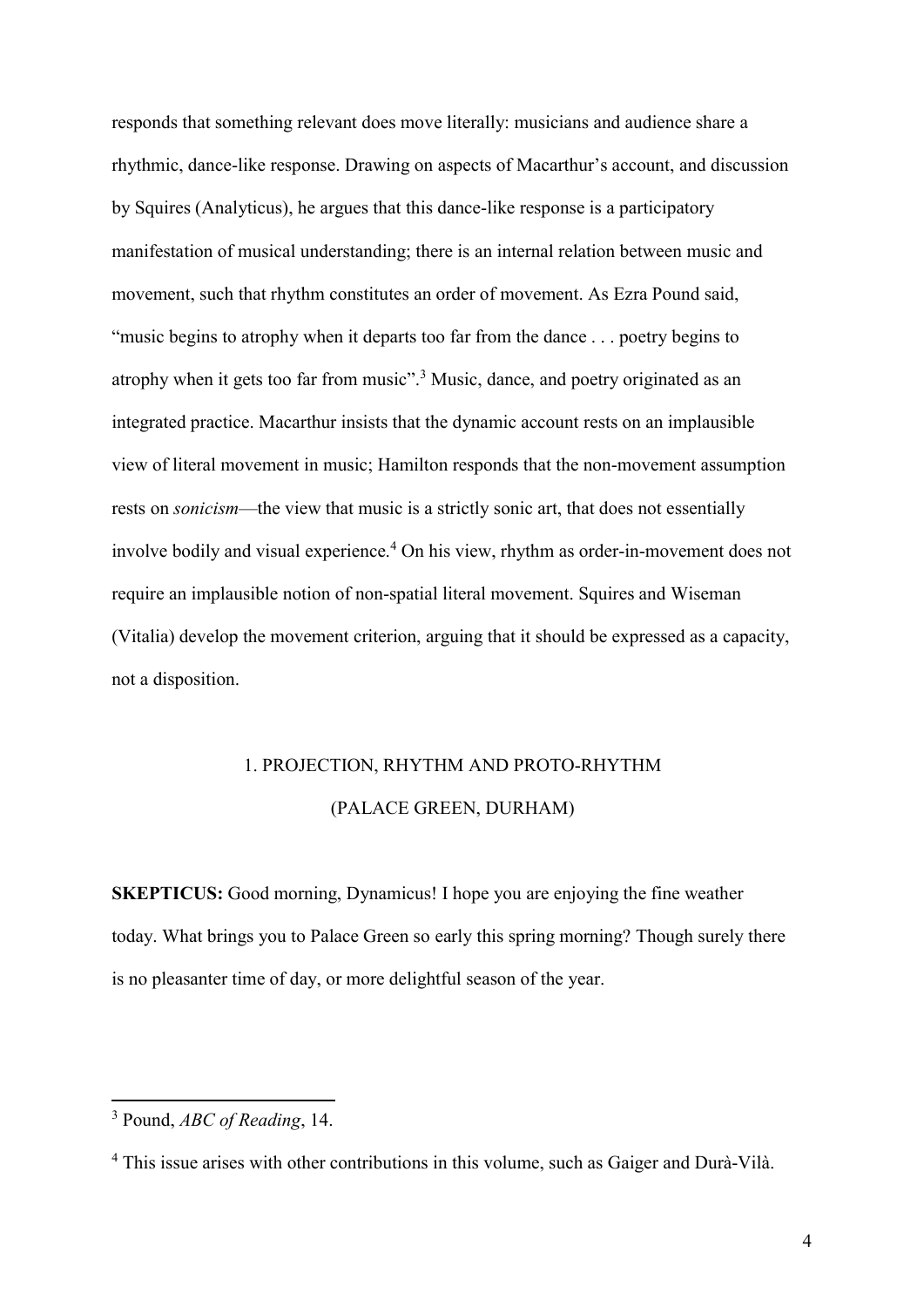DYNAMICUS: In fact, my thoughts were taken up with the philosophical problem we discussed recently, and I found it hard to sleep. I decided to take some early morning exercise—perhaps its rhythmic nature prompted further ideas.

SKEP: Yes, these issues are absorbing. I find myself in sympathy with your philosophical humanist approach, that treats music both as a sounding, vibrating phenomenon, of changing patterns of intentionally produced sound in time, and a performing art or entertainment. Like you, I want to reject both an abstract, Platonic conception, and also the sub-personal standpoint of neuro-philosophy. I want to insist, with you, that rhythm is essentially a felt person-level phenomenon.

DY: Yes, a humanistic approach has important implications for the understanding of rhythm. So you agree with my view that rhythm is intentional, while creatures or artefacts that do not have or express intentions can produce only proto-rhythms?

SKEP: Not entirely, Dynamicus. My view is that while a rhythm might be *experienced* as if it were intentional and meaningful, it may, in fact, be either non-intentional or intentional, meaningful or meaningless. Musical rhythm is intentional and apparently meaningful. But it seems obvious to me that there are non-intentional meaningless rhythms, such as a train running on a track, a heartbeat, or the drip of a leaky tap. We might call these natural rhythms and distinguish them from human rhythms like music and dance, without denying that making rhythms is natural to us.

But let me turn to your argument that in the case of music or poetry, rhythm is imparted by performers, and "imaginatively projected" by listeners.<sup>5</sup> Music, poetry, dance and

<sup>&</sup>lt;sup>5</sup> Hamilton, "Rhythm and Stasis", 29: "A humanistic account treats rhythm as an *order* distinctive of human movement or movement-in-sound, an order imaginatively projected onto processes that do not literally possess it".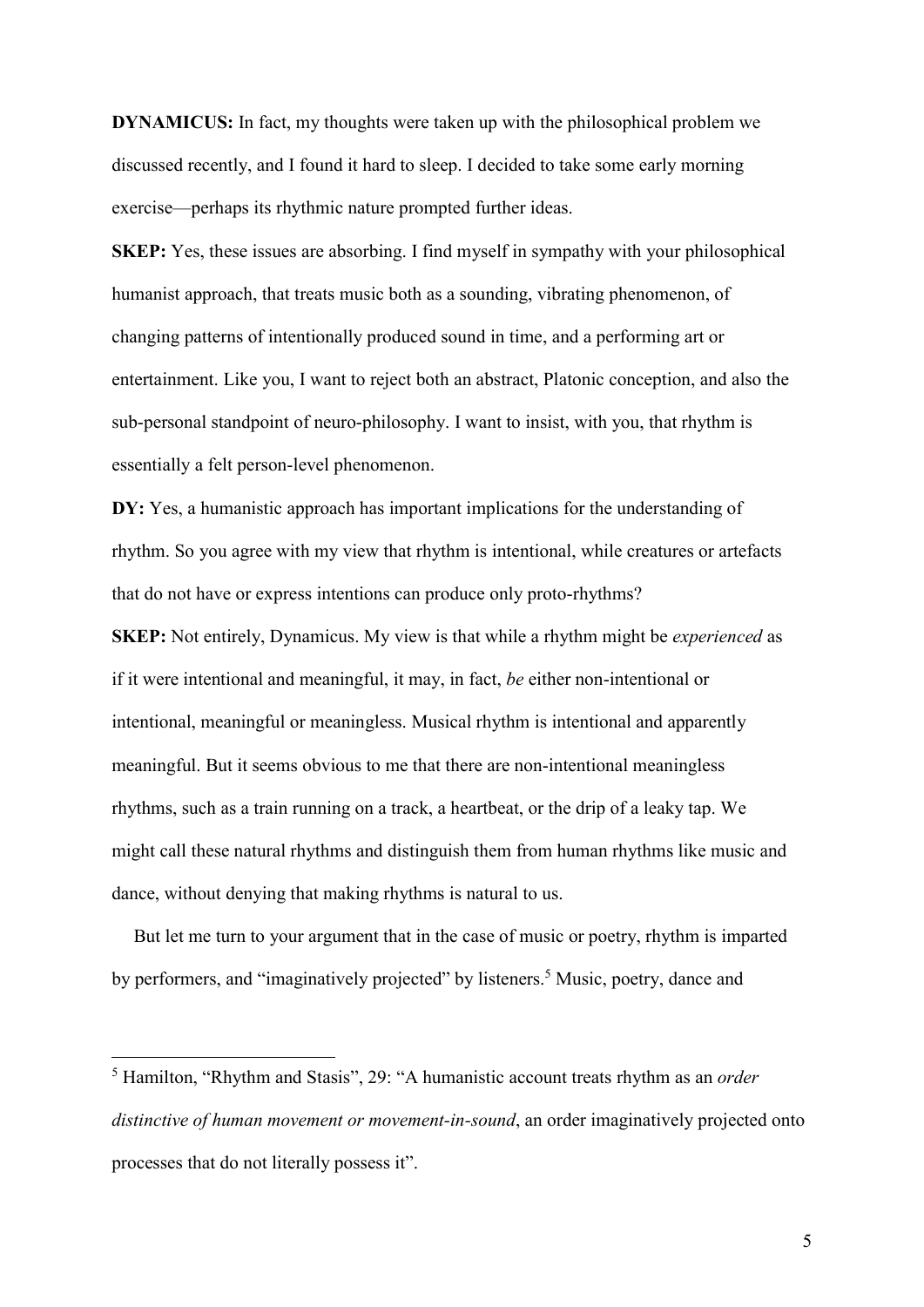human bodily movement are paradigms of rhythm, you say, understood as the "imposition of accents on sequences of sounds or movements, creating non-periodic phenomena usually within a periodic repetitive (metrical) framework".<sup>6</sup> And you stress that rhythm is humanly-produced—a genetic claim about a sound's causal origins that, I take it, may not be evident to a listener.

DY: I would qualify what you are saying, Skepticus. I am not claiming that all rhythms are humanly-produced. A drum machine produces rhythms, and these are only indirectly humanly-produced—if they're sampled, or given that the machine itself is humanlyproduced. I meant rather that human producers of rhythm, and the human practices of music, poetry, and dance in which rhythm is embedded, draw on and incorporate natural sounds, and later mechanical and electronic sounds—often regarding these sounds as in themselves proto-rhythmic, or rhythmic.

SKEP: I see. However, I take your more fundamental point to be that rhythm, in its primary manifestations, is an intentional phenomenon. And as you say, the rhythms associated with music, dance, and poetry constitute "an intentional order".<sup>7</sup> An immediate emendation is to limit the realm of rhythm to intentional bodily movement rather than bodily movement in general.

DY: That might be acceptable, Skepticus—although I might rather say that its realm is voluntary bodily movement, of which intentional bodily movement is one species.<sup>8</sup> SKEP: Let us say that, on your view, rhythm is primarily an intentional phenomenon, whose expression we can and often do perceive in various human activities. It is thus an

<sup>6</sup> Hamilton, "Rhythm and Stasis", 38, 26.

<sup>7</sup> Hamilton, "Rhythm and Stasis", 30.

<sup>&</sup>lt;sup>8</sup> Wiseman, *Anscombe's "Intention"*, Ch. 4.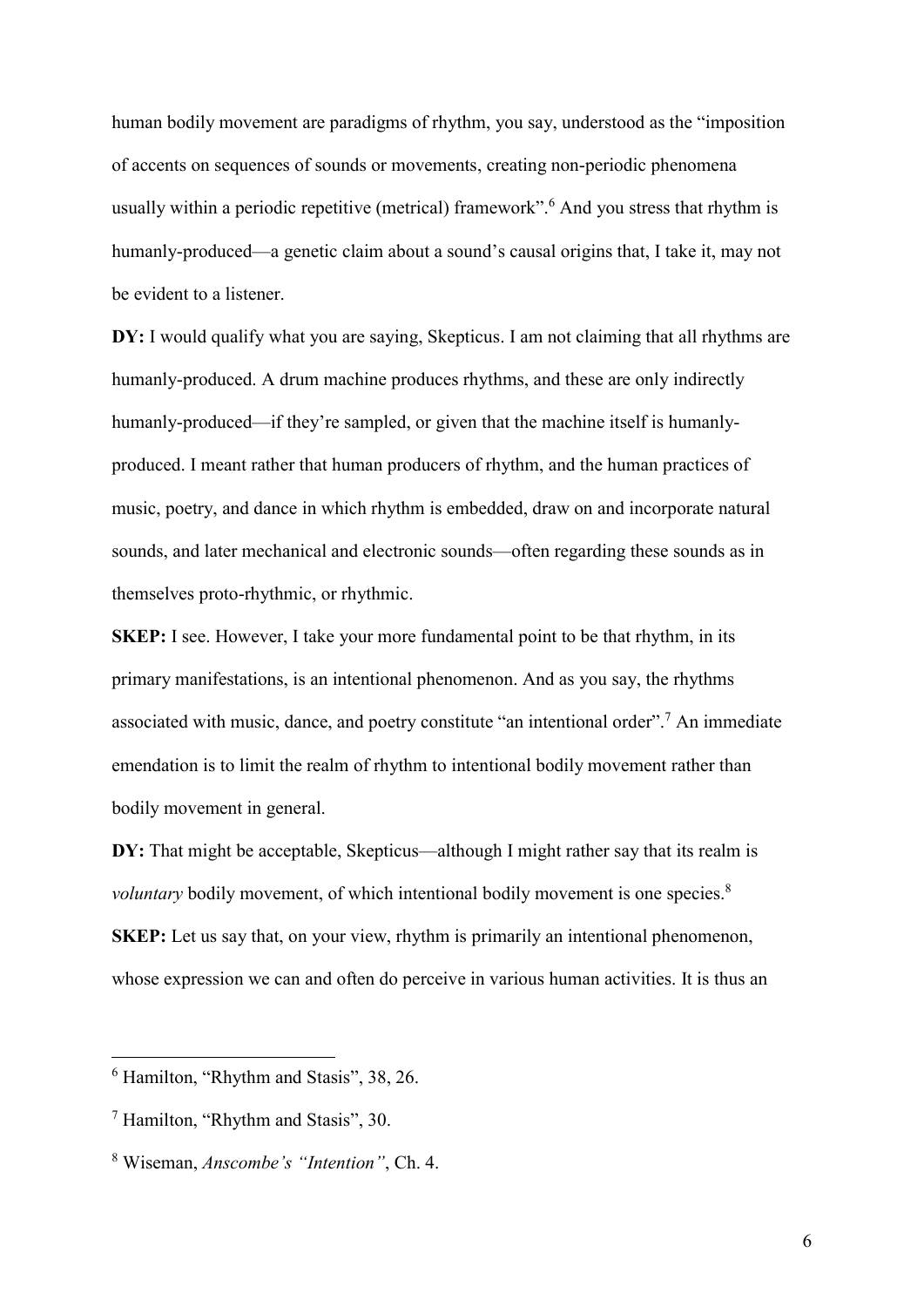aspect of the human world—a claim that seems to fit well with your humanist inclinations. Rhythms produced by inanimate things, such as a dripping tap, you call "proto-rhythms" and treat them as secondary phenomena.

DY: Yes, that is my view.

SKEP: Now, turning to the question of projection, you seem to want to distinguish perceiving intentional or "true" rhythm, from projecting "proto-rhythm", the latter being a phenomenon of natural or non-intentional orders of stressed and unstressed accents in time, such as a heartbeat, waves on the shore, or a horse's gallop. Indeed sometimes you speak of rhythms themselves as both being perceived and projected.

DY: "Pulse" would be an alternative term, to capture what you are calling "stressed and unstressed accents".

SKEP: But what we must remember is that the data for philosophizing here involve a range of experiences of rhythm in both human and natural phenomena. So I do not find the distinction between rhythm and proto-rhythm helpful. Perhaps it has this to be said for it: the intentional case structures both non-intentional and intentional rhythm at the level of phenomenology. Rhythm, however it is produced, can often seem intentional and meaningful, even where it is not. But for present purposes, let us follow your restricting the term "rhythm" to human-produced phenomena. We can therefore ask, is "projection" needed to explain our experience of rhythm?

DY: You believe it is not?

SKEP: Indeed. Your account appeals to projection principally to explain how we hear rhythm in "proto-rhythmic" phenomena—heartbeats, waves, trains. You argued that in these non-intentional, naturally recurring patterns of stressed and unstressed sound, we cannot avoid projecting rhythm—as I recall, citing La Monte Young's composition "'X' for Henry Flint" (1960), where the performer has the impossible task of producing an

7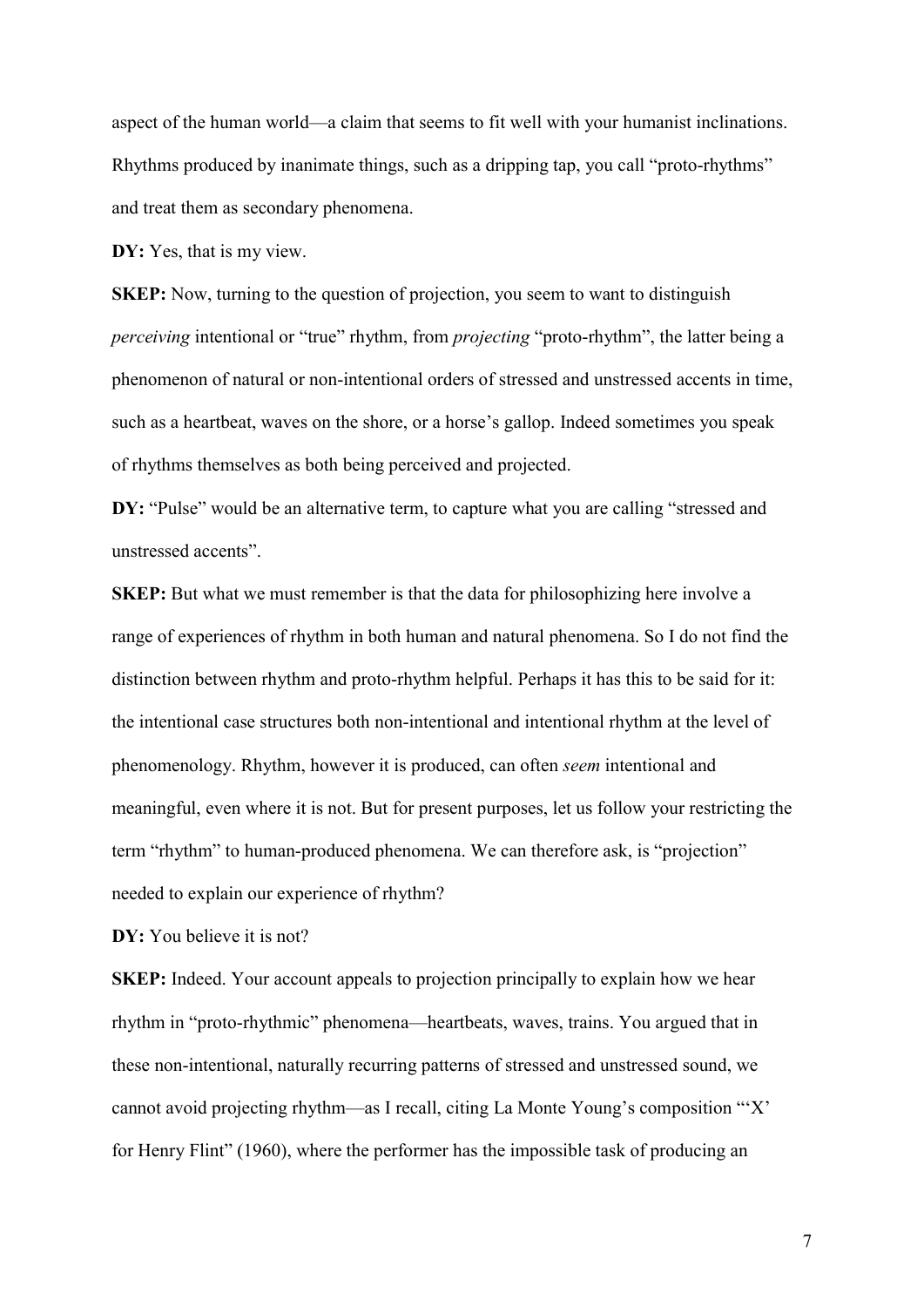absolutely uninflected pulse without meter. You said that this piece shows both how the performer cannot help creating rhythm, and how the listener cannot avoid projecting it. DY: Yes, that is a good summary.

SKEP: Well, there is a problem I believe, with the idea that rhythm is "projected". Projection presupposes a *something* that one projects *onto*. This can happen literally: images are projected onto a screen from a film-reel, or sounds are projected into a space from a source; or figuratively: as when one's joy is projected onto the world at large. In the case of perceived rhythm—something experienced as a feature of bodily movement or sound—projection implies one has access to some subjective state of mind whose "projection" can plausibly account for our experience of it as "in" the movement or sound. But what is this inner something that we experience as outer?

DY: I am not sure there has to be an "inner" something—but pray continue.

SKEP: There does if the notion of projection is to make any sense. Perhaps the idea is that rhythm is like color in this respect. Color is often thought by philosophers to be a mental projection onto an essentially colorless world. But I reject the coherence of this way of thinking. We have no genuine explanation of color in projective terms insofar as we have no coherent idea of how color could be a feature of in the inner realm from whence it is supposedly projected. The failure of projectivism here—one rarely noticed in projectivist discussions of color in modern philosophy—is attributable to our having no coherent definition of what we might call, pleonastically, a "color sensation".

DY: This is very interesting, my dear Skepticus. However, you seem to assume that my view is like Schütz's well-known position. He argues that communication rests on a "mutual tuning-in relationship" in which individuals come to share their experience of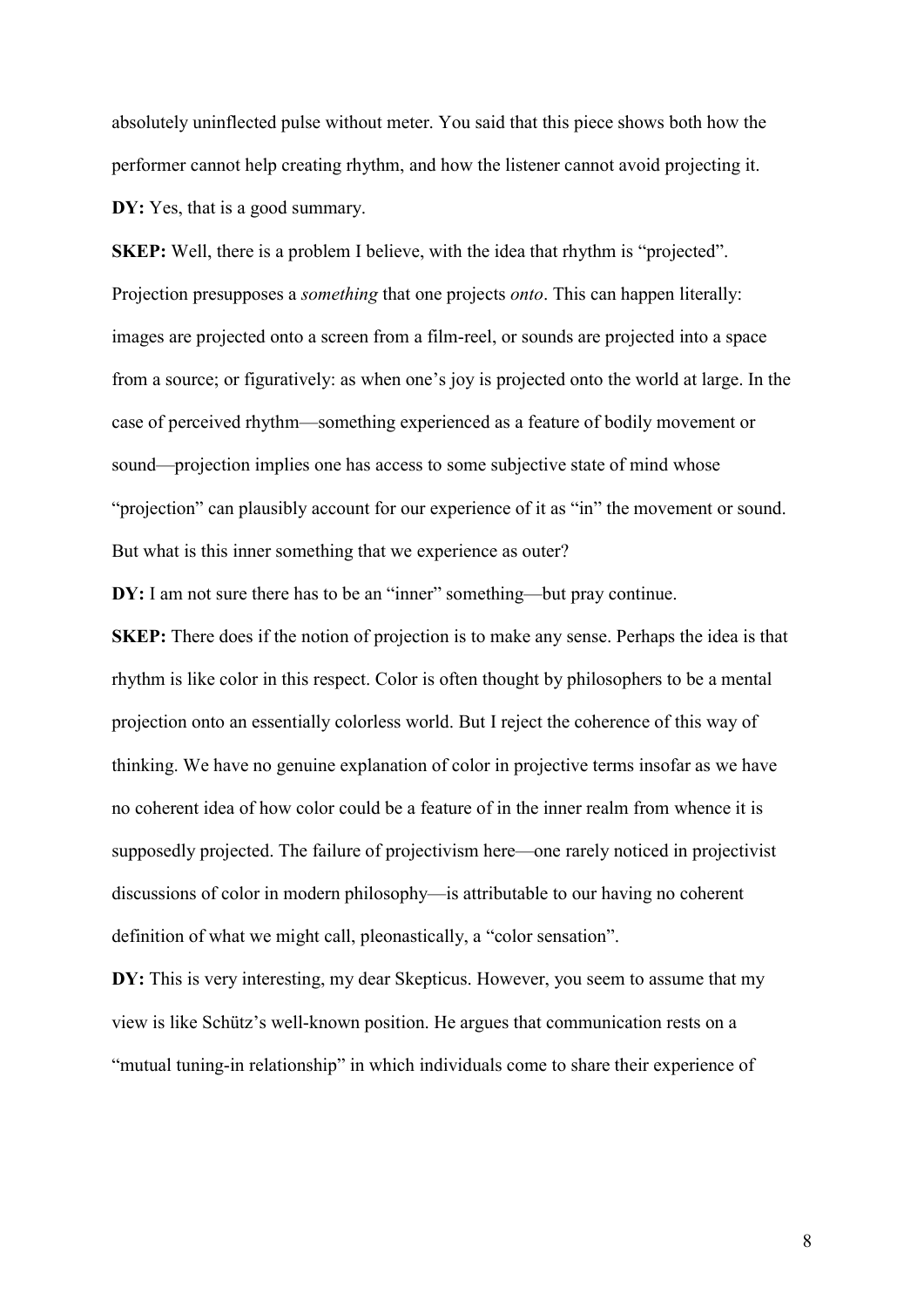"inner time".<sup>9</sup> In his view, rhythmic coordination is prior to any collective agreement. This is not my view. The "inner" in "inner time" is redundant. I favour instead Clayton's view of rhythm emerging spontaneously in individuals and in interactions between them, and so being both natural (physiological) and social in origin.<sup>10</sup> This is the currently popular concept of entrainment, discussed by music psychologists in this volume, which I think captures the idea that rhythm is essentially a felt phenomenon.<sup>11</sup> I differ from Clayton and colleagues, however, in insisting that entrainment is an elucidation, not a scientific explanation.

SKEP: Pray enlighten us, Dynamicus.

DY: I agree with the psychologists that entrainment is essential to music, and that one responds to rhythm by getting in sync. So rhythm is essentially social. What I object to is their view that natural processes themselves entrain. I also object to their apparent denial that a human being can initiate rhythm, on the grounds—they say—that one always entrains to something inner. Entrainment is no more fundamental than rhythm itself.<sup>12</sup> SKEP: Be that as it may, I still maintain that projection is an otiose explanation of genuine rhythm and an unnecessary explanation of proto-rhythm. Suppose, Dynamicus, we follow you and say that the primary experience of rhythm is as intentional temporal movement leaving aside for now the question of what distinguishes mere temporal ordering from rhythmic movement. On the view under discussion, rhythm is constituted, not merely caused, by intentional stresses imposed on sequences of sound. It is a genuine feature, a

<sup>&</sup>lt;sup>9</sup> Schütz, On Phenomenology, 212.

<sup>&</sup>lt;sup>10</sup> Clayton, "Entrainment".

<sup>&</sup>lt;sup>11</sup> Clayton, "Entrainment", London "Metric Entrainment".

<sup>&</sup>lt;sup>12</sup> Further discussed at section 4.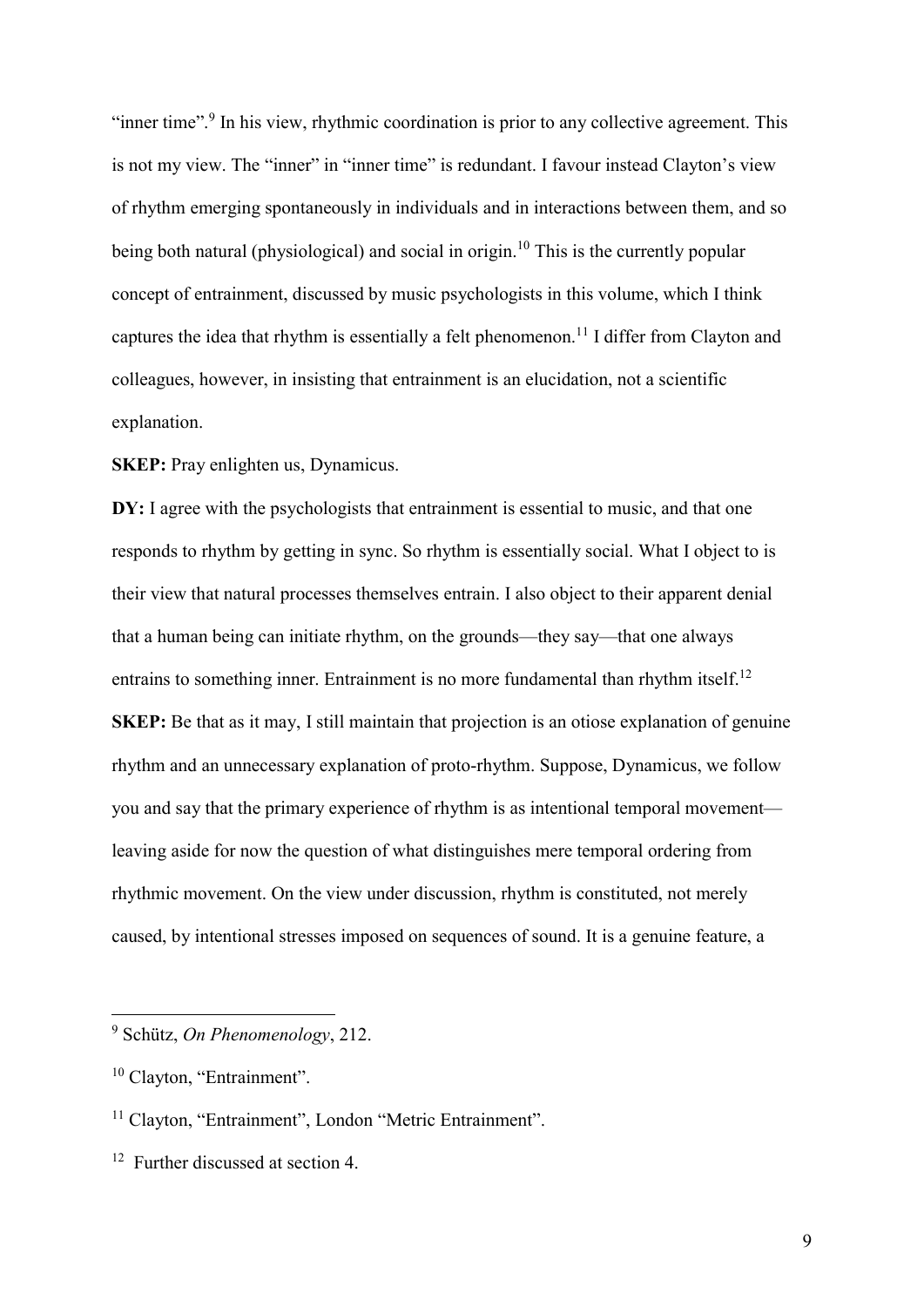perceptible order or pattern that characterizes a range of human bodily movements and sounds—one that allows for ignorance, error and discernment. But as you argued concerning "'X' for Henry Flint", the explanation of our experience of rhythm is overdetermined: the performer "cannot help imposing rhythm and . . . the listener cannot avoid projecting it".<sup>13</sup> Is it not redundant to say that one apprehends the rhythm created and imposed by the performer, and that one also projects it?

DY: You have correctly characterized my view, Skepticus, though I'm not sure there is over-determination.

SKEP: Surely all we need to say is that the performer cannot help imposing a rhythm, an (apparently) intentional ordering, on the basic pulse for which they are responsible. We can translate your infelicitous claim that we cannot avoid projection of rhythm onto pulse, as the inevitability of experiencing rhythm in a pulse even when there was no intention of producing a rhythm.

DY: I am not entirely persuaded, Skepticus. I would say that in the case of proto-rhythm, there is projection. By "projection", I mean just that rhythm is not entirely an intrinsic feature of the sounds, but also of how they are heard. However, rather than using the metaphor of projection, I would be happy to talk of the listener interpreting or hearing-as a metaphor that does seem more appropriate in the case of rhythmic or metrical ambiguity, where there is genuine rather than proto-rhythm. An excellent example is Debussy's "Des pas sur la neige" from his *Preludes*.<sup>14</sup> I understand hearing-as on the model of

<sup>&</sup>lt;sup>13</sup> Hamilton, "Rhythm and Stasis", 34.

<sup>&</sup>lt;sup>14</sup> Discussed in Cooper and Meyer, *Rhythmic Structure of Music*, 171–4.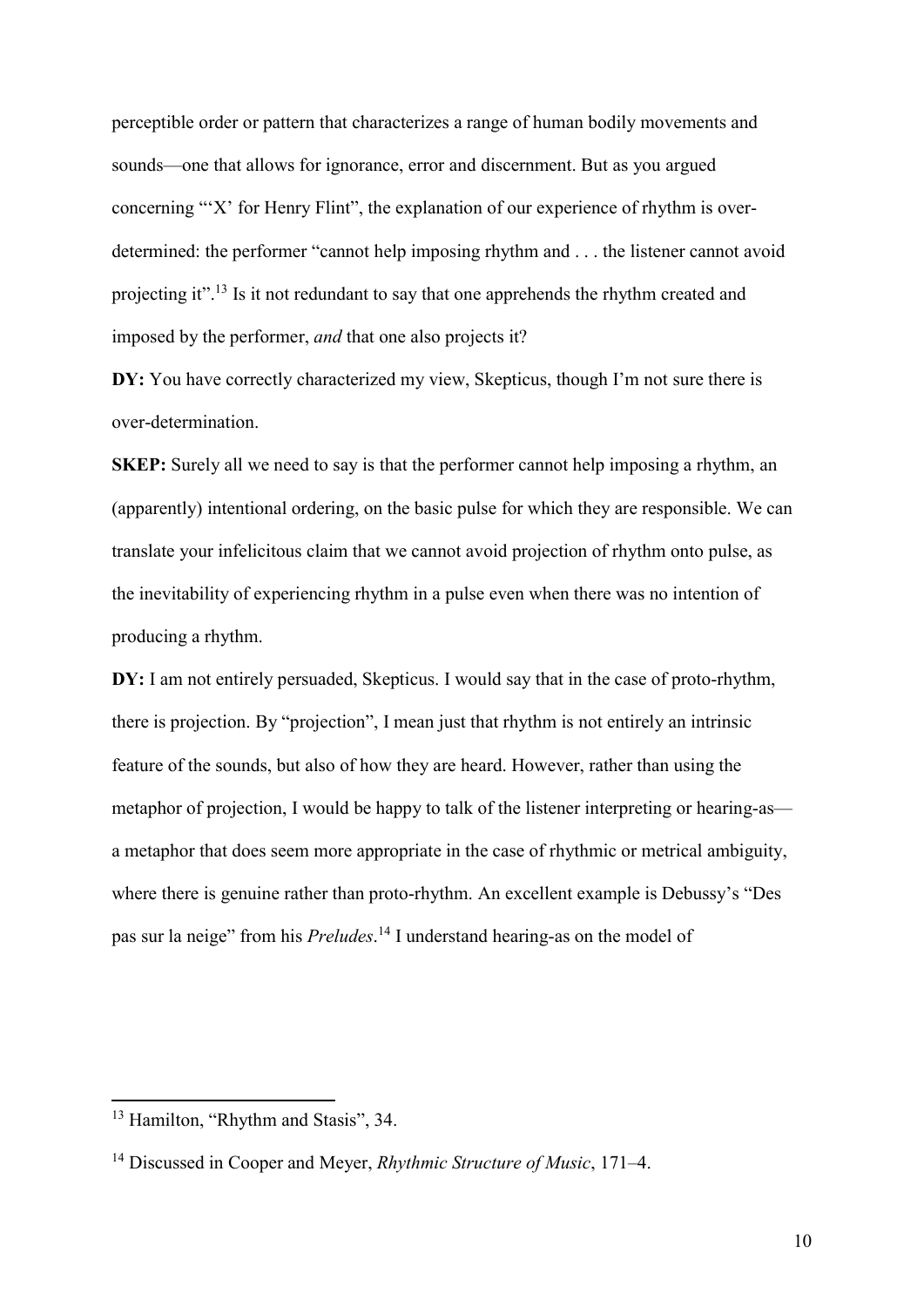Wittgenstein's seeing-as, and Wollheim's seeing-in.<sup>15</sup> But can I propose an adjournment of our discussion to a nearby café?

### 2. THE MOVEMENT IN MUSIC

# (BEAN SOCIAL CAFÉ, DURHAM)

SKEP: To return to our topic, Dynamicus. I have been pondering your characterization of rhythm as "order within human bodily movement or movement-in-sound". You went on to claim that "there is a primitive order underlying" these, "an order that involves a nonspatial yet literal sense of movement".<sup>16</sup>

DY: Yes, that is correct.

-

SKEP: Well, I must say that this view seems highly problematic. Your aspiration to provide an overarching account of rhythm applicable both to a certain kind of bodily movement—such as dance—and a certain kind of sound, for instance African drum music, is ambitious. But the problem arises with your account of movement itself. As we know from the OED, one definition of "movement" is that it is "an act of changing physical location or position or of having this changed". So your proposal seems to equivocate by combining a literal and a figurative use of the term "movement"—literal regarding bodily movement, and figurative regarding sound. Whilst sound does move through space at a certain rate, that is not the relevant phenomenon here. Rather, you seem to advocate the

<sup>&</sup>lt;sup>15</sup> See Hamilton, *Aesthetics and Music*, Ch. 4, sec. 5.

<sup>&</sup>lt;sup>16</sup> Hamilton, "Rhythm and Stasis", 29, 40. Zuckerkandl, Sound and Symbol, 292 refers to movement in a more or less Kantian space more fundamental than, and comprehensive of, the space of geometry and that of physical objects.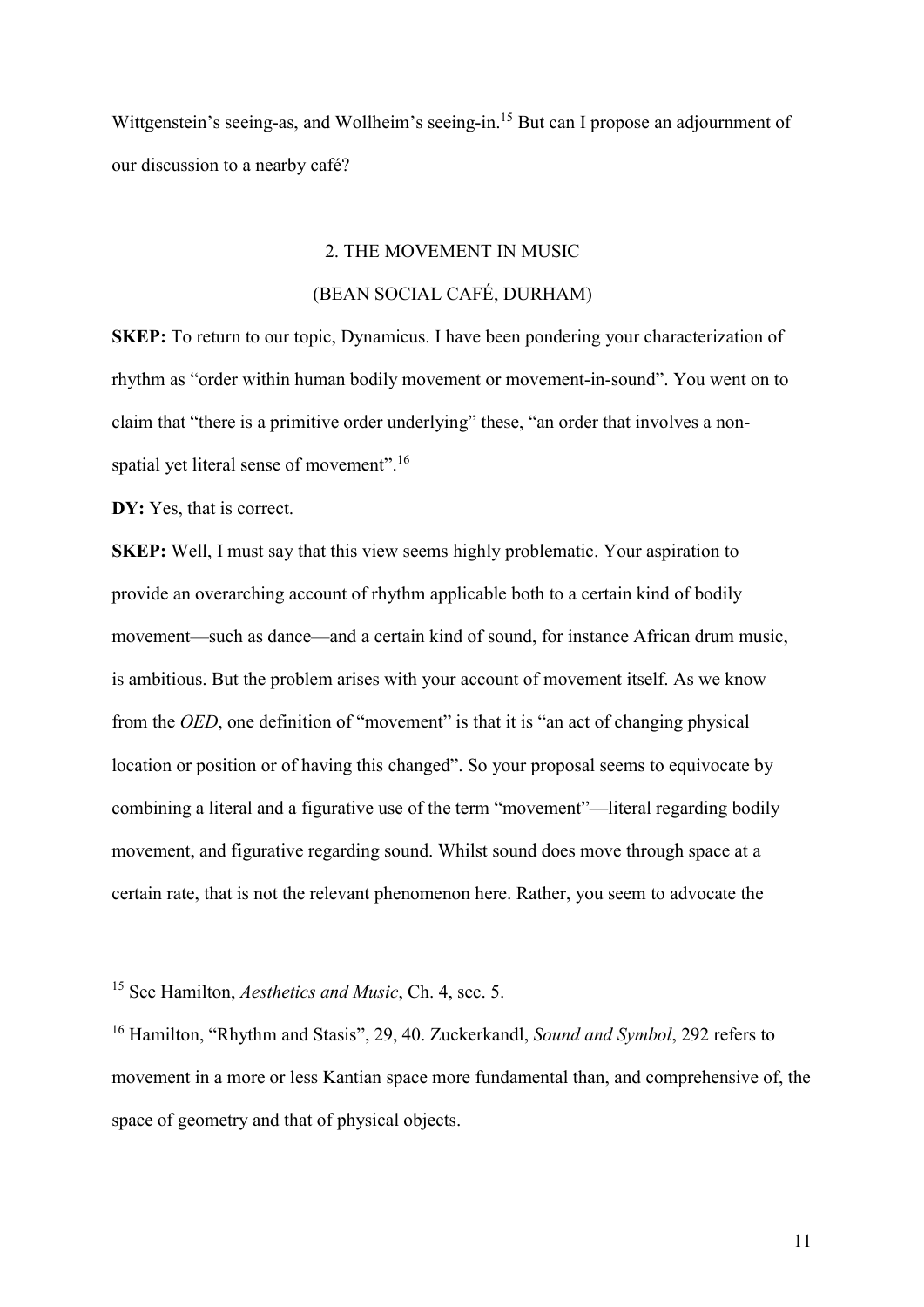more radical and paradoxical idea that bodily rhythm and sound rhythm both manifest "a non-spatial yet literal sense of movement". But how could this be?

DY: Slow down Skepticus, you are losing me! You find my account incoherent? SKEP: Yes. Movement is a spatial notion, so to speak of a "non-spatial movement" is to use movement as a metaphor for a non-spatial phenomenon. In appealing to movement literally in this context, you hallucinate a new sense. The only available options are a literal (hence spatial) use of the term, or a figurative use of the term which may (but need not) be applied to non-spatial phenomena. Of course you can give "movement" a new sense, but this must be a reasonable extension from one of its existing senses.

To speak of the rhythm of a line drawing, for example, is to use the figure of movement to describe something spatial and static, according to which one's experience of the (fixed) line imaginatively engages with an idea of the movement required to create (or retrace) it. And to experience the rhythm of a philosopher's thought, is to use the metaphor of movement to describe the changes and development of a connected series of thoughts, where the comparison is with the way one travels to a destination passing through various places on the way. Here we have a metaphorical appeal to movement to describe a nonspatial phenomenon, viz. thought.

DY: Your objection is certainly a strong one, Skepticus.

SKEP: I will develop it further, Dynamicus. Your two suggested models of "non-spatial movement" are based on confusions. Firstly, you say that the term "rapid" means both "happening in a short time" and "happening at a fast pace"  $(OED)$ , and you then appeal to the first of these as an example of non-spatial movement. But "rapid" in this sense is a purely temporal notion and not a form of movement at all. We might conjecture that it was, perhaps, once a spatial metaphor—based on the comparison with moving between or past

12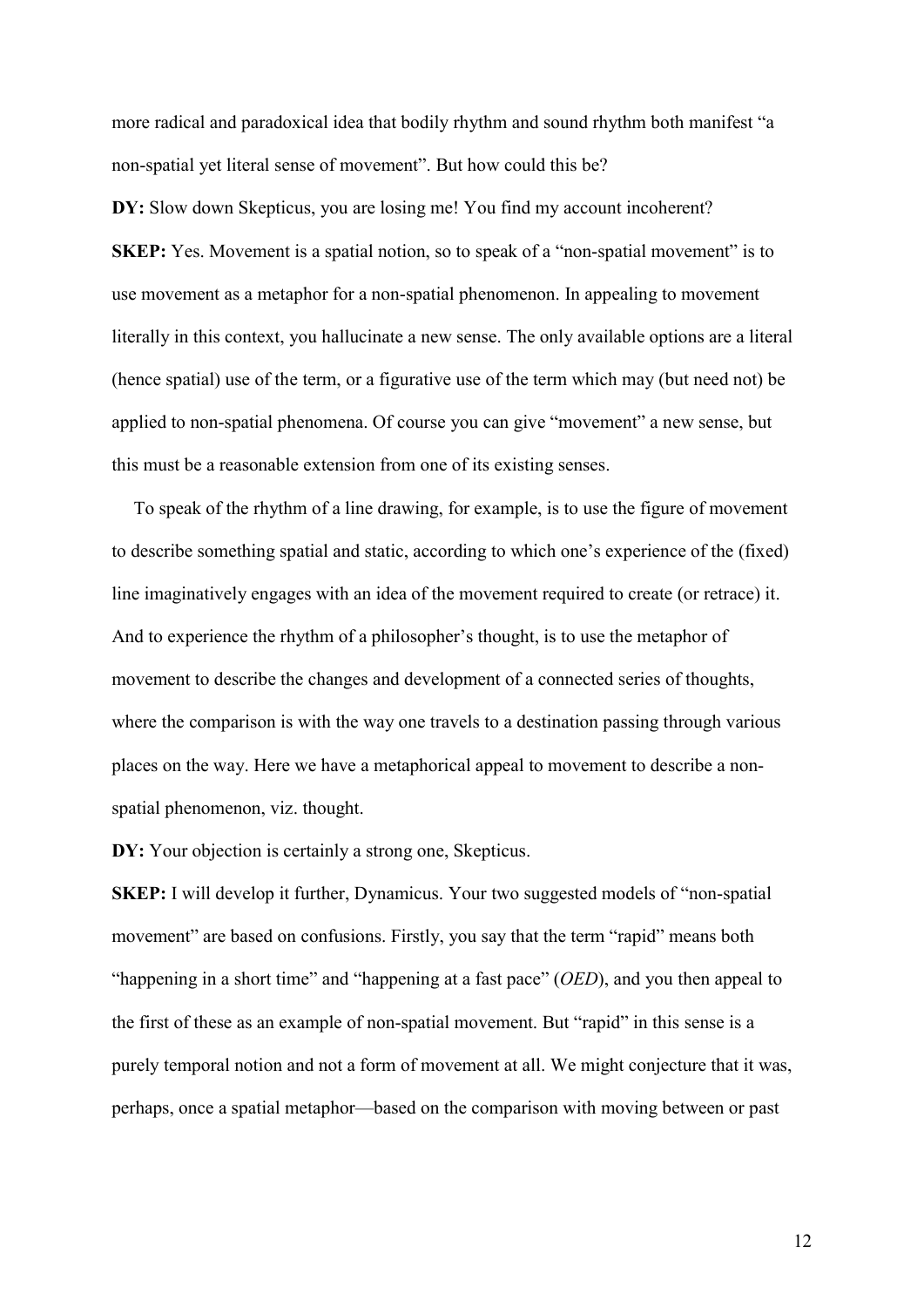various places in a short time—that has ossified into a literal purely temporal (non-spatial) use with no connection to movement.

### DY: I see.

SKEP: Second, you suppose that "non-travelling movement around a point" is not spatial because it doesn't involve movement to a new location.<sup>17</sup> But movement need only be relative, not absolute, change in location. Consequently, it does not require "travel" in your sense. Rotations around a point, as well as oscillations to and from a point, both count as spatial changes in location, and hence as movements.

As Scruton and others have noted, experiencing rhythm in sound is not an experience of change of location. It is a non-spatial experience of an order of changes in time that we can describe metaphorically, as in the case of the line drawing, in terms of the movement required to create (or recreate) it; or perhaps in terms of a comparison with the rhythm of various forms of ordered movement. Scruton's account of musical rhythm in terms of a metaphorical appeal to movement survives your assault upon it.

DY: These are indeed serious objections, Skepticus. Perhaps our friend Metaphysicus, who I see just arriving, will help me respond. Good morning, Metaphysicus, how are you? What brings you here on this fine day?

METAPHYSICUS: Good morning to you both. I felt the need to escape the oppressive atmosphere of my study for some air to refresh my thoughts.

SKEP: Very understandable, Metaphysicus. We are engaged in a discussion on rhythm, with which I believe you are familiar. Dynamicus has put forward some puzzling claims that I am questioning. In particular, I believe that movement is essentially a spatial notion,

<sup>&</sup>lt;sup>17</sup> Hamilton, "Rhythm and Stasis", 40.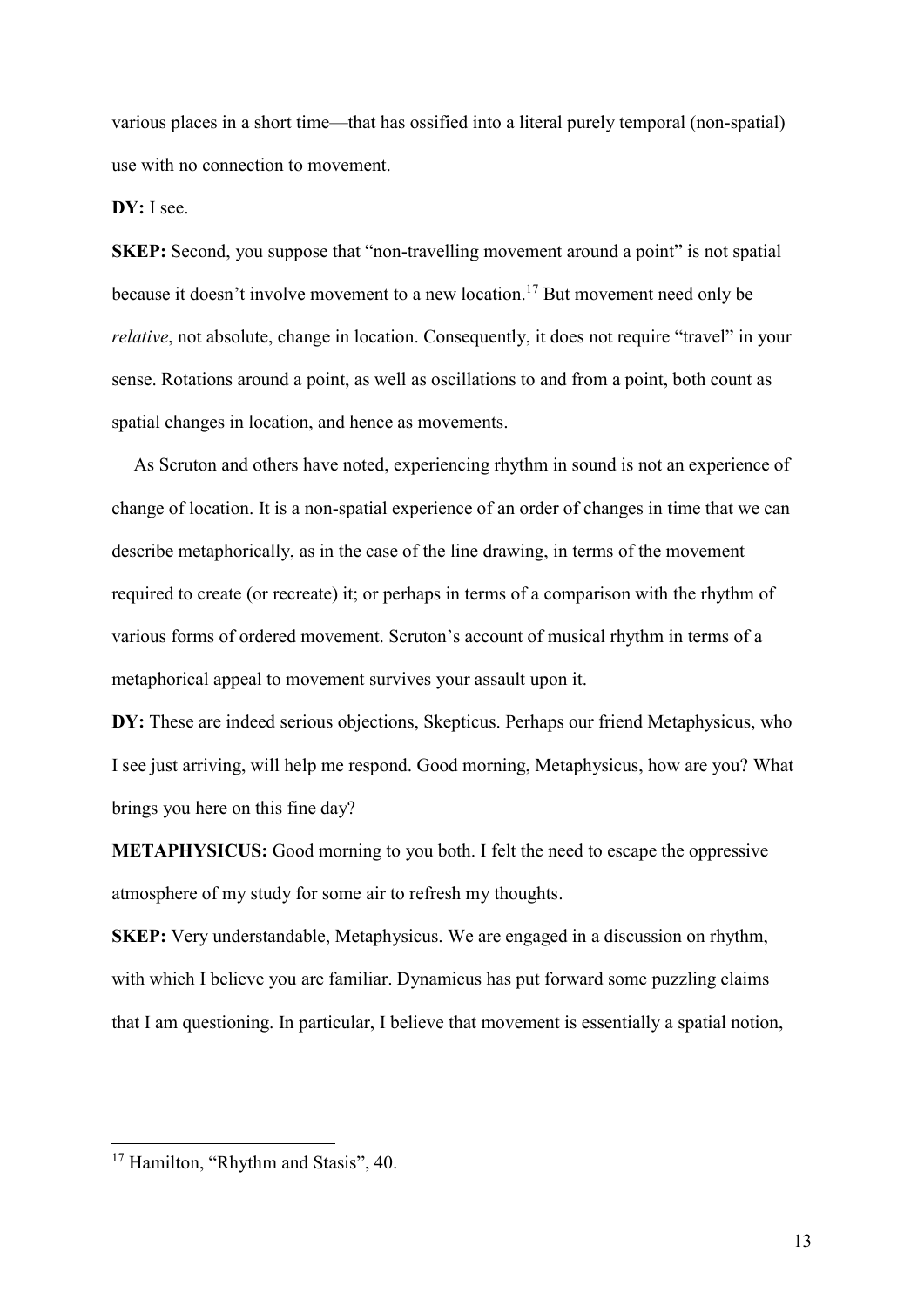and so his idea of non-spatial movement, in music and other rhythmic phenomena, must be metaphorical. Yet he denies this, suggesting that rhythm is a literal non-spatial movement. META: Evidently you are unhappy with Dynamicus' strongly dynamic model of rhythm, Skepticus. Let's backtrack a little, to recall the views of Boghossian and Budd. According to their static conception, talk of movement in relation to rhythm is both metaphorical and dispensable, while Dynamicus' view is closer to Scruton's dynamic view.<sup>18</sup> But controversially, while Scruton regards talk of movement in music as purely metaphorical though essential, Dynamicus suggests that music literally moves. Given that music clearly does not move in the ordinary spatial sense, the upshot is a notion of real but non-spatial movement—a much more radical form of dynamism than Scruton's. For Scruton, rhythm in music is dynamic merely insofar as it necessarily involves the metaphorical projection of movement by the listener, the source of which is the listener's bodily movement. But for Dynamicus, music moves in a literal (metaphysical) rather than figurative (metaphorical) sense.<sup>19</sup>

DY: That seems a fair summary of one of my proposals.

-

META: In defense of Dynamicus, there is a way of responding to the worry about incoherence, which involves holding that movement is spatial, but insisting that the notion of space is broader than it may at first seem. This view concedes that it is a conceptual truth that movement must take place in a space. But according to the strategy I will explore, there are two different metaphysical notions of space. The first is what I call

<sup>&</sup>lt;sup>18</sup> Boghossian, "Music in the Sound", Budd, "Musical Movement", Scruton, "Thoughts on Rhythm".

<sup>&</sup>lt;sup>19</sup> Similarly, Zuckerkandl argues that music moves in a metaphysical, Kantian sense of space, even though nothing relevant in the music physically or geometrically moves.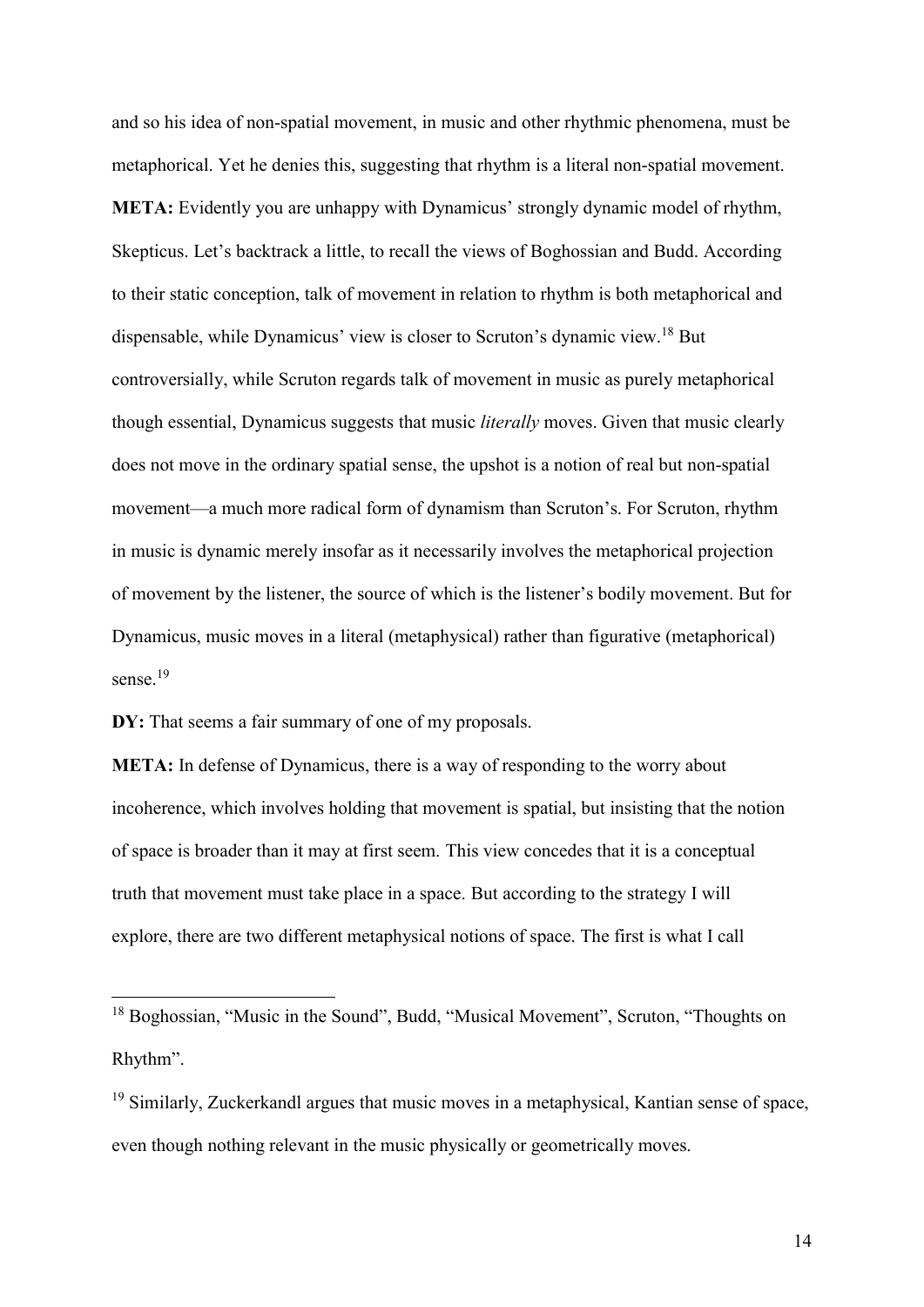geographical space, the ordinary three-dimensional physical space we are all familiar with. The second and less familiar notion is what we may call quality space—the kind of space represented by, say, the color gamut chart. Of course, it is natural to assume that there is only a "color space" in a metaphorical sense. However, there is a position in metaphysics that takes a realist stance towards various quality spaces, as a means of understanding and analyzing properties.

SKEP: These are unfamiliar notions to me, Metaphysicus—can you please explain? Doesn't the color spectrum occur in physical space?

META: As I say, when Dynamicus suggests that ordered movement-in-sound is literal but non-spatial, I take him to mean that it does not involve movement in the ordinary geographical sense. But this leaves open the possibility that movement-in-sound is movement in quality space, or some other real, metaphysically defined space. A realist about qualitative properties, such as sound, can endorse this "quality space" view. So, Skepticus, you are wrong to dismiss a literalist view of rhythmical movement simply

on the grounds that it involves a metaphysically incoherent notion of movement.

DY: These are interesting suggestions, Metaphysicus.

META: My proposal agrees that it is an analytic truth that movement takes place in space, but holds that as well as geographical space, there is also quality space, which contains the dimensions of determination along which qualitative properties lie. According to this proposal quality space is just as real as geographical space—that is, talk of quality space is not merely metaphorical. Geographical space is familiar to anyone with ordinary perceptual faculties; quality space is revealed only through metaphysical and scientific reflection. But if there are good reasons for positing quality space, and if sounds are qualitative, as seems plausible, then rhythm could involve distinctive kinds of literal movement in quality space.

15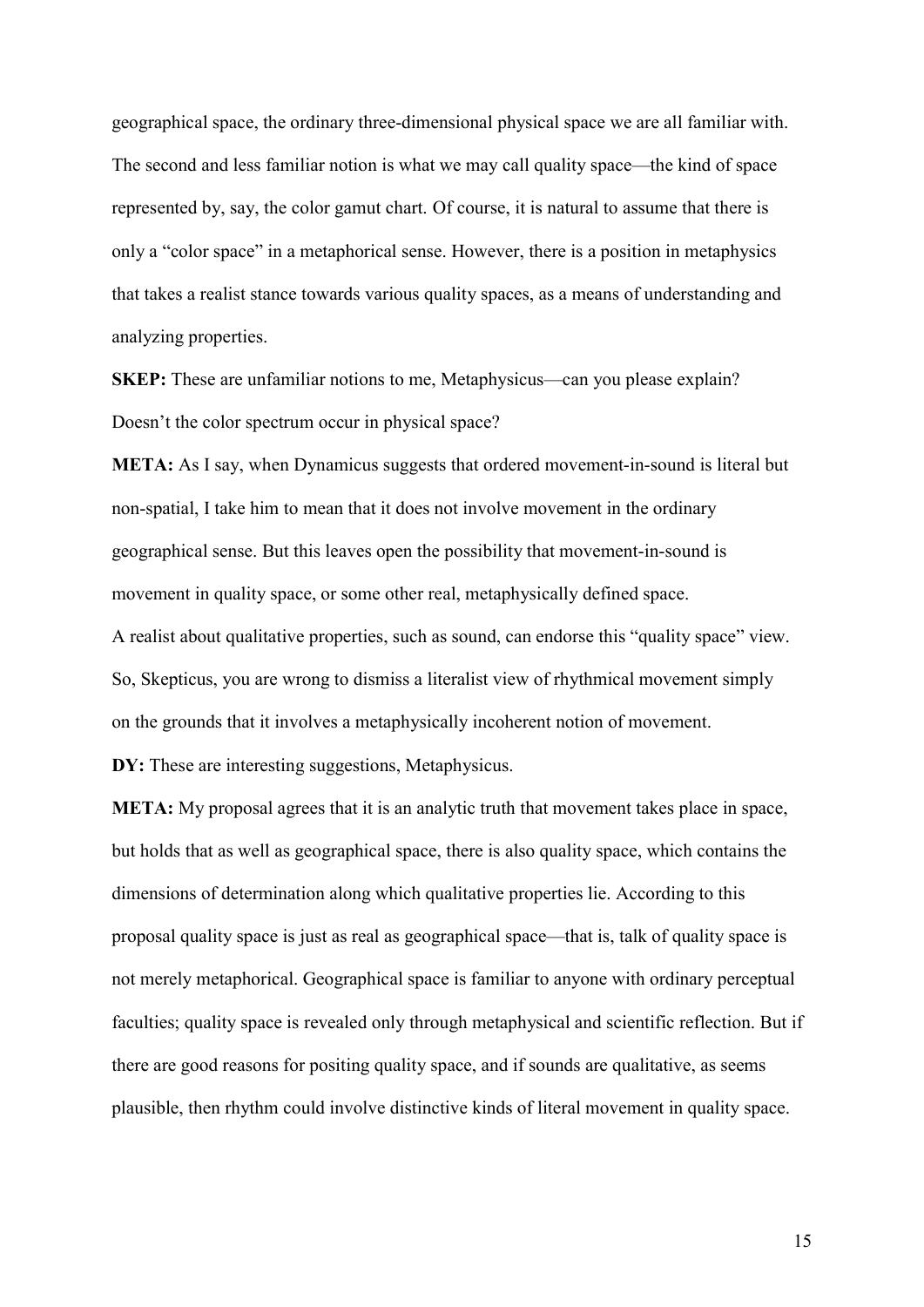DY: This is an intriguing view, Metaphysicus, although Peter Cheyne comments that rather than only people trained in metaphysical or scientific reflection, aural quality space is surely revealed to anyone who can hear movement in music. Such hearers might not be able to explain aural quality space articulately, but it is revealed to them.

SKEP: Dynamicus, I fear that you are being seduced by metaphysical speculation! DY: My dear Skepticus, it seems that you belong with those anti-metaphysicians who urge us to "just say no"—as President Reagan did in the case of drugs—when asked to engage in metaphysical debate.

SKEP: That is a parody of my position, Dynamicus, as you well know! I say that it is wise to adopt a sceptical attitude to the metaphysician's claims to explain appearances in terms of some supposedly fixed, "fundamental" or "absolute" notion of "reality"—where the appearance–reality distinction invoked has nothing to do with the everyday grammar of these terms. In the present case I am skeptical that Metaphysicus has provided a new sense of "movement" with regard to quality space.

DY: Pray continue, my good Metaphysicus.

META: Let me illustrate quality space by means of color properties. Color can be represented as a 3D space with dimensions of hue, saturation and brightness. Colors can then be considered regions in this quality space, with determinate colors being proper subregions of the determinable colors they fall under—so that, for instance, scarlet would be a proper sub-region of the redness region. And the most determinate specification of a color will correspond to a single point on 3D color space. Note that color and sound cases are plausibly isomorphic, since sounds are also specified across three dimensions—pitch, timbre and loudness.

DY: Yes, I can see structural similarities between sound and color. But where does movement enter the picture?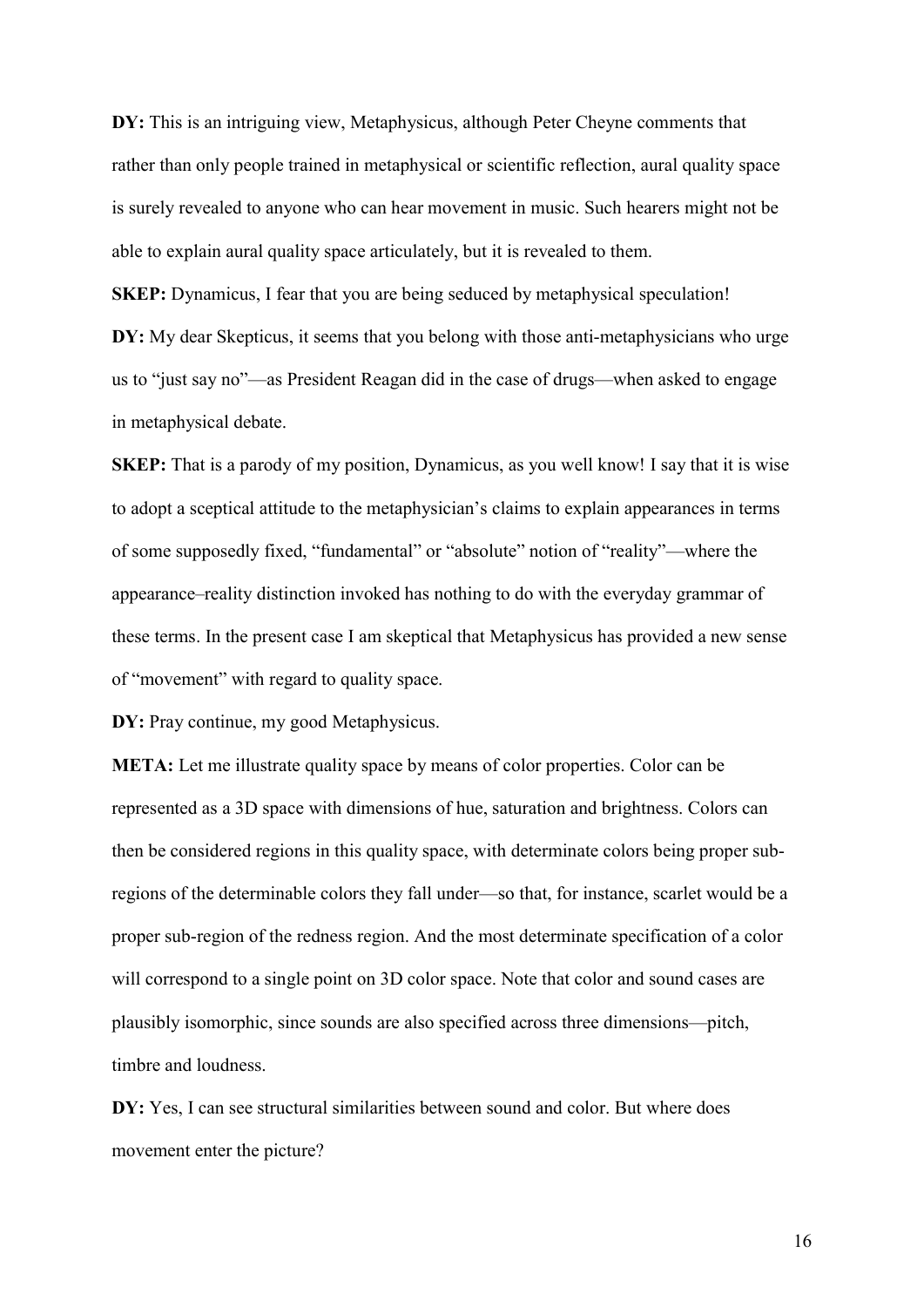META: Well, if movement must take place within a space, and if quality space is as real as any other space, there may be literal yet non-geographical movement—as Dynamicus posits in the case of rhythm. For quality-space theorists, such a notion allows us to analyse qualitative change. Not only do things exemplify qualitative properties, they also change them. Indeed, music itself can be understood as an artistically created sequence of changes of sound over time, what Dynamicus calls "an art of temporal process".<sup>20</sup> Thus some realists about quality space appeal to the notion qualitative movement.<sup>21</sup>

DY: This is a proposal I must ponder, Metaphysicus. But what do you make of the temporal model of rhythmic movement, which I thought quite promising?

META: This is meant to be a non-spatial model that falls naturally out of the view of music as an "art of temporal process". Recall your example of a rapid sequence of gunshots. Since the succession in this case is purely temporal, and given that the notion of rapidity has connotations with motion, you suggested this may be a case of literal but nonspatial movement.

DY: That is correct.

-

META: Now, I would say that in one sense, movement uncontroversially must have a temporal dimension. For even in cases of ordinary spatial movement, as when a physical body changes from occupying one physical location to another, such movement necessarily

<sup>&</sup>lt;sup>20</sup> Hamilton, "Rhythm and Stasis", 41.

<sup>&</sup>lt;sup>21</sup> Thus Cowling, "Instantiation as Location",  $673$ , n. 16, advocates "locationism", treating change as motion through quality-space; he assumes realism about quality space, so the "motion" he speaks of is understood literally. Mumford and Anjum, Getting Causes From Powers, 23.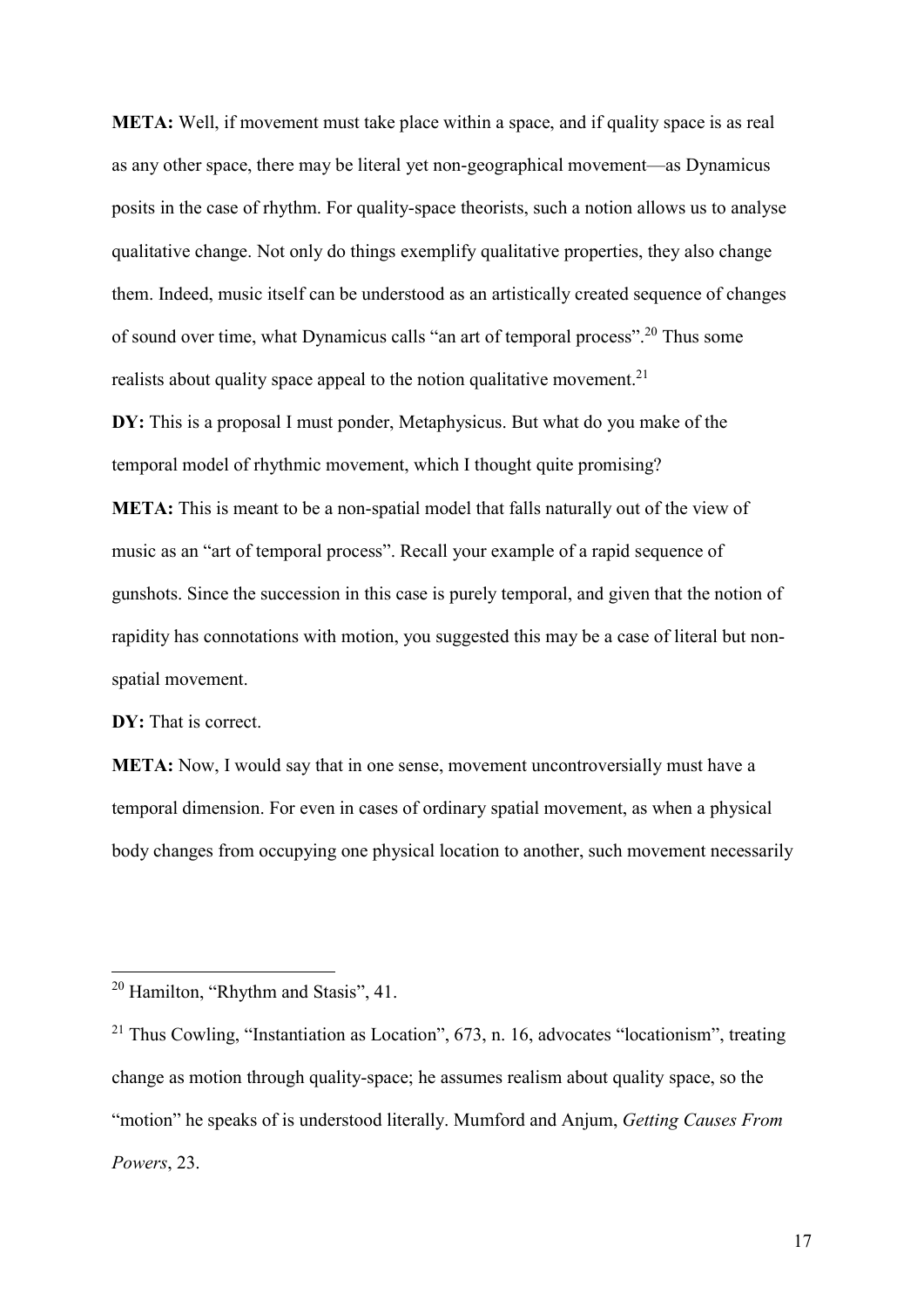takes time. However, whether there can be a *purely* temporal notion of movement is much more controversial.

To resolve these disputes, we need principled metaphysical reasons for thinking there can be non-spatial, or what I call non-geographical, movement—and the quality-space proposal provides them. These reasons involve general considerations about the nature of qualitative properties. Rhythm can then be seen as one among several cases of qualitative movement, rather than a unique case of it—though still a distinctive form, through the humanistic and intentional aspects of Dynamicus' theory. The quality-space strategy places this theory on firmer metaphysical ground.

SKEP: I doubt that, my dear Metaphysicus.

DY: Enough of your sarcasm, Skepticus! My feeling about Metaphysicus's proposal is that movement in quality space needs to be close enough to ordinary spatial movement to express how close music is to that. But it challenges me to think more carefully about the point of insisting that music literally moves—that, for instance, it makes people want to move (in dance, say). I need to ponder further in what sense it moves—and what the "it" is that does not literally move. It seems to me that proponents of this view assume that music is exclusively a sonic art, neglecting bodily and visual dimensions.

META: Indeed. But whatever view one takes on these questions, there are many independent theoretical reasons for favouring my view, which is increasingly popular among realists about properties. For Funkhouser, quality space theory can be applied to all properties, including geometrical, causal and functional properties; it allows us to analyse how things fall under kinds, and also the distinction between determinable properties such as redness, and determinate properties such as being scarlet.<sup>22</sup> Quality space is used to

<sup>&</sup>lt;sup>22</sup> Funkhouser, *Logical Structure*, 25.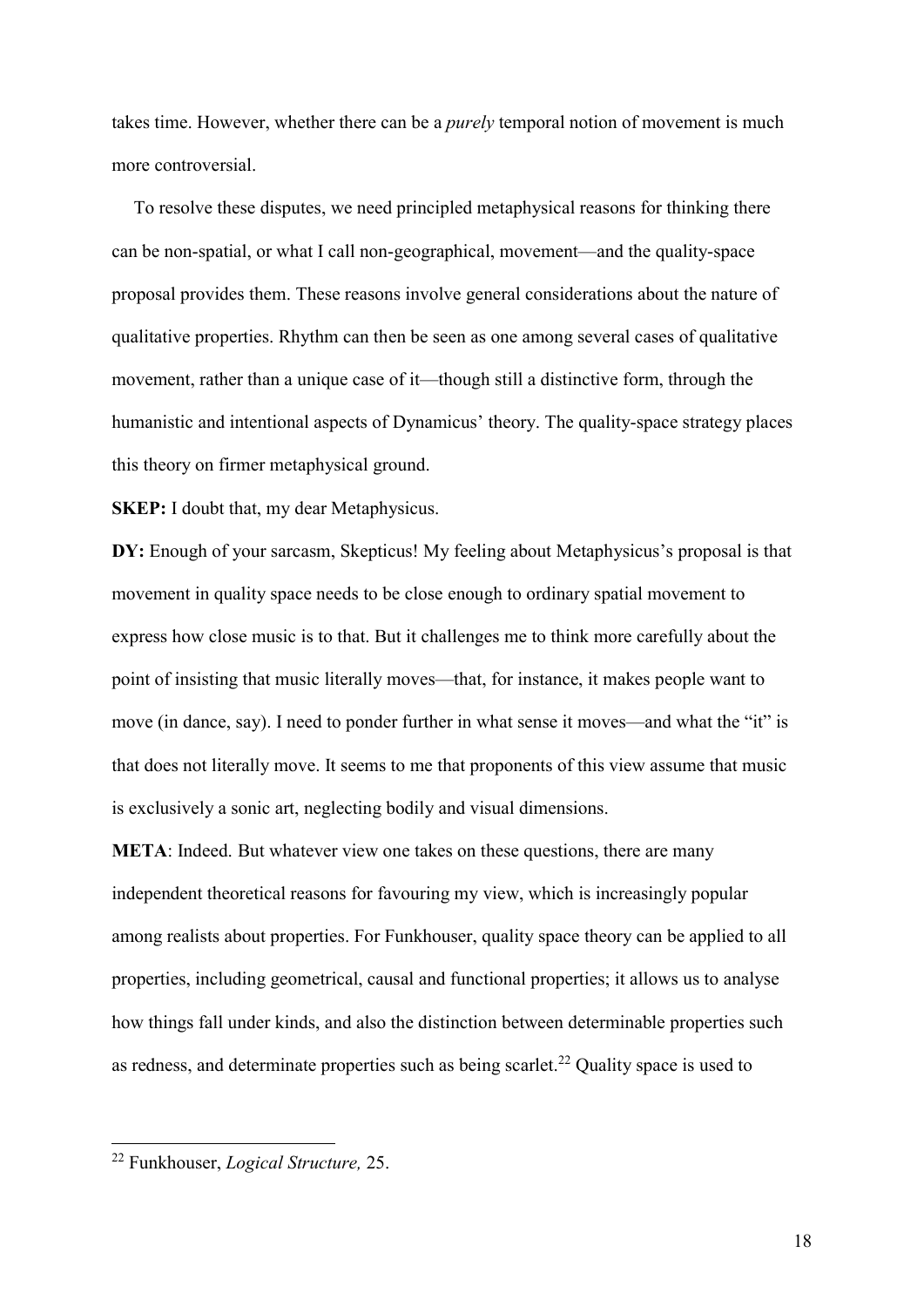analyse property instantiation as a species of occupation, or the operation of causal powers.<sup>23</sup>

DY: Skepticus looks unconvinced.

META: It is not just realist metaphysicians who should appreciate my arguments. In natural science, abstract notions of space are used to represent the states of systems such as configuration or phase spaces in physics. Like quality space, such spaces are not spatial in the ordinary sense, since they typically have many more than three dimensions. But some scientists and philosophers of science regard such spaces as more than representational mathematical tools that correspond to nothing in reality.<sup>24</sup> The notion of non-geographical space should not be dismissed too quickly.

DY: Thank you, Metaphysicus, for raising these important issues, worthy of further investigation.

META: My good wishes for your project, Dynamicus. I have to leave now for a workshop. So I wish you good-day, colleagues, and hope to see you soon.

# 3. MEANINGFUL ORDER

# (LATER THAT DAY, PALACE GREEN, DURHAM)

SKEP: Dynamicus—when we consider the proposal of Metaphysicus, I hold that "space" in "quality space" is being used in a metaphorical sense.<sup>25</sup> A quality space of colors, smells, tastes and so on is an abstract mathematical representation of qualities, modelled by

 $^{23}$  Cowling, "Instantiation as Location"; Mumford and Anjum, Getting Causes From Powers.

 $24$  Thus wave function realism in quantum mechanics implies that abstract configuration space is *the* fundamental space of the universe - Ney (2013).

<sup>&</sup>lt;sup>25</sup> See Nussbaum, "Musical Perception".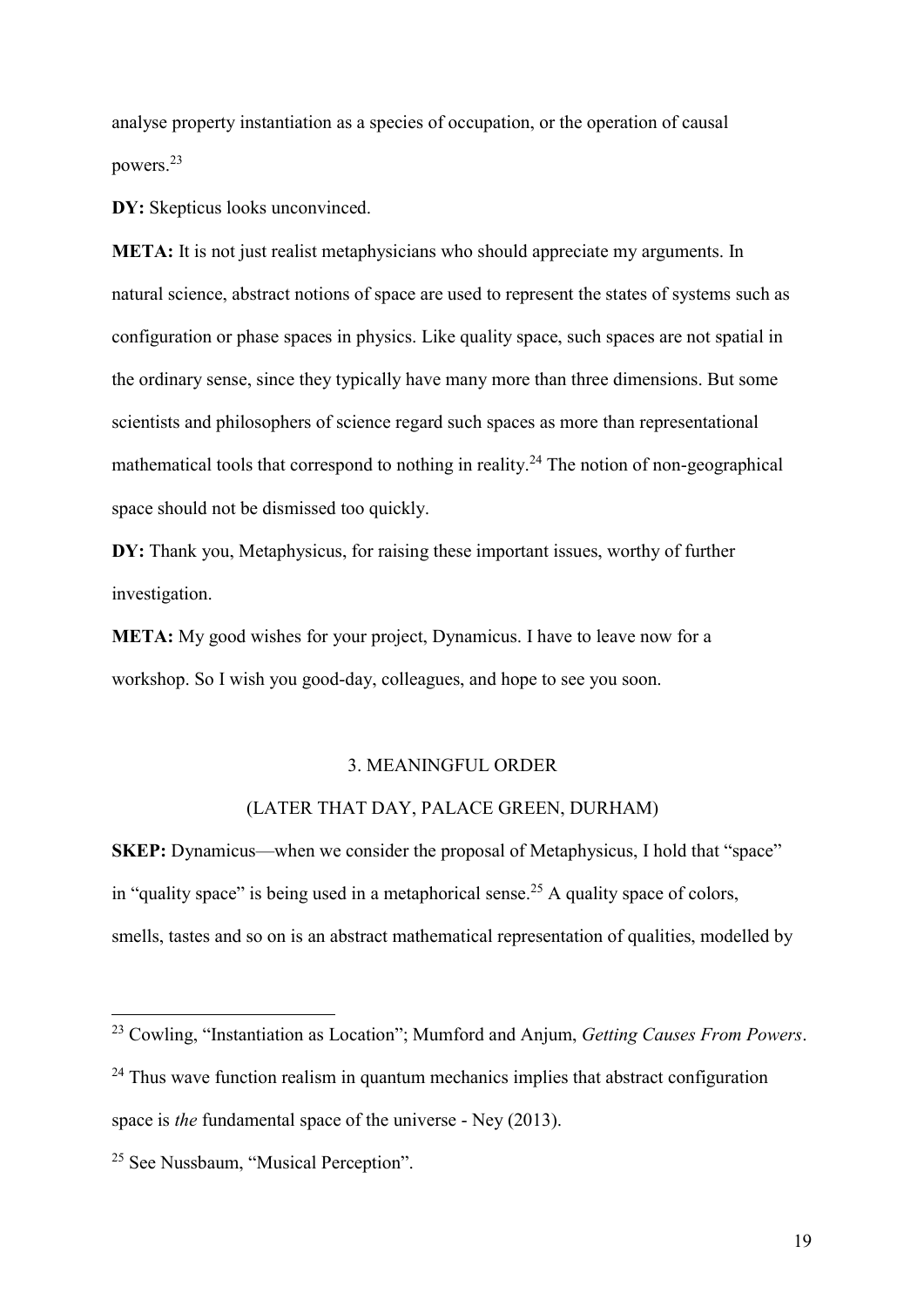a spatial array of qualities ordered along various dimensions by their similarities and differences, with degree of proximity representing degree of similarity.

DY: I am inclined to agree, Skepticus. I appreciate the current popularity of realist metaphysics, but that is not our path, I think.

SKEP: Metaphysicus's proposal does not capture what you call "literal non-spatial movement", I feel. There is no movement in an abstract quality space unless movement is being used figuratively to refer to changes in qualities in time. However, you stressed the familiar sense of movement when you linked the humanistic account of rhythm to "an order distinctive of human movement". And you argued that one should reject, as a "static" conception, the idea of rhythm as a mere pattern of different sound qualities that change in time: what you call "simply order [of qualities]-in-time"<sup>26</sup>

DY: Indeed, Skepticus.

SKEP: It is worth pausing to observe that the notion of changes of qualities in time surely deserves the label "dynamic" no less than a phenomenon that (literally) moves. The term "dynamic" need not ordinarily imply movement even if movement can be properly be described as dynamic. For this reason I reject the static–dynamic distinction as you are using it, Dynamicus. If musical rhythm is, as I think, a pattern of changes of qualities in time, then it is dynamic in a perfectly ordinary sense, without being a form of movement. Furthermore, your description of my conception of rhythm as "static" seems to me to imply that you take a block-universe conception of time and deny that time involves genuine change. The question is, ultimately, about one's view of time.

DY: I would not want to commit myself here, Skepticus. But I do want to maintain an ordinary sense of "dynamic" according to which it refers to movement and not just change.

<sup>&</sup>lt;sup>26</sup> Hamilton, "Rhythm and Stasis", 26, 29.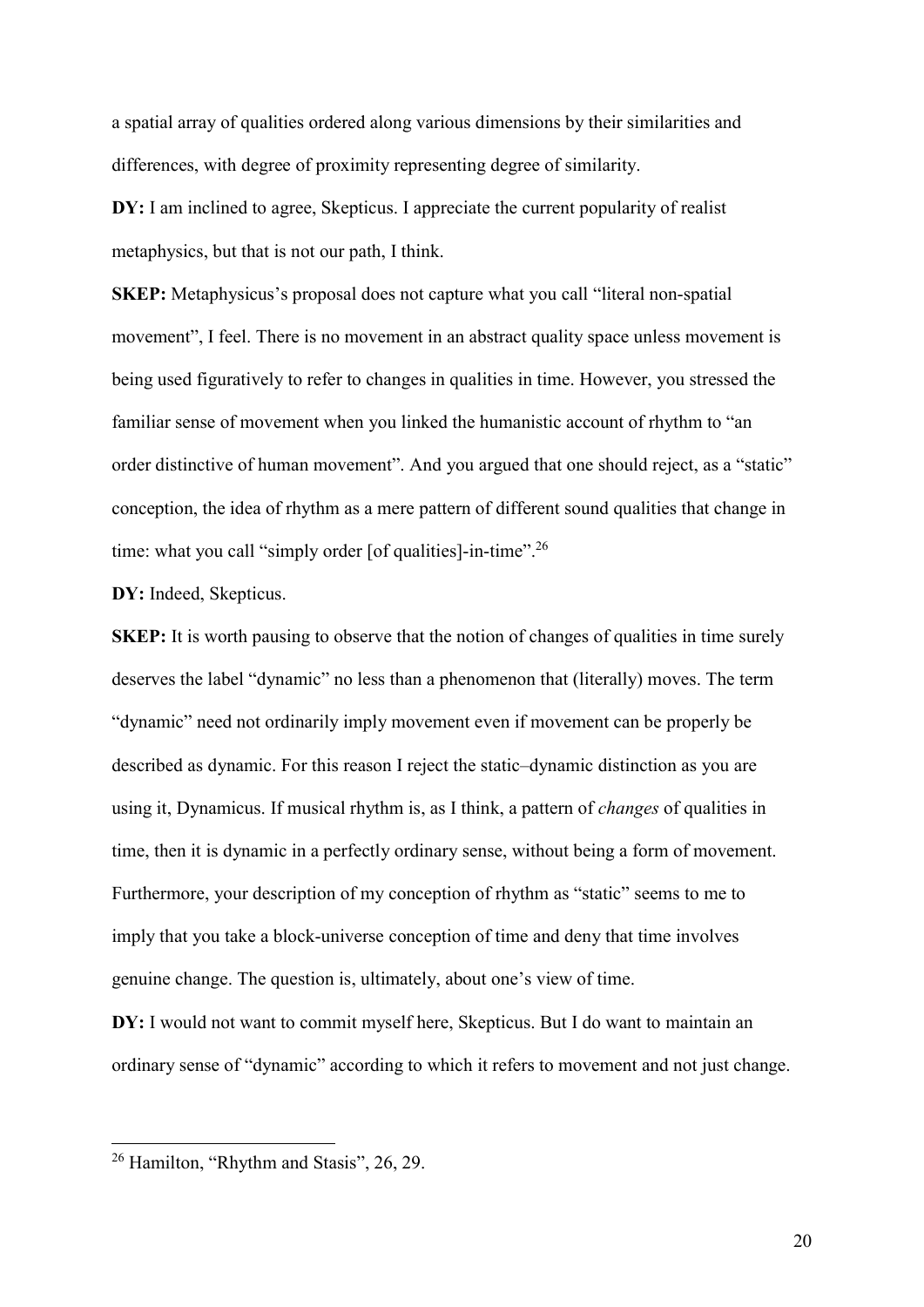That is the sense in which I have always used it.

SKEP: I see. But you agree that Metaphysicus's proposal assumes a metaphysical conception of movement at odds with your humanist conception of rhythm embedded in human behaviour and practices?

DY: Indeed. The proposal is ingenious, but I would regard its non-humanistic conception as static, involving merely order-in-time.

SKEP: In my view, this speculative metaphysics is not sufficiently sensitive to the human situation—to reiterate, realist metaphysics should be supplanted by the enterprise of describing the conceptual landscape that we actually inhabit.

Leaving aside the static–dynamic issue, I want to argue that rhythm is experienced as meaningful—intentional or purposive, whether it is or not—and that it is part of the phenomenology of rhythm that it seems meaningful or humanly significant. One might call this an "as-if intentional" or "phenomenologically intentional" account which we can deepen by exploring the notion of meaningfulness in this context. Some intentional phenomena are communicative, such as speech or art, and some not—compare somebody walking down the street, in an ordinary unreflective way, with the walk of a flaneur, trying to attract people's attention. Central cases of humanly-produced rhythm are not merely intentional movements; they are intentionally communicative movements where the claim of communication is distinguished from that of empirical support, that is, whether the phenomena in question can be considered a reliable symptom or good evidence for various further claims. Just as human gestures intentionally but wordlessly communicate gestural meanings so, too, most human rhythms—excepting language and song—intentionally but wordlessly communicate rhythmic meanings in bodily movements and sounds.

DY: This picture seems persuasive, Skepticus.

21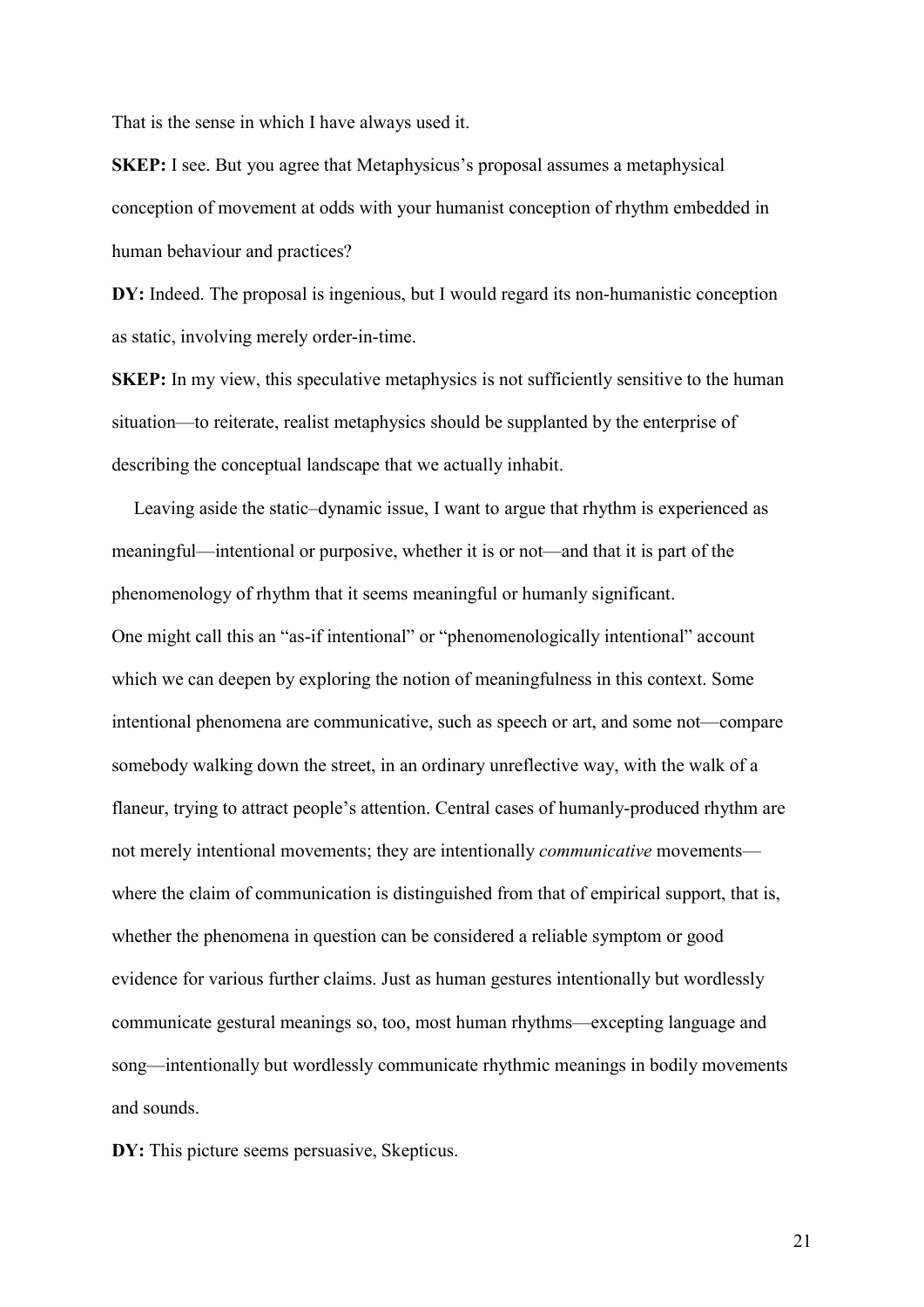SKEP: The non-intentional rhythm of a moving train or windscreen wipers cannot be said to communicate any meaning, but can be heard as if they did. This is the main motivation for my saying that such phenomena are cases of rhythm, since what is being apparently experienced is a meaningful (hence intentional) order in time. We have a natural tendency to find meaning in a rhythmic order, just as we tend to find fear in a fly struggling in a spider's web, or awareness of sunlight in a plant that turns towards it. Animistic beliefs and rituals in human societies treat natural phenomena such as storms, volcanic eruptions and the cycles of the stars and moon as bearers of meaning. Of course in all these cases I am talking about *apparent* meaningfulness, something consistent with meaninglessness nonintentional phenomena.

DY: I find much of this argument convincing, Skepticus.

-

SKEP: Understanding rhythm as communicative is a fruitful way of challenging Malcolm Budd's account, which denies that rhythm involves contact with intentions or meanings. Since your account of rhythm as temporal order-in-movement faces difficulties in sustaining the claim that the movement in question is both literal and non-spatial, perhaps the appeal to movement is not the right ground for criticism of Budd.<sup>27</sup> I agree with him that rhythm is an order of changes in time and not a form of movement—though movement through space can provide an analogy for this order-in-time, which is related to the fact that we can measure time by movements in space, such as the moving hands of a clock.

DY: I do regard rhythm as order-in-movement, as we shall see. But pray continue with your account of meaningfulness in rhythm, Skepticus.

 $27$  Hamilton, "Rhythm and Stasis", 37: "movement is the most fundamental conceptualization of music".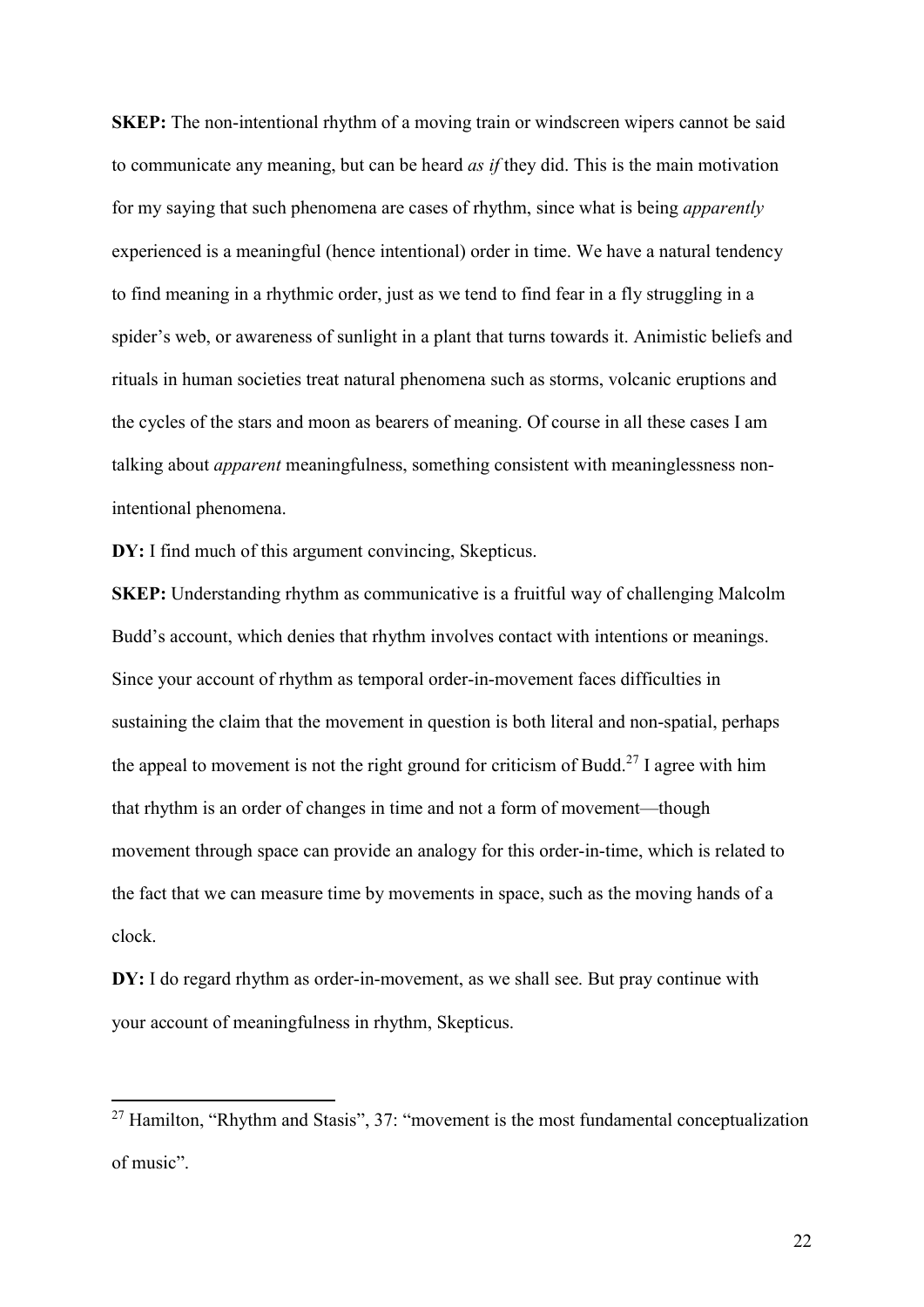SKEP: We must contrast two kinds of temporal ordering, one where the elements merely follow one another in time—as on Budd's account—and one where they follow from one another, and so can be read as meaning-giving structures, as developments or variations or resolutions. The first conception is of a bare order of sounds in time; the second is of a meaningful (or apparently meaningful) order of sounds in time. The vital distinction is not between static and dynamic, but between meaningless and meaningful.

DY: Well, I think we disagree here.

SKEP: Consider Wittgenstein's remark: "Understanding a sentence is much more akin to understanding a theme in music than one may think."<sup>28</sup> For him, a musical theme has an apparent meaning or significance, and so there is such a thing as an understanding of what music is in terms of it. We speak of a piece of music as having an opening, making various statements, restatements, parenthetical comments, and perhaps a recapitulation before coming to a conclusion. Understanding here is like understanding a sentence—it involves a meaningful development of notes, akin to a meaningful development of thoughts.

DY: I am very sympathetic to this idea, Skepticus—as shown by my characterization of music as "thinking in sound".<sup>29</sup>

SKEP: I am glad to hear it, Dynamicus. Logicians regard thought as non-temporal, abstracting from time and psychology to focus on relations of implication—the structural and conditional question of whether truth is transmitted from premises to conclusion. But if "thinking" means "reasoned change in view", it must be time-bound and embedded in psychology.<sup>30</sup> Understanding a sentence and understanding a musical theme, then, both

<sup>&</sup>lt;sup>28</sup> Wittgenstein, *Philosophical Investigations*, §527.

 $^{29}$  Hamilton, *Aesthetics and Music*, introduction and Ch. 4.

<sup>30</sup> Harman, Change in View.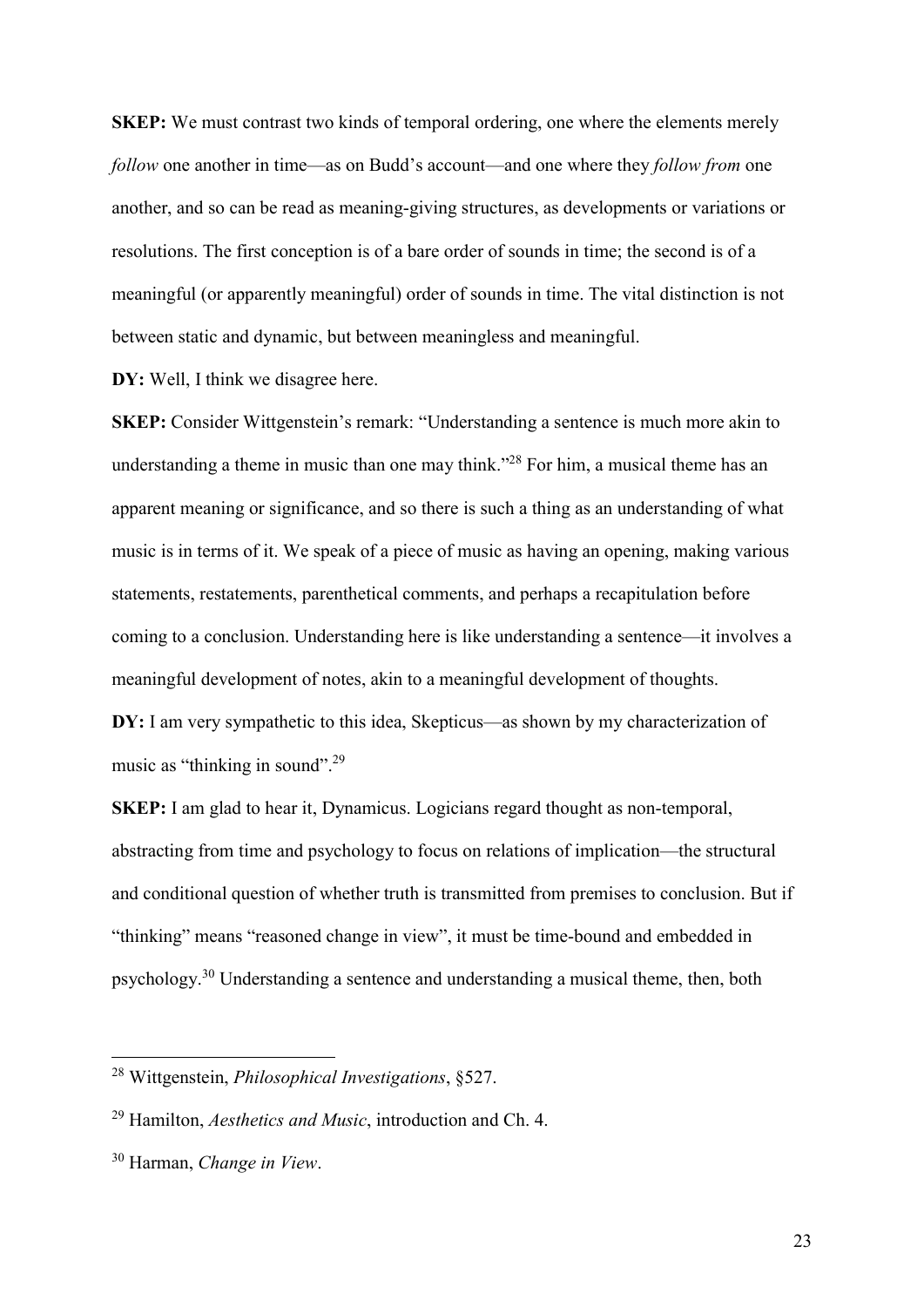depend on understanding the rhythms of thought that they express; both are governed by a sense of necessity, a "logic". Scruton talks of a "virtual causality that governs musical movement . . . one note in a melody is heard to bring its successor into being".<sup>31</sup> But rather than invoking the concept of causation, I suggest, the relation between notes or tones is better understood as a virtual *necessity*, the normativity of meaning, of what *logically must* follow from what.

DY: These are very insightful and persuasive arguments, Skepticus—though I think that by "virtual causality", Scruton offers a helpful synonym for "necessity". I agree with you that humanly produced rhythm is an intentional, communicative, meaningful activity, and that there is a logic to its expression in music, dance, and poetry. However, I think that these considerations lend support to my view concerning music and movement. I am indebted for this line of thought to my old teacher Analyticus, whom I see striding towards us. Good day, Analyticus!

ANALYTICUS: Good day, Dynamicus and Skepticus! What is your topic today? DY: Rhythm of course! We are discussing how people *respond* to music, as Scruton stresses, and are not just *caused* to move by it. "Response" in such cases has a logical relation to "call", as in "call and response"—not the purely causal sense of scientific psychology. I was agreeing with Skepticus's view that a rhythm is meaningful.

ANALYTICUS: Yes, that seems plausible, Dynamicus. Grasping a rhythm involves repeating and developing it in different melodies or harmonies, and recognizing it in different contexts—a matter of comprehension, not just perception. Rhythm is something one grasps—it involves cognitive achievement. And one criterion of having grasped it, is

<sup>&</sup>lt;sup>31</sup> Scruton, "Thoughts on Rhythm", 229.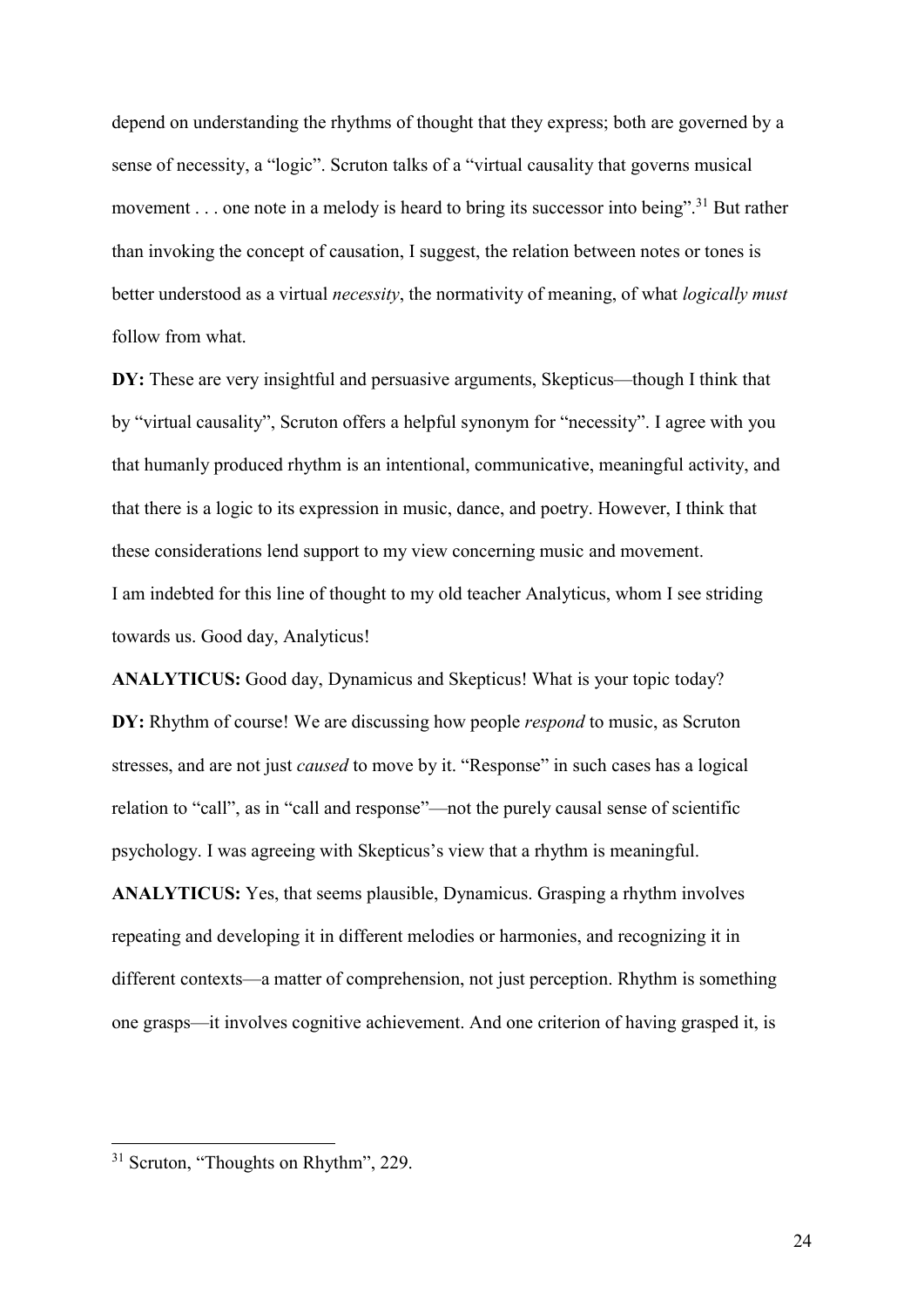moving rhythmically. Such movements are controlled responses, not (mere) effects, though they involve a pre-cognitive capacity of the body-subject.

DY: This is a promising suggestion, Analyticus—though some melodies of the most banal commodified pop music seem too simple to require "grasping". At a certain time of year in Britain, one cannot escape Slade's pitiful anthem "Merry Xmas Everybody", with its shockingly bad note-choice—if indeed one can call that a melody.

SKEP: Perhaps we should avoid your elitist views on popular culture, Dynamicus.

DY: Indeed. The humanist claim is that we would not call various sequences rhythms if people did not react to them in certain typical ways.

ANALYTICUS: Yes—typical ways include continuing or repeating certain sequences or related elements of the sequence, by drumming, singing or whistling; moving bodily, in time with the sequence, by dancing, or tapping fingers or feet; and noting and demonstrating changes or gaps in the repeated segments of the sequence. So I sympathize with your humanist insight, Dynamicus. Identified naturalistically, the sound sequence would be the same whether we responded to it or not. But if we did not in general respond to it in the ways suggested, it would not be a rhythm. $32$ 

SKEP: I would say not that our response constitutes it as the rhythm it is, but that our response can demonstrate whether we understand the rhythm or not, Analyticus—at least for intentional or meaningful rhythm.

DY: You and I agree that "rhythm" is not a natural kind term, Skepticus—but from this fact, I conclude that being a rhythm and being called a rhythm amount to the same thing. However, we cannot pursue that deep issue here.<sup>33</sup> Setting it aside, it seems to me that

 $32$  Anscombe, "Linguistic Idealism", and Hamilton "Rhythm and Movement".

<sup>&</sup>lt;sup>33</sup> Anscombe, "Linguistic Idealism", and Hamilton "Rhythm and Movement".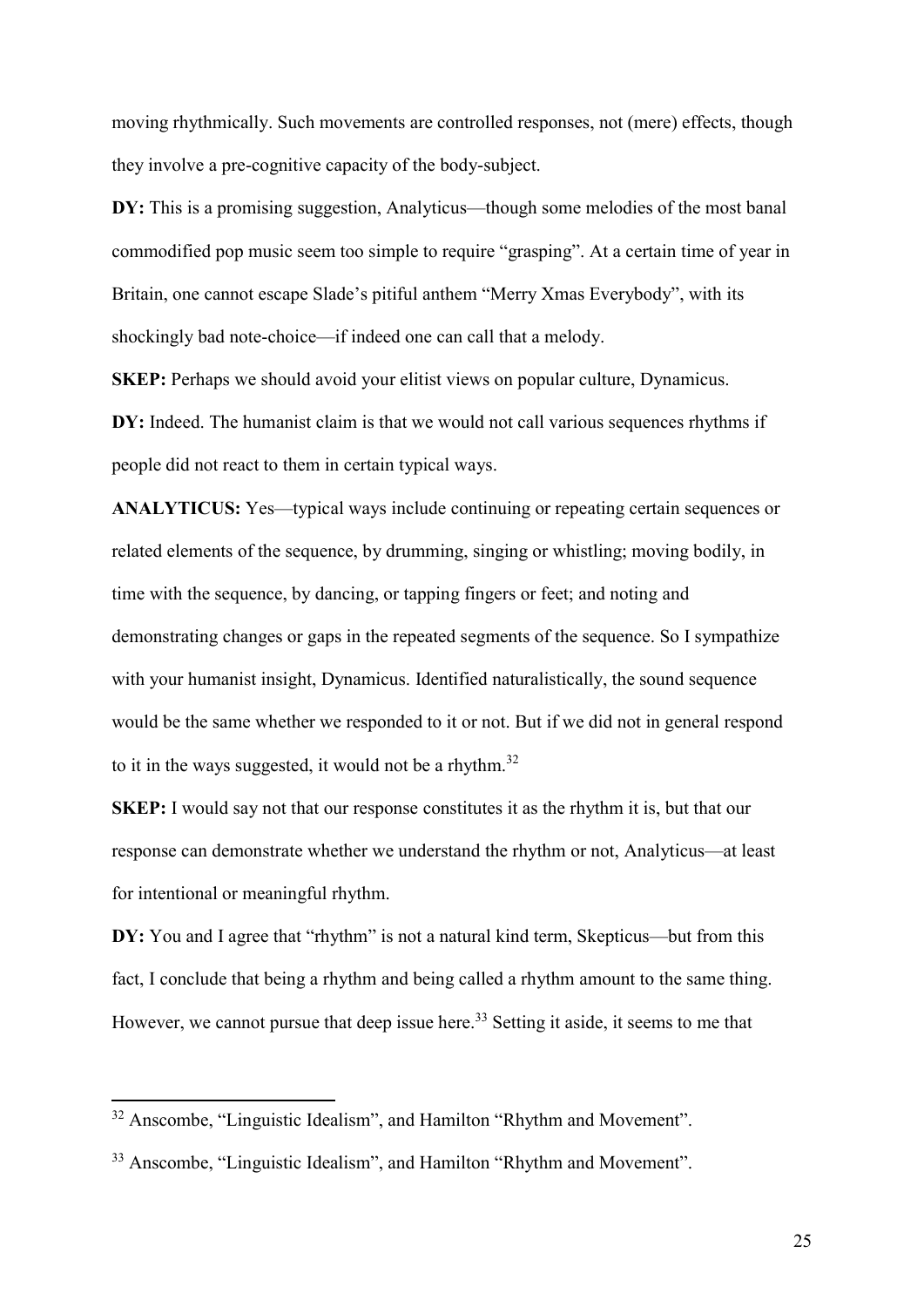Analyticus's general position is correct. Matching the rhythm of a drum beat is creative in at least a minimal sense, and, more minimally, so is hearing it as a rhythm, as Skepticus stresses. On my account, the paradigm cases of rhythm are human productions, conditioned by natural rhythms. My point is that anyone familiar with music, dance, and poetry is able to initiate rhythms. Music-making is a social phenomenon.

SKEP: I think here you are confusing what rhythms consist in, with what it is to understand them when they are intentional. Not all rhythms are intentional. The rhythm of a train on its tracks is non-intentional, even if we naturally respond to it as an intentional order. There is an apparent meaningfulness, akin to seeing a crab's tracks in the sand that look like a word. Being mere marks there is no word; but we naturally respond as if there is.

But let us return to the original question of the relation of rhythm and movement. Again I want to press you—how do you address my objection that talk of movement in music must be metaphorical and not literal, as Scruton says?

DY: Recall Scruton's argument that "The musical phenomena that we group together under the rubric of rhythm have their counterparts in other areas of human activity" speech, dance, physical labour.<sup>34</sup> Dance, poetry, and music are conceptually interdependent in that rhythm is essential to each; none can be understood independently of rhythm. Hearing musical rhythm does not only involve experiencing music as behaving like a human body; it also involves experiencing the human body, the person, as behaving, moving, musically.

SKEP: What does that mean? How is a temporal phenomenon (music) like a spatial phenomenon (bodily movement) except in an analogical or metaphorical sense?

<sup>&</sup>lt;sup>34</sup> Scruton, Understanding Music, 61.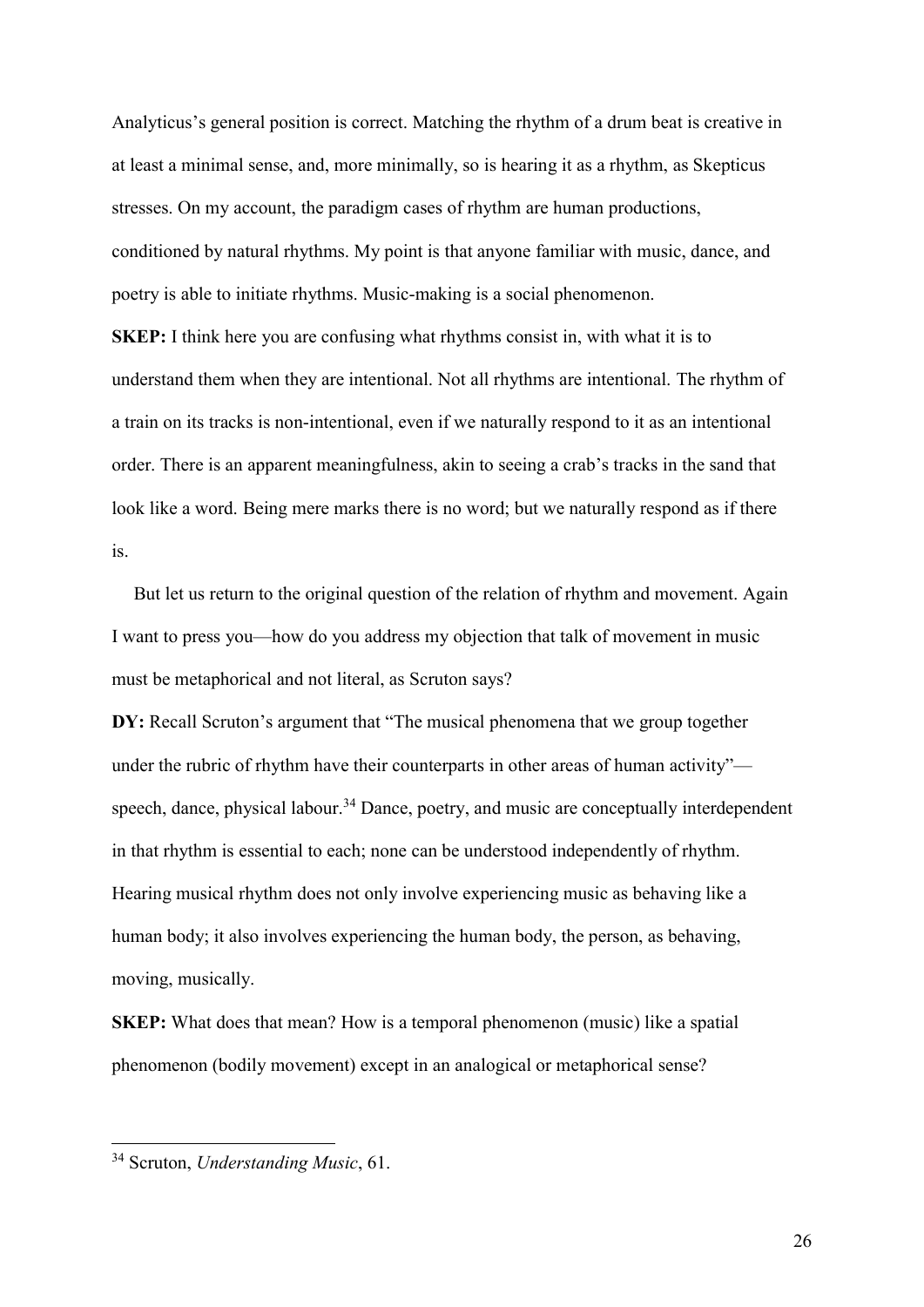DY: Skepticus, isn't it begging the question to assume that music is a temporal and not spatial phenomenon? As a performing art, it has many spatial dimensions. I would characterize the assumption that nothing relevant in the music literally moves as resting on sonicism, the view that music is exclusively a sonic art, or perhaps acousmaticism, the view that music is exclusively an unseen, auditory—acoustic—art, focused on sounds without reference to the means of their creation.<sup>35</sup> I contrast such views with the conceptual holism of music and dance, according to which music is a cross-sensory practice and phenomenon. Scruton does not fully appreciate this conceptual holism. The link is stronger than he suggests—one cannot understand music without understanding dance.

SKEP: I agree with some qualification. I would say something weaker: one cannot understand music without entrainment, i.e. without being able to engage in entrained movement to the music. If such entrained movement counts as dance then your thesis is established—but perhaps not all entrained movement does so count.

DY: That view is close enough to mine, I think. The basic sense of rhythmical movement is dance-like, I believe—to hear music as movement is a fundamental way of experiencing and conceiving it.

SKEP: I agree with your invocation of movement as a criterion of understanding musical rhythm, then. But that leaves untouched your original claim that rhythm is literal nonspatial movement. To say music "moves" is a metaphor or analogue! You still have given no sense to "literal non-spatial movement".

DY: If one acknowledges that music has essentially spatial dimensions, and affinities with dance, then there is no need for such a notion, which I've abandoned thanks to your

 $35$  e.g. Malina and Schaeffer, "Concrete Music and Kinetic Art"; Scruton, Understanding Music, 5–13, 22–3, 30–2, 58; Brian Kane, Sound Unseen, passim.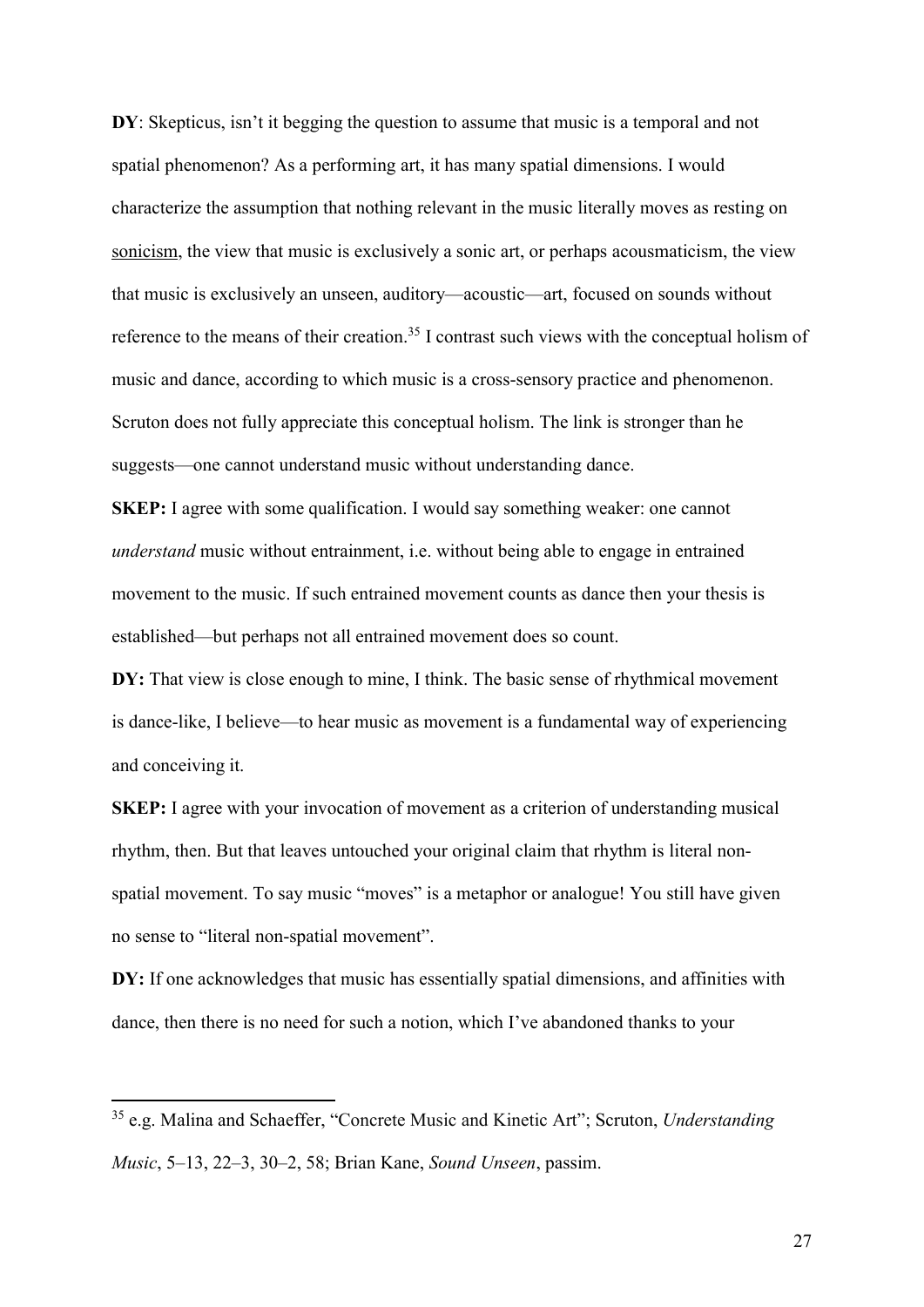persuasive objections. But rhythm as order-in-movement does not rest on non-spatial literal movement, and is not refuted along with it—so I still insist on this idea of an *order of* movement. The static conception that rhythm is a pattern of sounds and silences is surely refuted by the rhythmic nature of dance—how does dance involve a pattern of sounds and silences? A static conception has to make music and poetry the core cases of rhythm, and assert a merely causal connection with dance—which is not my view.

SKEP: You are simply repeating your earlier, problematic position, Dynamicus. Rhythm is a pattern of sounds and silences, or movements and stillnesses, but one that is apparently meaningful. The static–dynamic distinction is unhelpful as I have already explained. Why call an order in time "static" anyway? A rhythm changes in time, so it is "dynamic" in a perfectly ordinary sense without being a form of movement. The New Oxford American Dictionary definition for "dynamic" regarding a process is this: "characterized by constant change, activity, or progress". So change in time counts and there is no requirement of any movement.

DY: There may be an ordinary sense in which "dynamic" does not refer to a form of movement, but there is equally an ordinary sense in which it refers to movement rather than change, and that is the sense I am appealing to. Rhythm constitutes what I have termed an order of movement in so far as it implies a conceptual or normative connection between music and dance.

I agree that much work needs to be done in characterizing an "order of movement". But the idea has a history. Plato in the Laws describes rhythm as "order in movement".<sup>36</sup> Hanslick characterized music as "tonally moving forms", arguing that music presents the

<sup>36</sup> Plato, Laws, Bk 2, 665a.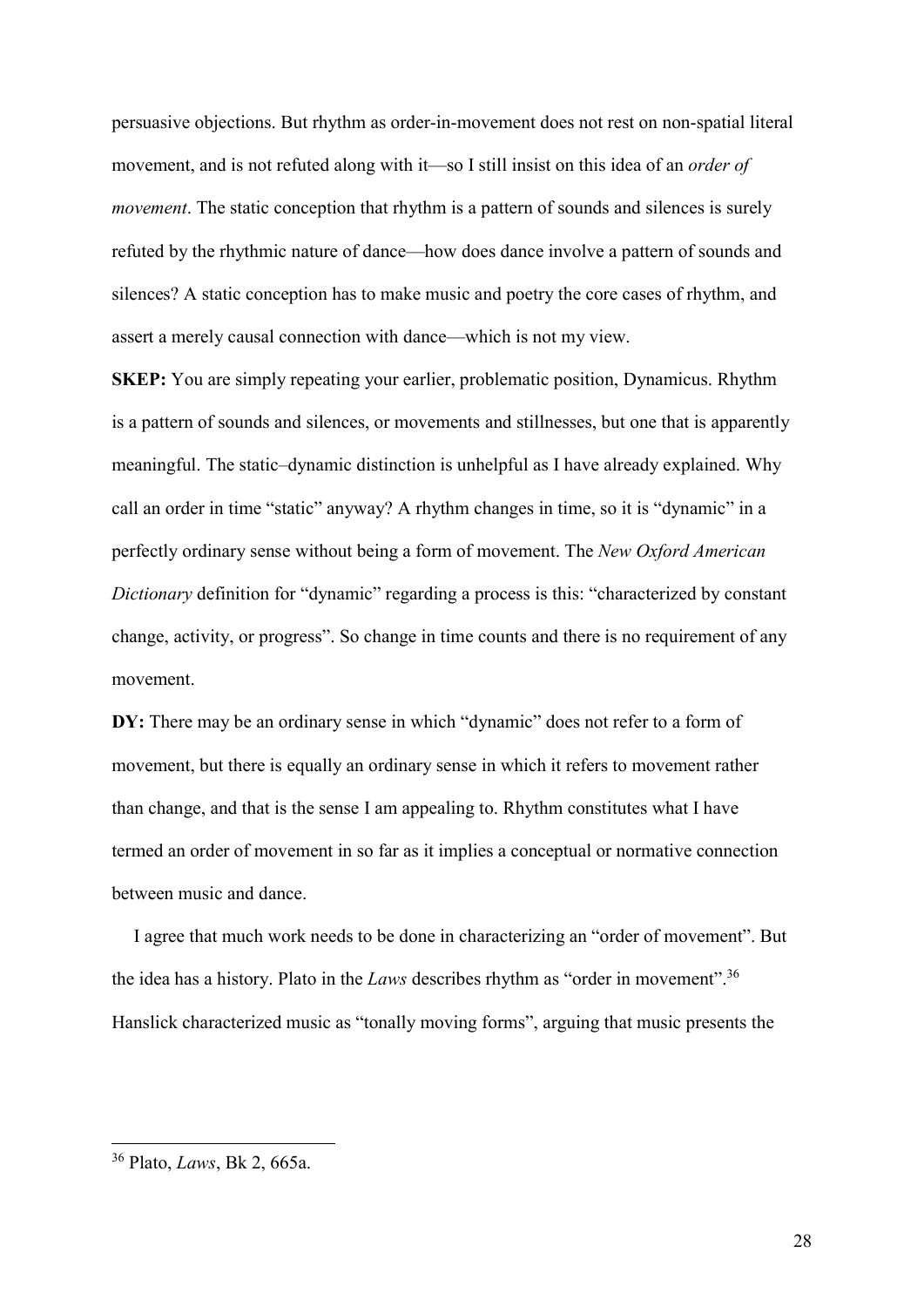dynamic properties of emotional experience, abstracting from emotional content.<sup>37</sup> Messiaen defines rhythm as "the ordering of movement", which, he says, is "applicable to dance, to words, and to music".<sup>38</sup> Finally, Schütz writes that "Breathing is only one example of rhythmical bodily movement. Others are walking, dancing, knocking and many operations of working . . . rhythm always refers to actual or virtual bodily movements in space".<sup>39</sup>

It is significant that so many of the terms used to describe music involve movement, especially dance-movement: waltz, march, lullaby, rock 'n' roll, sarabande, stomp, swing, thrash, hip-hop. Your rejection of the dynamic view thus faces a dilemma: Either "rhythm" has a different meaning in "musical rhythm" compared to "dance rhythm", or rhythm is not a pattern of sounds and silences—since that is not an adequate characterization of dance rhythm. And to say that rhythm has different meanings in these cases seems implausible. SKEP: I reject this dilemma. But as it is getting late, let us resume our discussions tomorrow.

DY: Yes indeed, Skepticus.

# 4. ENTRAINMENT, THE MOVEMENT CRITERION AND RHYTHM AS "ORDER OF MOVEMENT"

# (TEALICIOUS TEAROOM, DURHAM)

 $37$  Hanslick, On the Musically Beautiful, 29.

<sup>&</sup>lt;sup>38</sup> Messiaen adds that the definition is "incomplete", though he doesn't explain why.

Messiaen, Music and Colour, 67.

<sup>&</sup>lt;sup>39</sup> Schütz, "Fragment on the Phenomenology of Rhythm", in On Phenomenology, 21.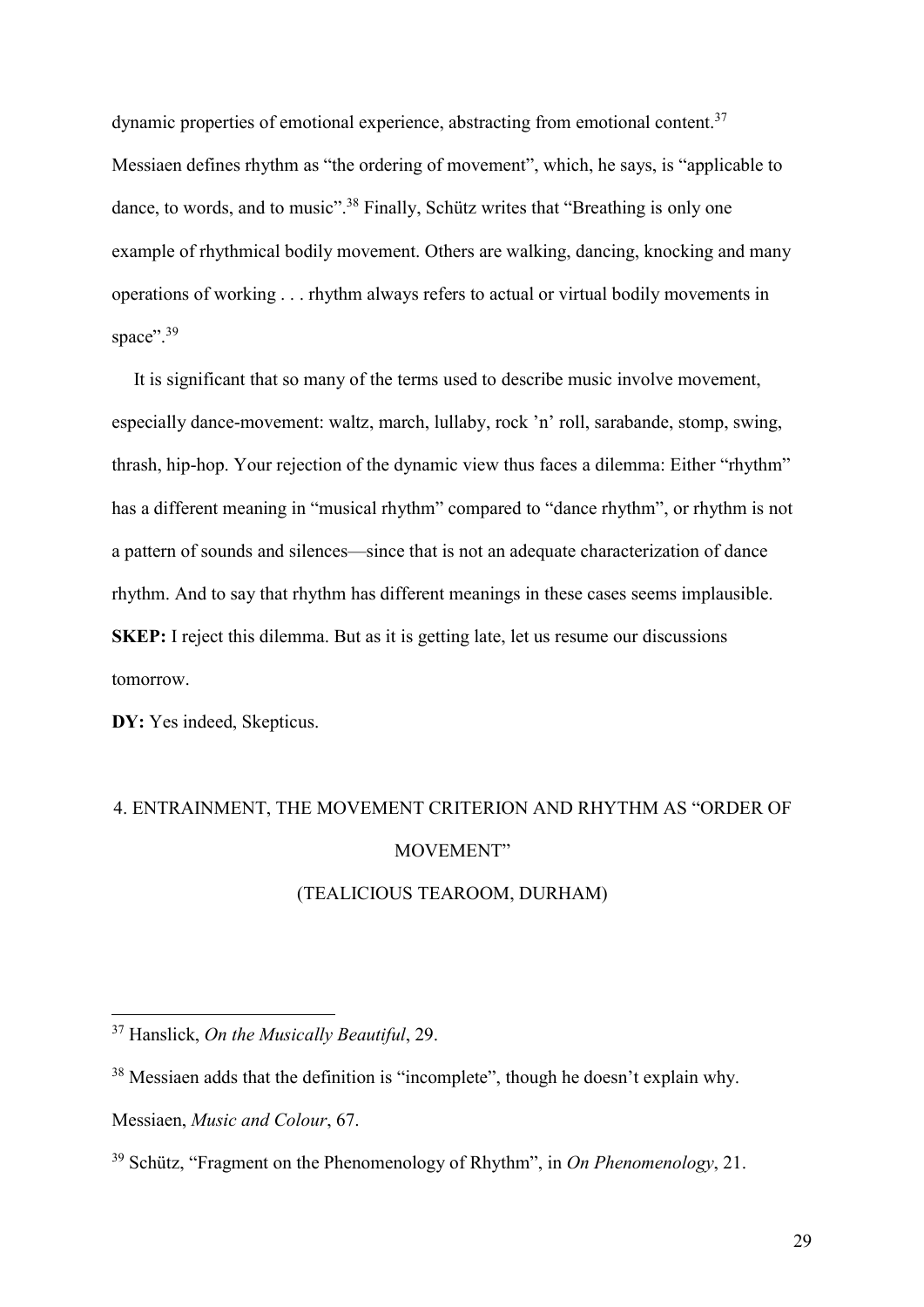SKEP: Good morning, Dynamicus and Analyticus. I trust you are both eager for further debate.

DY: Indeed we are, Skepticus. Can we begin by considering the phenomenon that we touched on earlier, which psychologists call entrainment—the tendency of a subject to align their movement to an external auditory pulse? Psychologists define it as two rhythmic processes adjusting towards and eventually "locking in" to a common phase or periodicity.<sup>40</sup> Psychological research generally assumes a dynamic but non-humanistic conception of rhythm, I would argue—focusing on bodily rhythms such as heart-beat, blood circulation, respiration, secretion of hormones, and menstrual cycles.

A humanistic conception denies that entrainment in these internal cases is continuous with entrainment on the personal level—rather, they are distinct phenomena with interesting affinities. On the humanistic view, individuals adjusting their speech rhythms to match each other in conversation, or entraining in musical performance, are categorially different from convergence in circadian or menstrual cycles. Moreover, naturalistic accounts of entrainment offered by psychologists involve a misconception—they mistakenly regard entrainment as more fundamental than, and explanatory of, rhythm.

ANALYTICUS: I agree, Dynamicus. The misconception here is comparable to how psychologists and scientistic philosophers of mind explain human memory through memory traces; we are able to remember, it is claimed, because we store knowledge and information. However, "store" in the relevant sense is itself a memory-concept, co-defined with "remember"; it cannot explain the operation of memory.

DY: Indeed. To argue that human rhythmic abilities *arise from* an ability to entrain, is to make the same kind of mistake. Entrainment stands to rhythm as storage stands to memory.

 $40$  Clayton et al., "In Time with the Music" 2.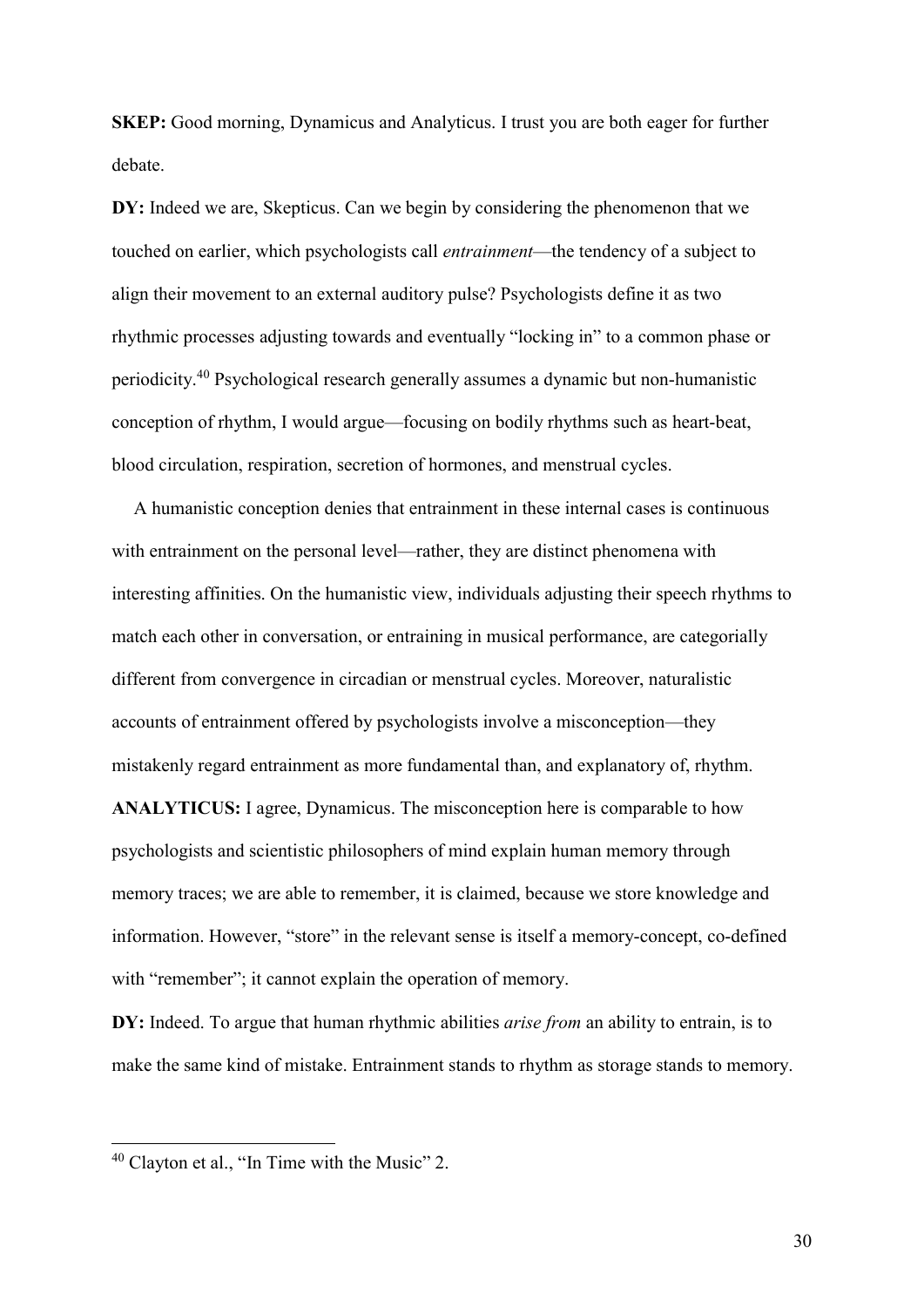The capacity to entrain does not explain our rhythmic behaviour, but is part and parcel of it; just as "storage" is part and parcel of "remembering". Indeed, as remembering involves more than storage—it also involves retrieval—so rhythmic behaviour involves more than entrainment: it also involves a capacity to initiate rhythm. Only a subject unacquainted with rhythmic behaviour—such as a paralysed, sense-deprived individual—could not create a rhythm spontaneously. But one who is familiar with such behaviour can create new rhythms, just as a competent language-user can create novel sentences.

ANALYTICUS: That seems right, Dynamicus.

DY: A humanistic conception treats rhythm as essentially a human phenomenon, conditioned by the natural organic phenomena addressed by researchers on entrainment. For humanists, people begin to experience waves on the shore as rhythmic as they begin to create music and dance. The humanistic claim is not that all rhythms are humanlyproduced, but rather—to reiterate—that rhythm came into being with, or at least is part and parcel of, human practices of music, poetry, and dance. The producers of music, poetry, and dance drew on and incorporated natural sounds—and in later eras, mechanical and electronic sounds.

ANALYTICUS: The contrasting naturalistic view—that these sounds already were rhythmic, and that humans developed the capacity to mimic them, thus creating their own rhythms—also has plausibility, Dynamicus. Conceptual integration of music and life is plausible, because you classify rhythm as essentially musical and stress ubiquity and ineliminability of rhythm in everyday life.

DY: I agree that this opposed view has some plausibility—I favour the humanistic stance, but it is an achievement just to locate the most fruitful dialectic. That is a deep issue. Can we instead pursue the claim of the psychologists that rhythmic ability partly depends on, or arises with, entraining to natural rhythms? This claim seems right, as does the

31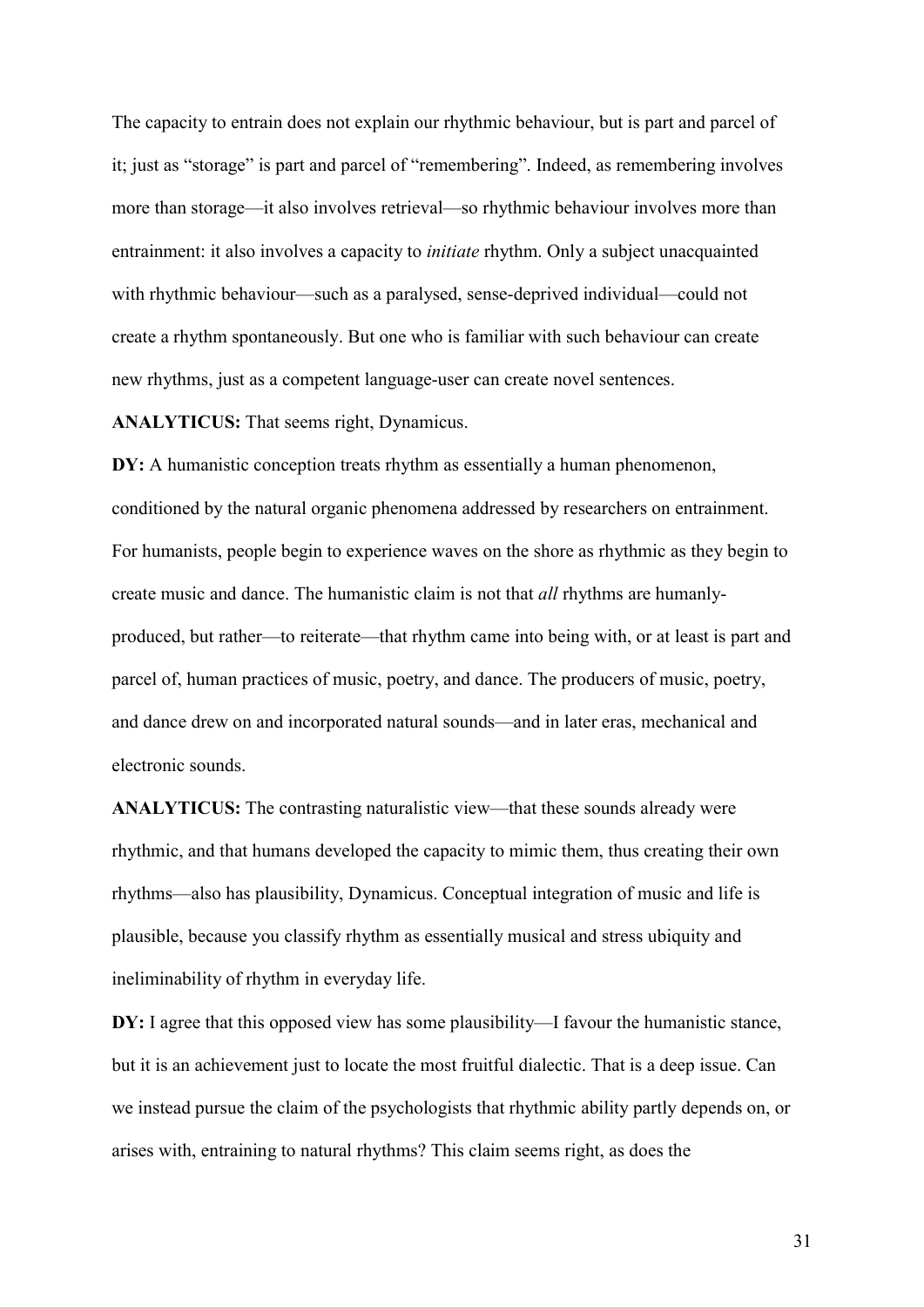psychologists' assumption that the musical world is a social one, where rhythms are emulated; rhythmic or metrical behaviour involves a common, social response. However, the psychologists are wrong to deny that an individual can produce a rhythm spontaneously, without entraining to anything. Entrainment, as psychologists conceive it, prioritizes responding over creating, and indeed almost makes the latter impossible. Londinium claims that "meter is related to, and may be a complex form of, entrainment behavior".<sup>41</sup> But entrainment and metre are interdependent concepts, and metrical behaviour cannot just be a form of entrainment.

### ANALYTICUS: Indeed.

DY: Londinium commented to me that "creating rhythms outside of a social setting is a degenerate case of entrainment—one half of the two-oscillator system that entrainment requires".<sup>42</sup> When I make rhythms by myself, he argued, entrainment occurs here too, by a coordination of "central timekeeper" and external rhythms.

ANALYTICUS: I don't understand why Londinium regards initiating a rhythm as a "degenerate" case of entrainment. Talk of "oscillation" sounds like a mechanistic account of what it is to grasp a rhythm.

DY: Yes, Analyticus. Entrainment cannot yield a complete explanation of musical rhythm. So against the assumption that nothing relevant in the music moves literally, I would develop Skepticus' earlier suggestion concerning entrainment, and argue that something relevant does literally move. Performers and listeners move to the music, sharing a rhythmic, dance-like response. This is not a merely causal connection, but a manifestation of musical understanding and involvement—an internal relation between music and

<sup>&</sup>lt;sup>41</sup> Hearing in Time, London, 12.

<sup>42</sup> Email communication.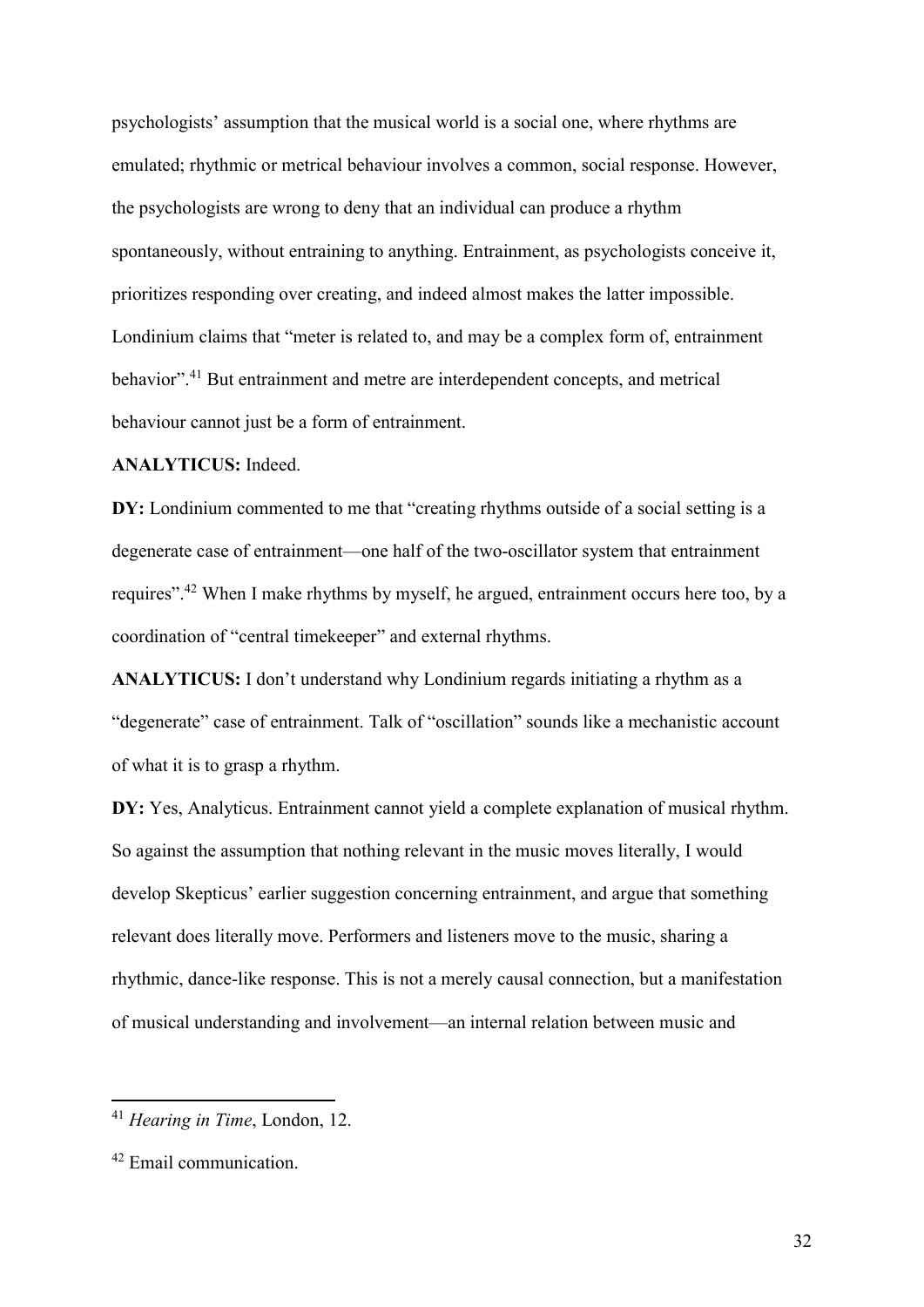movement. As Ezra Pound writes, "music begins to atrophy when it departs too far from the dance . . . but this must not be taken as implying that all good music is dance music or all poetry lyric."<sup>43</sup> The connection is not just with dance, but with human rhythmic activities of all kinds—marching, labouring, rocking a cradle—which music accompanies and informs.

Thus we see that music, dance, and poetry arise as an integrated practice, and form a conceptual holism or circle of interdependent concepts. This implies a dynamic conception of rhythm. Except at the least dynamic end of the spectrum, as in plainchant, music creates an urge to move in response that shows that one recognizes it as music, and recognizes the rhythm.

SKEP: You admit, then, that since there is no coherent notion of a literal non-spatial movement, music involves no such thing.

DY: I have retracted that claim, or modified it to say "There is something relevant that moves literally—the listener or performer moving to the music". I am arguing that music, dance, and rhythmic bodily movement (leaving aside poetry and prose in the current discussion, though perhaps they could be included too) belong to an order of movement a stronger claim than that made by proponents of metaphorical accounts such as Scruton. I am suggesting that to make and respond to music is to be disposed to move rhythmically.

SKEP: This is the entrainment issue we discussed some time ago; I think it is a condition of understanding musical rhythm, not just a matter of what one is disposed to do. DY: To speak of 'understanding musical rhythm' makes it seem too much like a conceptual matter, but it might not be: infants respond at a very young age to rhythm,

 $43$  Pound, ABC of Reading, 14.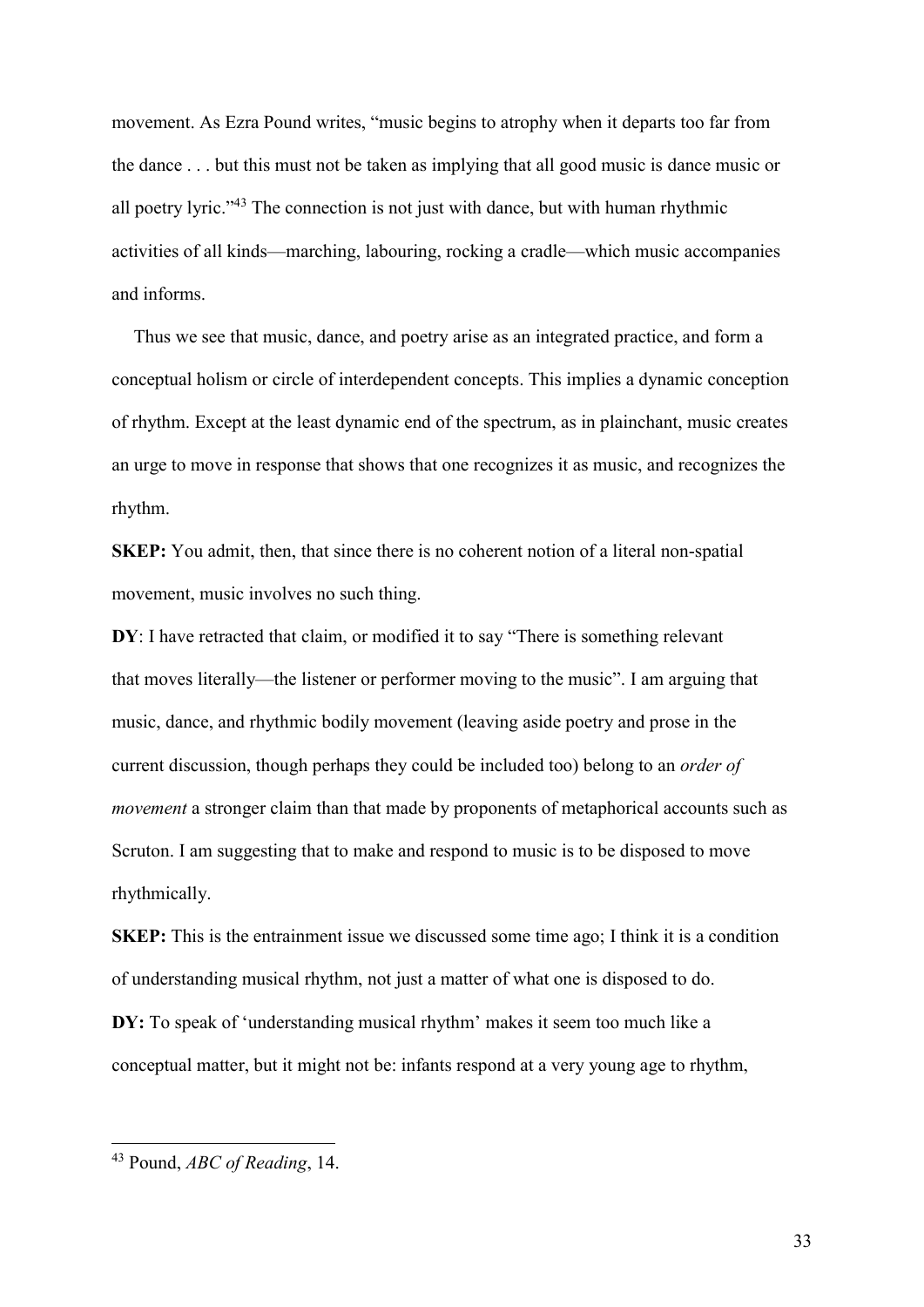emotionally and physically—is that a matter of understanding? However, it looks like we agree on what I will call the movement criterion. The movement involves bobbing one's head, tapping fingers or feet, gestures such as punching the air or leaping, as well as dancing. Inconsolable grief or sexual arousal can dispose people to move rhythmically, but although neither requires musical accompaniment, they invite it.

ANALYTICUS: What do you make of this objection to the movement criterion: that the disposition can be overridden by social convention, in classical concerts, or church services? Such prohibitions result in what may be called motionless moving, analogous to silent speech. At a certain point in history, silent reading became the norm; similarly, perhaps, motionless moving became the norm for listening to certain kinds of music. DY: Indeed. The movement criterion is illustrated by children's unlearned movement to music—marching to martial music, for instance. There are no societies where one is brought up to understand music without understanding dance, or vice versa. It would be absurd to say that dance might have evolved independently of music. The contrary claim might be tempting, because of how modern concert music has evolved—but this too would be mistaken, even if certain forms of music are now evolving independently of dance. An individual might be forbidden to move to music, or to dance—but a whole society? Maybe under the Taliban—though such societies do not endure. Someone who says, "I am able to move in time with the music, but I never feel like doing so" is someone who does not understand it—medical conditions and syndromes excepted. An example of the latter is the jazz trumpeter Tom Harrell; blowing and valving movements aside, he is almost immobile when performing. This striking phenomenon results from treatment for schizophrenia.<sup>44</sup>

<sup>44</sup> Hamilton, "Review: Koktebel Jazz".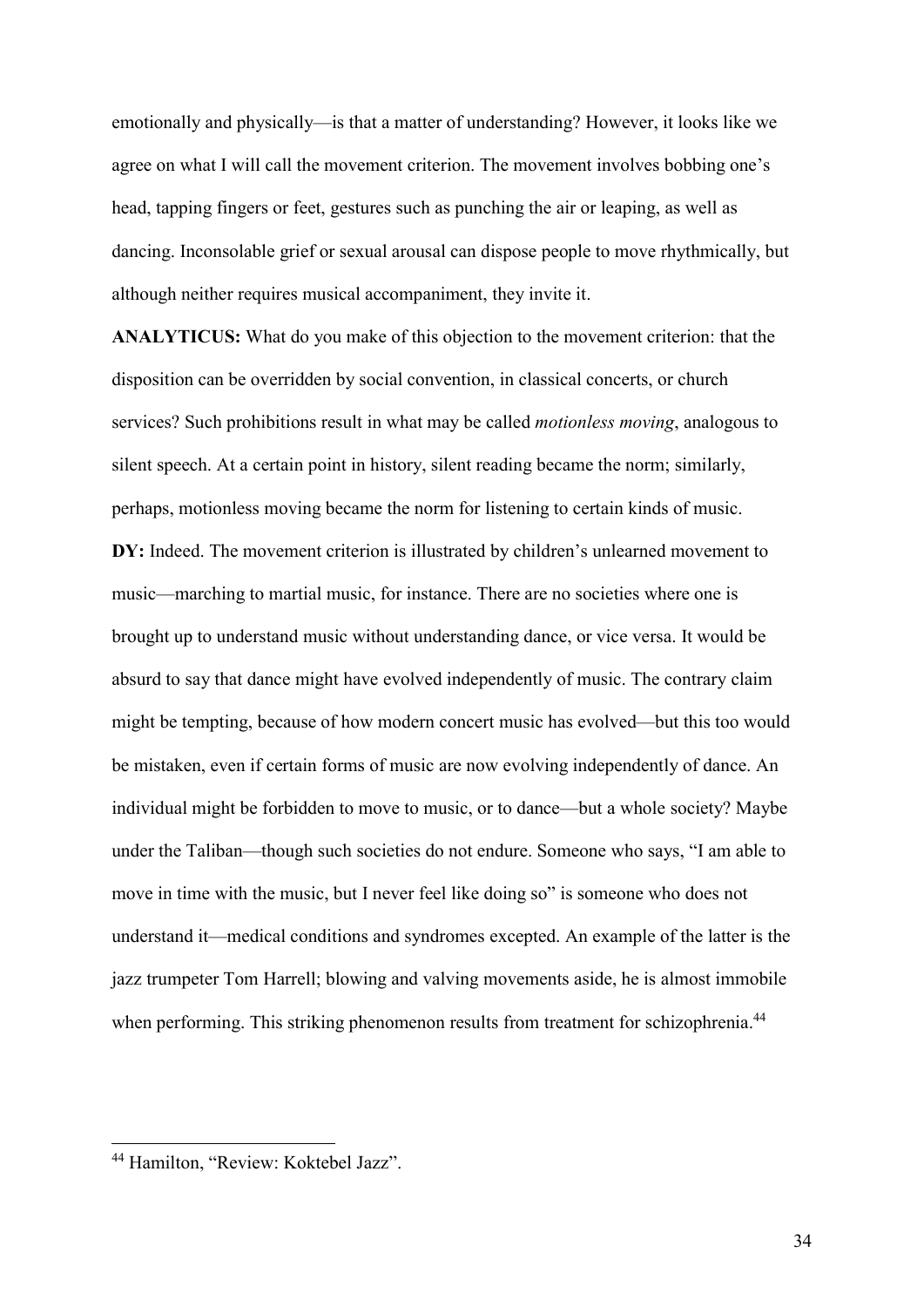We mentioned kinds of music and poetry to which the criterion seems not to apply. Plainchant tried to exclude the human body from music—it is unmetrical, though not unrhythmic. Children would not move spontaneously to it, as its rhythm is not dancerhythm—though if asked to move, they might do so appropriately.

ANALYTICUS: But what disposition or inclination is involved then, Dynamicus? Might we say, more correctly, that someone who grasps a rhythm could make tracking moves? "Disposition" is ambiguous. "She is disposed to shed tears when listening to music" cites a relative frequency. "She is disposed to jeer at Mick Jagger when she attends his performance tonight" is about her possible intentions on a particular occasion. This is the sense in which a person can feel disposed or inclined to do something; what is done will be intentional behaviour, which is not implied by the frequency sense of "disposition".

DY: Doesn't it have to be a disposition, Analyticus? There is a third sense of disposition in addition to relative frequency and possible intention—viz., "a response that amounts to a criterion". An injured person is disposed to exhibit pain-behaviour—such behaviour belongs to an indefinite list including crying out, clutching the affected part of the body, moaning, and so on. This is stronger than the statistical or frequency claim, but weaker, perhaps, than intention. Similarly with music, where defeating factors include social prohibition or stigma, feeling tired, and so on.

The movement criterion shows that something relevant does literally move—the listener and performer—as they respond to the music. And given that such a response is a criterion of understanding, the movement criterion brings together my emphasis on movement, and your emphasis on understanding.

SKEP: It is surely not enough to say that most music naturally inclines one to dance to it, given that we are now interested in explaining how dancing to music contributes to understanding music.

35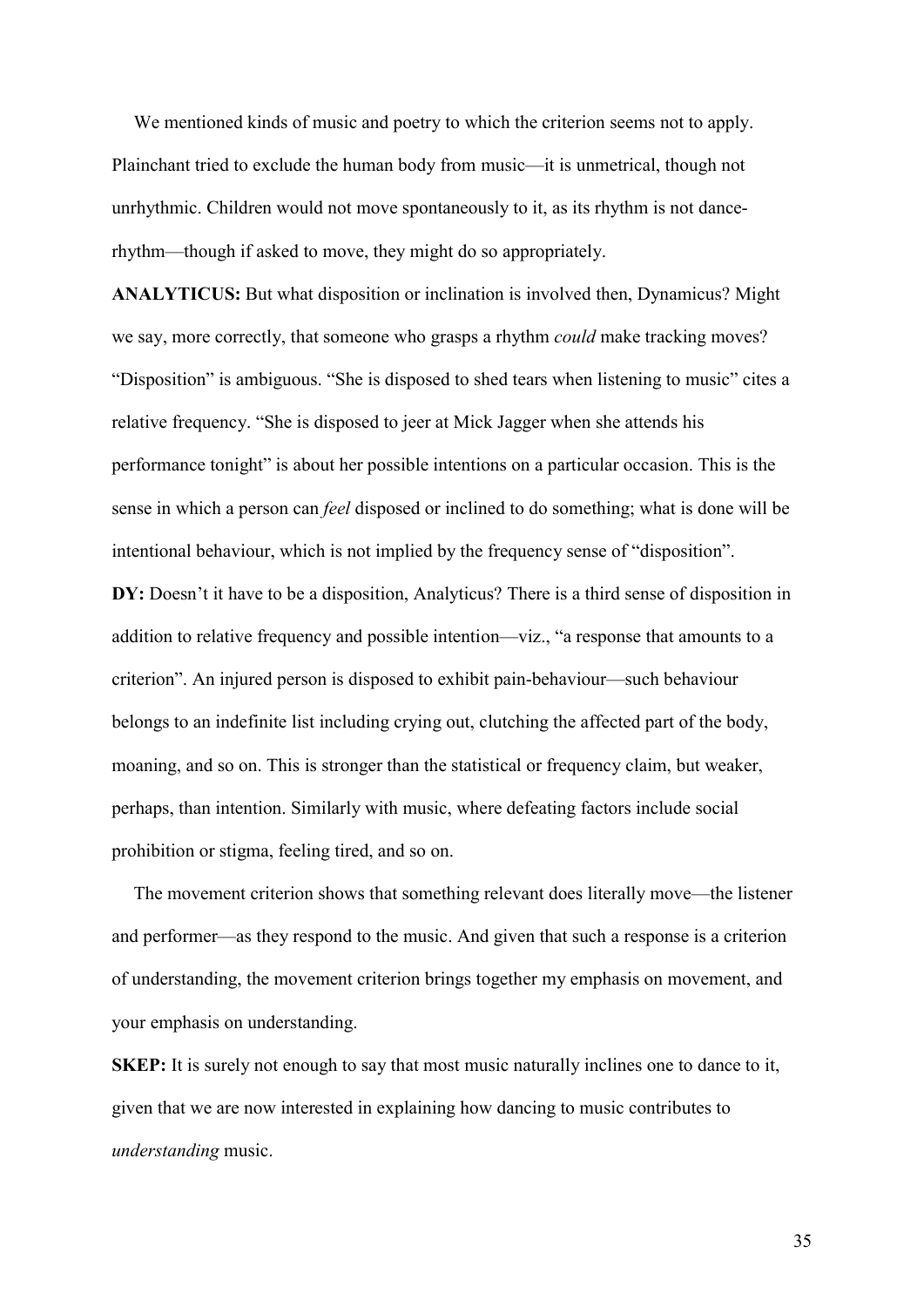DY: I am not sure that there is such an explanation—it seems more like a conceptual elucidation. I would add that most music naturally inclines one to dance—the use of "incline" does not seem to be a philosopher's weasel-word. But that claim does not express the conceptual connection between music and dance, that I am trying to elucidate. It's interesting that proponents of entrainment also make this connection, and that here also it seems to be contingent. For instance, Theodorus Gracykus, in our volume, argues that "The centrality of entrainment explains our near-universal propensity to interpret music as human gait and comportment": "we grasp the music's gait in a preconceptual recognition process. Knowledgeable listeners feel the beat. [The listener who sits] still in the concert hall will entrain to the occurrent music, anticipating how to move to it".<sup>45</sup>

Moving to the music is a kind of entrainment—but, to reiterate, entrainment is an elucidation and not, as psychologists suppose, an explanation of the movement. If someone taps their feet to music, no explanation is required—"Why are you doing that?" would be the kind of question someone high on the autism spectrum or a Martian visitor might ask. SKEP: I most certainly grant this claim! Indeed I formulated a version of it independently of Gracykus. The truth in your intuition of a deep link between music and dance is not that the experience of music disposes one to dance—that is causal and non-normative. Rather, it is that unless one IU dance or move to the music—a capacity of following the music, entraining to its rhythm—then one does not know what the music is, one cannot identify it as the music it is. That's a conceptual, normative notion—just what your humanistic account of rhythm requires.

DY: That is well-put, Skepticus—I see that I was wrong to insist that the movement criterion involves a disposition rather than a capacity. We agree that there is a deep

<sup>45</sup> Gracyk, "Musical Expressiveness".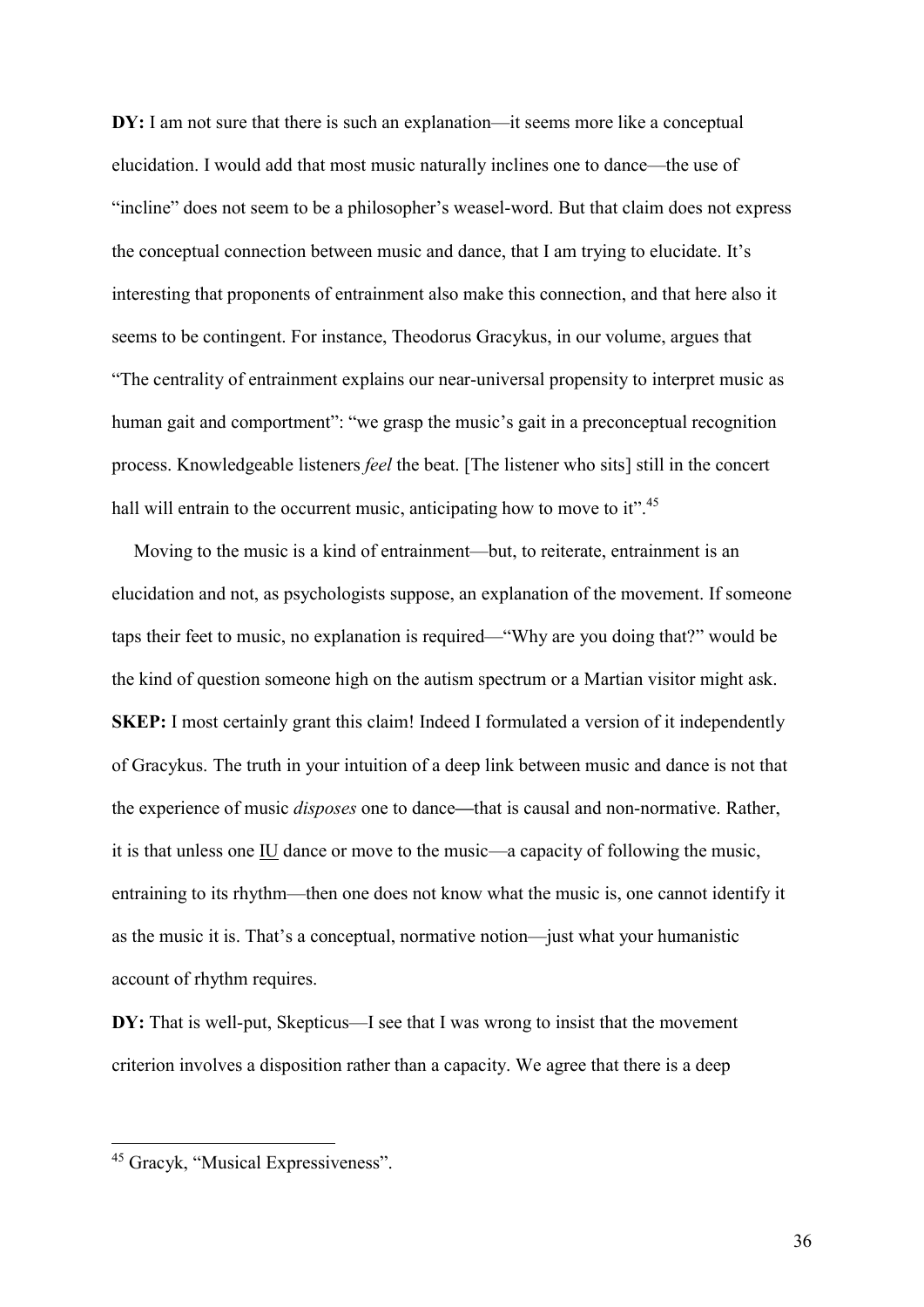conceptual connection between music and dance—yet to return to my earlier claim, you want to say that "rhythm", as it appears in "musical rhythm" and "dance rhythm", is ambiguous?

SKEP: It is not ambiguous. For a start one could hold, as you yourself once did, that rhythm is disjunctive, characterizing music in one way (accenting sounds, which do not literally move) and dance in another (accenting bodily movements, which literally move): Rhythm is "order in movement . . . viz. the imposition of accents on sequences of sounds or movements, creating non-periodic phenomena usually within a periodic repetitive (metrical) framework".<sup>46</sup> This definition of rhythm as "order in movement" is disjunctive, in my view, because it applies to phenomena either literally (dance) or figuratively (music).

DY: I do not agree that this definition is disjunctive—but pray continue.

SKEP: I respect the intuition behind your definition: namely, that there is no requirement to reduce the phenomena of rhythm to a unity. Clarification can be achieved by expansion. Thus rhythm involves hearing or otherwise perceiving accents in sounds—speech (which is not mere sound), non-intentional phenomena (heartbeat)—and in movement—natural objects (cycles of the moon), artifacts (movement of second hand of a watch or of a train), intentional movement (dance, walking gait).

But we can go further, and say that rhythms in music and dance, as well as natural rhythms, have this in common: they are all patterns of changes of qualities in time. That is, a dynamic pattern, if one uses the word "dynamic" to connote change rather than movement—which is not how you use it, Dynamicus. Dewey was right, rhythm is "order

<sup>46</sup> Hamilton, "Rhythm and Stasis", 26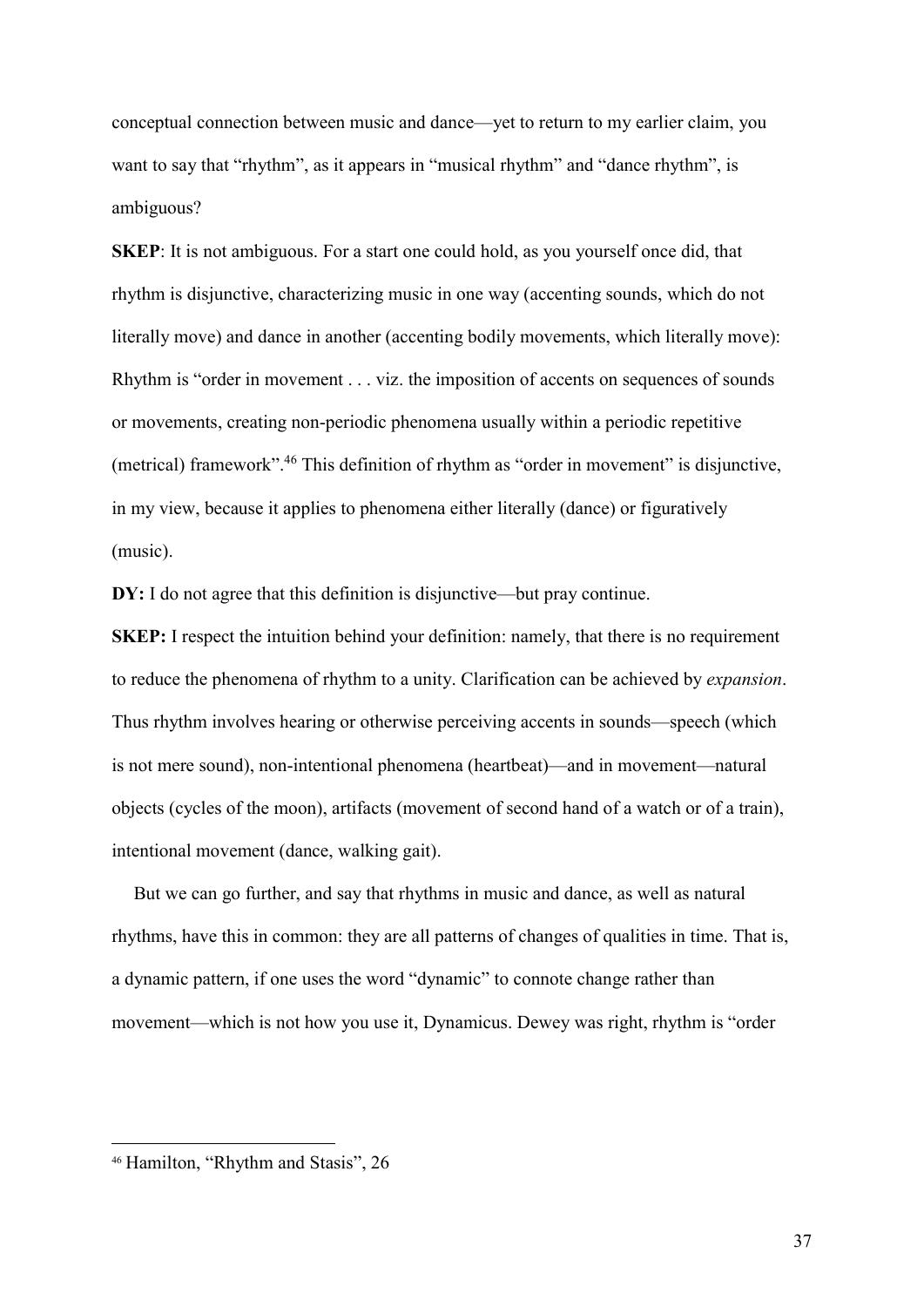in change"<sup>47</sup>—though as we have seen in the discussion of meaningful order, that is not the end of the matter.

DY: The account that you suggest is certainly not the one I intended. My account aims to be unifying and not disjunctive. A genuinely disjunctive account, such as McDowell's account of perception, finds little in common between the disjuncts. But we are due to meet our colleague Vitalia shortly, and I think we should ask her how she views the debate.

### 5. HUMAN MOVEMENT

# (PINK LANE CAFÉ, NEWCASTLE)

VITALIA: Good day, colleagues. I've overheard some of your discussion on the question of rhythm, and some thoughts on these questions occur to me.

DY: Pray enlighten us, Vitalia!

-

VIT: First I would agree with Analyticus and Skepticus in rejecting a dispositional account—and would place their objections in a broader context. Most human adults are not disposed to show pain-behaviour when in pain. "Humans wince and cry out at pain" would be a false *empirical* generalization, but a true *natural* generalization. In this context, "disposed" is a philosopher's weasel-word. To make a true empirical generalization, featuring a claim about dispositions, one must introduce "normal conditions" and suchlike.

 $47$  Dewey, *Art As Experience*: "Because rhythm is a universal scheme of existence underlying all realization of order in change it pervades all the arts , literary, musical, plastic and architectural, as well as the dance" (150); "There is a rhythm in nature before poetry, painting, architecture and music exist" (147).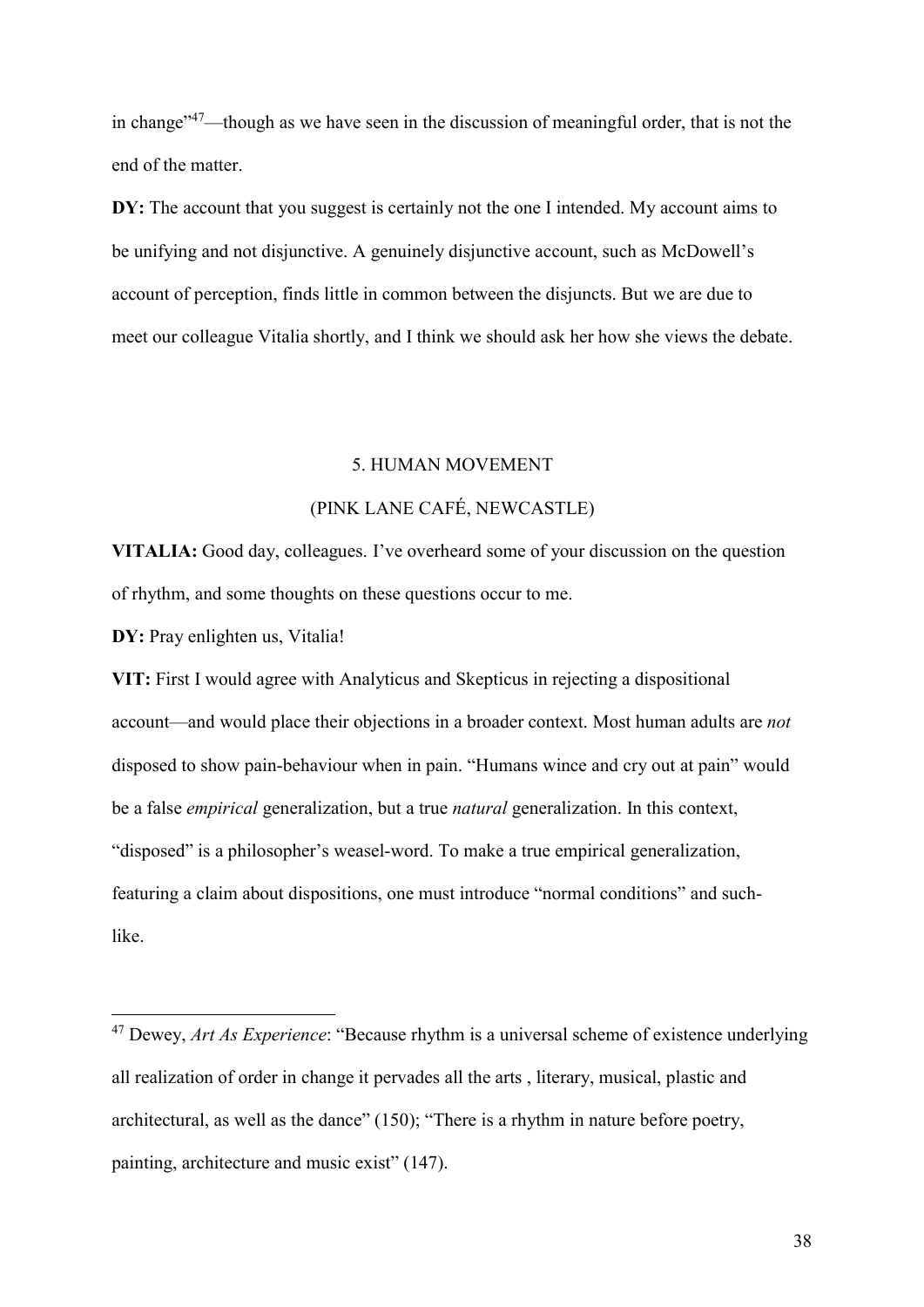Talk of dispositions loses reference to the subject's history, and refers only to their current state. Possession of a capacity, in contrast, is associated with culture and practice, and conforms with a humanistic approach. Dynamicus's claim should therefore be: just as the natural, pre-linguistic response to pain is pain-behaviour, so the natural pre-linguistic response to music is dance-behaviour. Humans can suppress that natural response, or communicate it in a non-natural, linguistic way.

ANALYTICUS: Thank you for your support, Vitalia!

DY: These are interesting points that I must ponder.

VIT: There is a further issue I would raise. It struck me while considering your humanistic view, Dynamicus, that the movement in question is bodily movement. It is the movement of a living self-conscious being, not those of an inanimate object.

DY: Yes, of course—unlike Skepticus, I limit the realm of rhythm to the intentional or voluntary.

VIT: Indeed. Because of our Cartesian heritage, philosophers often treat bodily movement as movement of a thing that happens to be living. However, "life" is not an accidental property of some objects. It is what, following Anscombe, one can call a "form of description"—or following Hegel, a "logical category". Likewise, "human movement" is not movement that is accidentally of a human being.

DY: These are sage comments, Vitalia.

VIT: To describe the movements of a living thing is to invoke a form of description quite unlike that which applies to the movements of inanimate objects. As I understand Dynamicus, human movement shares an order with sound-patterns that we call "rhythmic". To investigate this claim we need to think about what it is for a human body to be moving. The criteria for this are quite different from those for inanimate things. It can, for example, be right to talk of human movement in the context of an action that comprises a moment of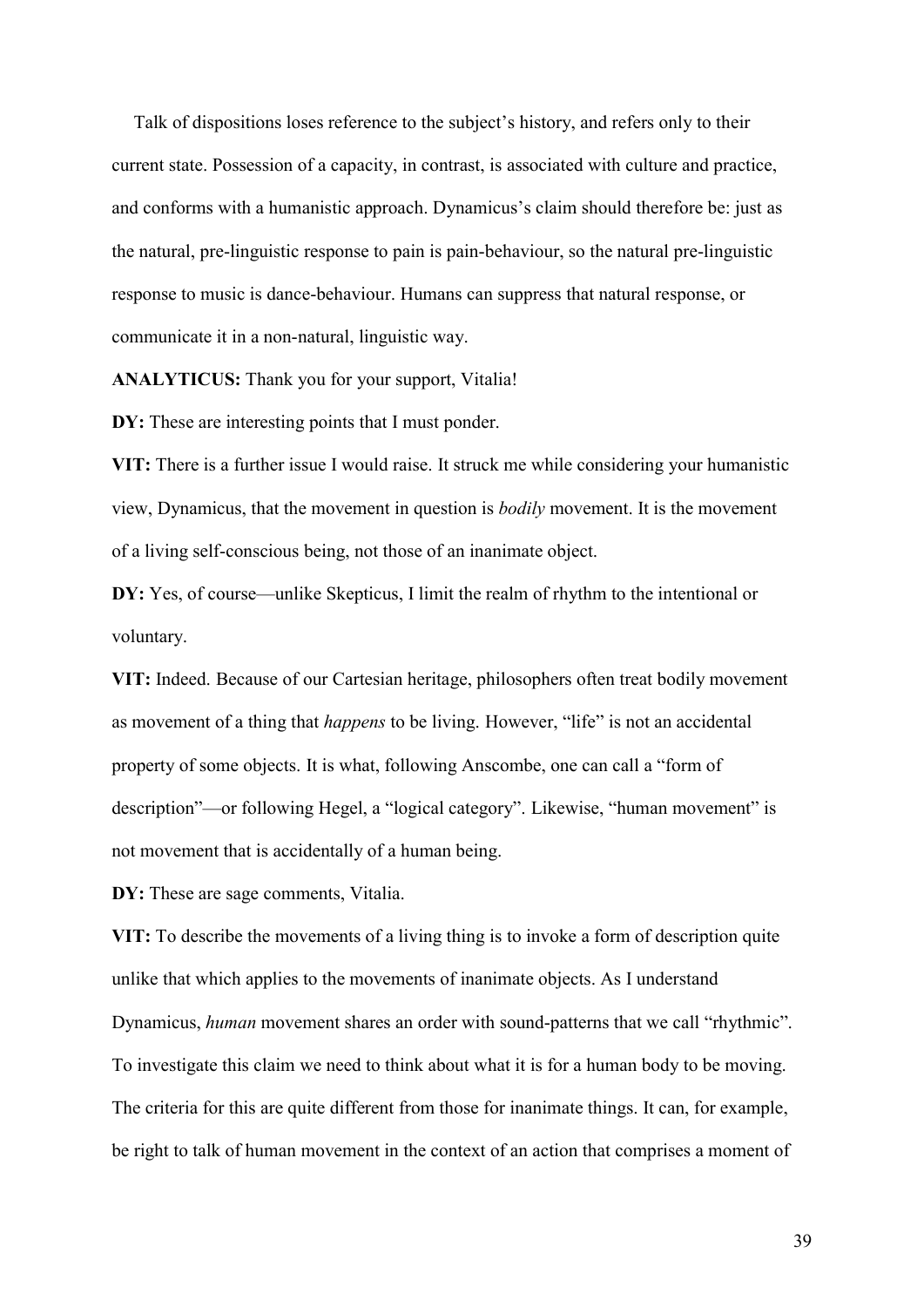stillness, and wrong to talk of human movement in the presence of spatial movement. Thus a moment of physical stillness can be an intrinsic feature of a complex pattern of bodily movement; conversely, someone in traction, in hospital, may have their limbs moved by a pulley, while not moving their body. Thus the criteria for continuity and unity of movement are quite different for a human being than for a lump of matter.

DY: That is very helpful, Vitalia. It seems that you and I agree, against Skepticus, that rhythm is an essentially intentional notion, and indeed involves intentional movement and that you agree with my view that that there is an order of movement shared by music, poetry, dance, and bodily movement.

VIT: Yes, that is well-expressed, Dynamicus. I was unhappy with your suggestion that music literally moves—"literal" is a strange term, and is not required by your account of a common order between bodily movement and that of music. That isomorphism makes it apt to describe the music as "moving". I would therefore argue that it is wrong to describe the ascription of movement as metaphorical, but that equally it is unhelpful to say "the music literally moves".

DY: Do continue, Vitalia.

VIT: The question "literal or metaphorical?" can be raised only after it has been specified to which language-game the description "the music moves" belongs. Contrast the everyday and scientific language-games with "solid". Is the table literally solid? Nothing falls through it; but physicists explain that solid things are literally full of spaces between atomic particles. If we are describing the movements of a raindrop down a window, it is metaphorical to describe them as indecisive. A dancer's movements may be indecisive, in contrast, in virtue of her dance involving significant periods of stillness and immobility; this immobility is, in the spatial sense, part of her movement. A performer may have her limbs moved by other performers, while not moving her body.

40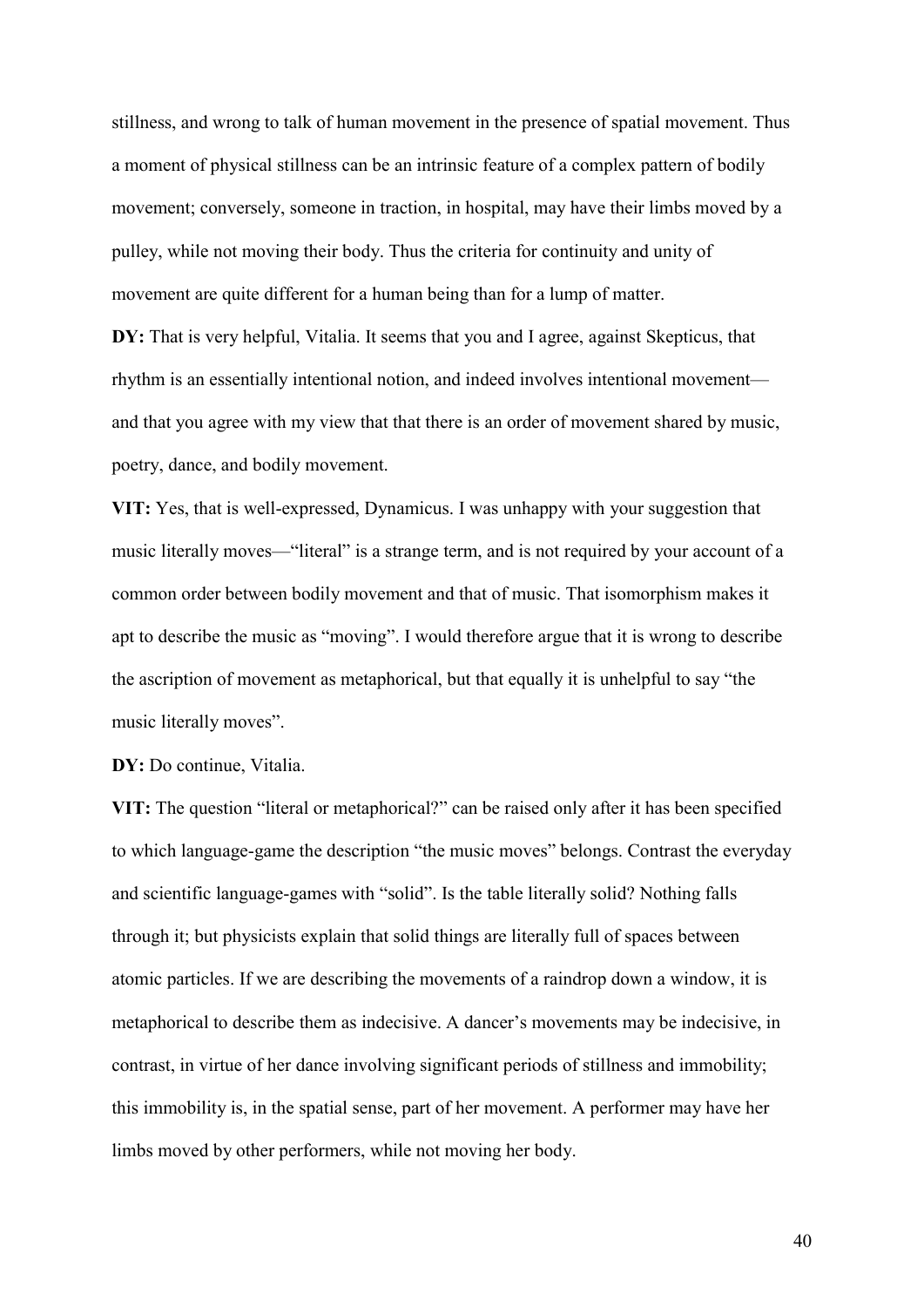SKEP: I agree with your first point, Vitalia. I deny that the music moves in any literal sense, but I accept the importance of human movement as a manifestation of understanding music—and other intentional rhythms—through entrainment. Rhythm is an order of changes of qualities in time that strikes us as meaningful—it is experienced as if intended to communicate something to the listener, even if it is, in fact, non-intentional and meaningless like the beating of a heart. But while there is an analogy between literal bodily movement and the way the music changes in time, this is not an isomorphism of movement as you put it Vitalia—so it is misleading to conclude that the music moves. There may be isomorphism between musical rhythm—an intentional order of sonic changes in time—and dance rhythm, an intentional order of changes in bodily movement in time and space. But rhythm itself is not movement. Movement can, of course, have rhythm but that does not mean that rhythm is movement.

VIT: The nub of our disagreement, Skepticus, seems to be that Dynamicus and myself hold that music and bodily movement share an order of movement, and you do not.<sup>48</sup> This leaves you with the problem of the ambiguity of "rhythm", as it appears in "musical rhythm" and "dance rhythm".

DY: You deny this common order, Skepticus, because you are committed to what I called sonicism, which regards music as exclusively an aural art, and musical rhythm as an intentional order of sonic changes in time. Sonicism sharply separate music and dance. SKEP: There is no ambiguity in "rhythm" on my account. To reiterate, we can say, consistently with Dynamicus's original definition, that the concept of rhythm is disjunctive, characterizing both music and dance, and, indeed, characterizing both natural

<sup>&</sup>lt;sup>48</sup> The idea of an order of movement can be developed through the ideas of Simone Weil, explicated by Winch, Simone Weil, esp. Ch. 4.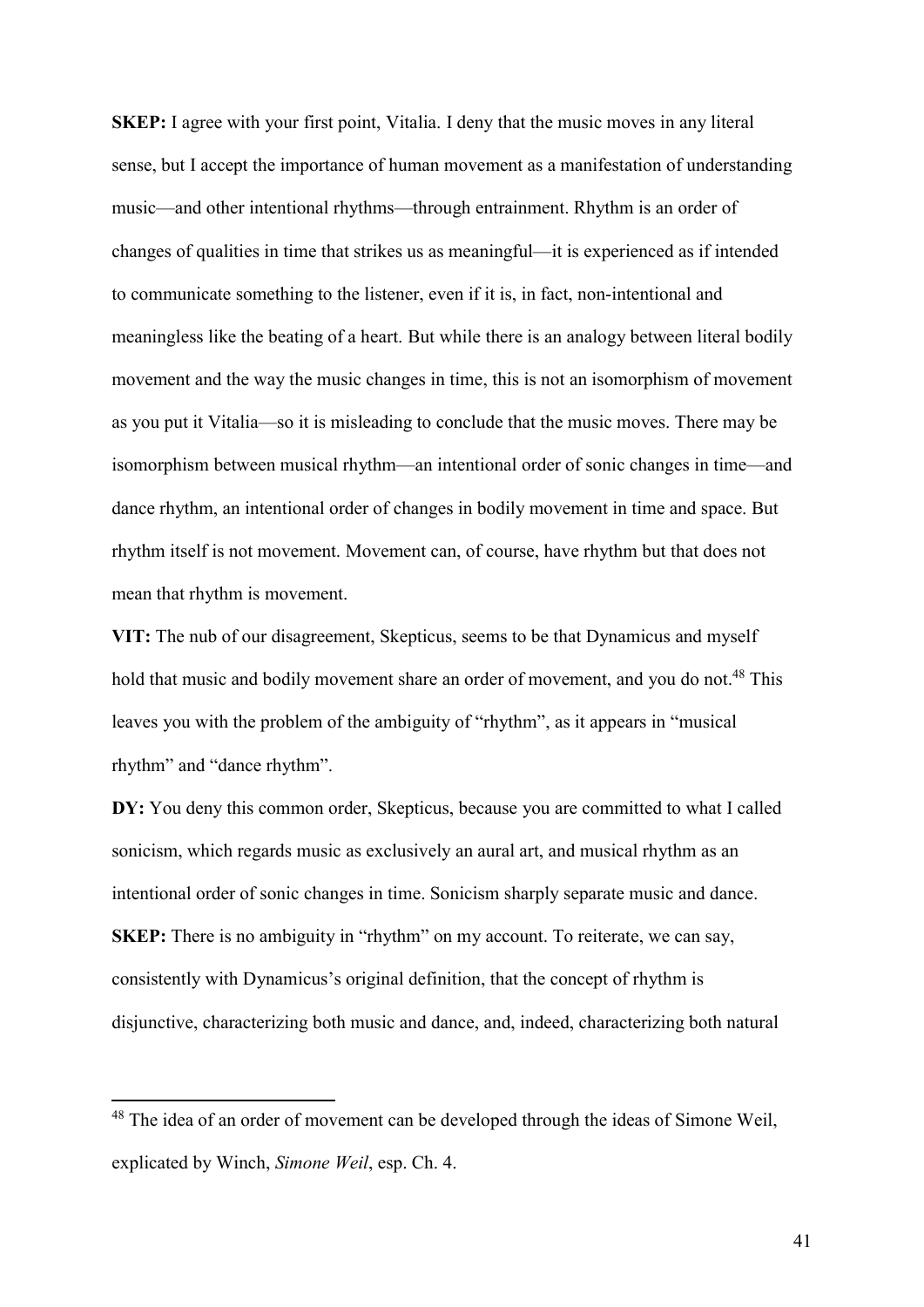rhythms (heartbeat, respiration) and human rhythms (music, dance). But I prefer to say, with Dewey, that what all rhythms have in common is an order of changes in time. My humanism is a matter of holding, in addition, not that rhythms must be intentional—which is Dynamicus's view—but that rhythms are experienced as intentional or meaningful. VIT: Thank you for that clarification, Skepticus. It seems that we all agree in rejecting a description of bodily movements as if they were movements of an inanimate object—as an analogue of the naturalistically-identified sound-sequence. With such a form of description, the concepts of rhythm and dance get no grip. Under this mode of description, any physical pause will be a cessation of movement and any sound-pause a cessation of sound-sequence.

However, as Anscombe reminds us, our description of human bodies in purely physiological terms is parasitic on vital forms of description. There would be no movements to identify, were it not for the latter. We do not first identify physical movements, and then on investigation come to apply vital descriptions. Rather, we recognize and produce human movements, then by investigating them, come to these other forms of description.

So, too, with the naturalistic description of sound: we recognize (and produce) rhythmic sound sequences, and by investigating them, we apply this other form of description. In the vital mode of description, physical-pause or sound-pause does not imply that bodily movement or rhythm has ended. Such pauses are internal to the concept of rhythm and dance.

DY: A very congenial line of argument, Vitalia.

VIT: Thus we avoid the need to invoke dispositions. Dance, music, and rhythm are forms of description that belong to human life. To recognize a musical rhythm—a movementpattern in sound—is to apply a description that can be expressed in bodily movement, that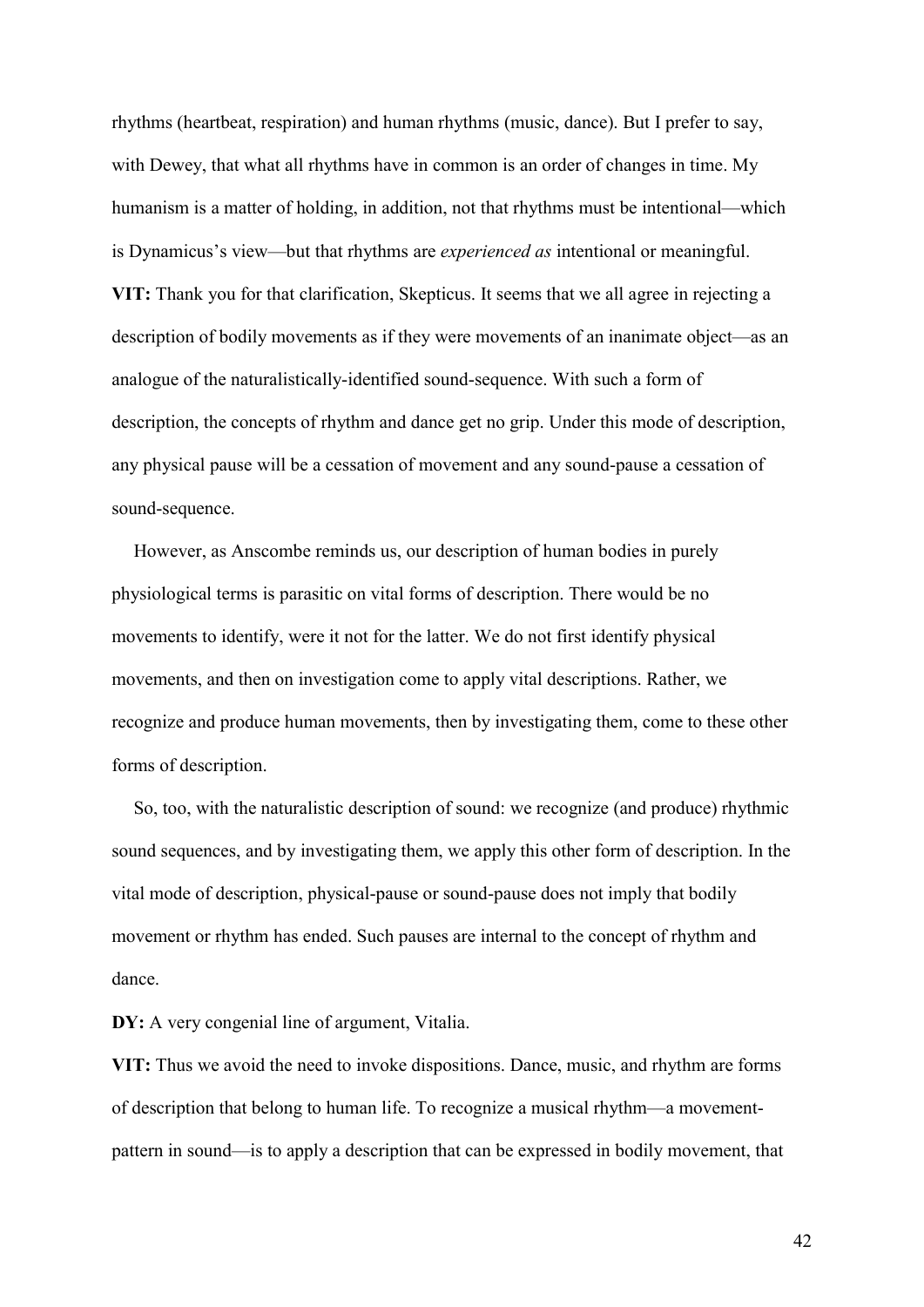is, dance. This need not imply anything about one's individual psychology and dispositions—I may be quite indisposed to dance. But if we did not have the concept "rhythm"—that is, did not hear sounds as rhythms—"dancing" would not be a possible description of human movement.

DY: To assert a conceptual connection between bodily movement and music is to make a stronger claim than Scruton. He holds that the source of the metaphor of musical movement is bodily movement, but in fact—to reiterate—they share an order of movement, described in rhythmic terms.

SKEP: When Vitalia refers to "a movement-pattern in sound", this cannot be taken literally as relative change in spatial location. Music and bodily movement may share rhythm, but rhythm is not any kind of movement; rather it's an apparently meaningful pattern of changes in time. Responding to musical rhythm in a dance-like way and even producing music in a dance-like way—which is, at best, all you have established—are distinct from claiming that "rhythm constitutes an order of movement". That is the nub of the problem. The constitutive claim is not established by the cognitive or genetic claims. DY: On that we differ, Skepticus. But at this pregnant point, my dear interlocutors, we must curtail our discussion—our word-limit has been reached. Our readers must decide whether they favour my still inadequately-developed attempt to capture a long-standing intuition about the connection between music and movement, your incisive critique, or the sage views of our other contributors.

### WORKS CITED

Anscombe, G.E.M., "The Question of Linguistic Idealism", Collected Papers, vol. 1, 1981. Boghossian, Paul, "On Hearing the Music in the Sound: Scruton on Musical

Expression", Journal of Aesthetics and Art Criticism, 60.1 (2002), 49–55.

43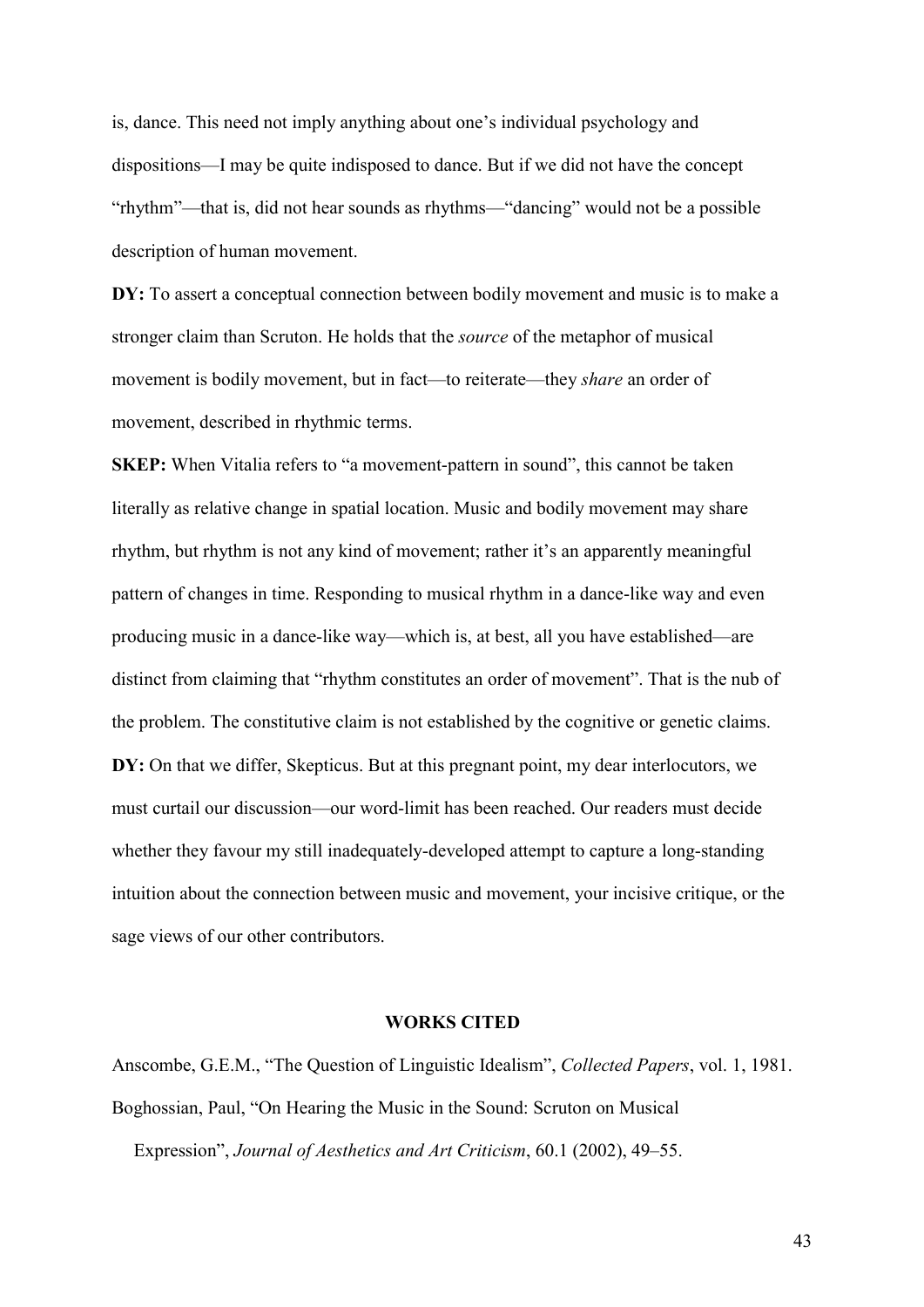- Budd, Malcolm, "Musical Movement and Aesthetic Metaphors", British Journal of Aesthetics, 43.3 (2003), 209–23.
- Clayton, Martin, "Entrainment and the Social Origins of Musical Rhythm", in Andy Hamilton, Peter Cheyne, and Max Paddison, eds, The Philosophy of Rhythm: Aesthetics, Music, Poetics (Oxford, 2019), 000–000.
- Clayton, Martin, Rebecca Sager, and Udo Will, "In Time with the Music: The Concept of Entrainment and its Significance for Ethnomusicology", European Meetings in Ethnomusicology, 11 (2005), 1–82.
- Cooper, Grosvenor, and Leonard B. Meyer, The Rhythmic Structure of Music (Chicago, 1960).
- Cowling, Sam, "Instantiation as Location", Philosophical Studies, 167.3 (2014), 667–82. Dewey, Art As Experience (1934; New York: 1980).
- Funkhouser, Eric, The Logical Structure of Kinds (Oxford, 2014).
- Gracyk, Theodor, "Rhythms, Resemblance, and Musical Expressiveness", in Andy Hamilton, Peter Cheyne, and Max Paddison, eds, The Philosophy of Rhythm: Aesthetics, Music, Poetics (Oxford, 2019), 000–000.
- Hamilton, Andy, Aesthetics and Music (London, 2007).
- Hamilton, Andy, "Rhythm and Stasis: An Almost Entirely Neglected and Major Philosophical Problem", Proceedings of the Aristotelian Society, 111.1 (2011), 25–42.
- Hamilton, Andy, "Review: Koktebel Jazz Party, Crimea" (2014): www.jazzjournal.co.uk/magazine/810/review-koktebel-jazz-party-crimea
- Hamilton, Andy, "Rhythm and Movement: Music, Metaphor And Dance", Midwest Studies in Philosophy (forthcoming).
- Hanslick, Eduard, On The Musically Beautiful (1854), tr. Geoffrey Payzant (Indianapolis, 1986).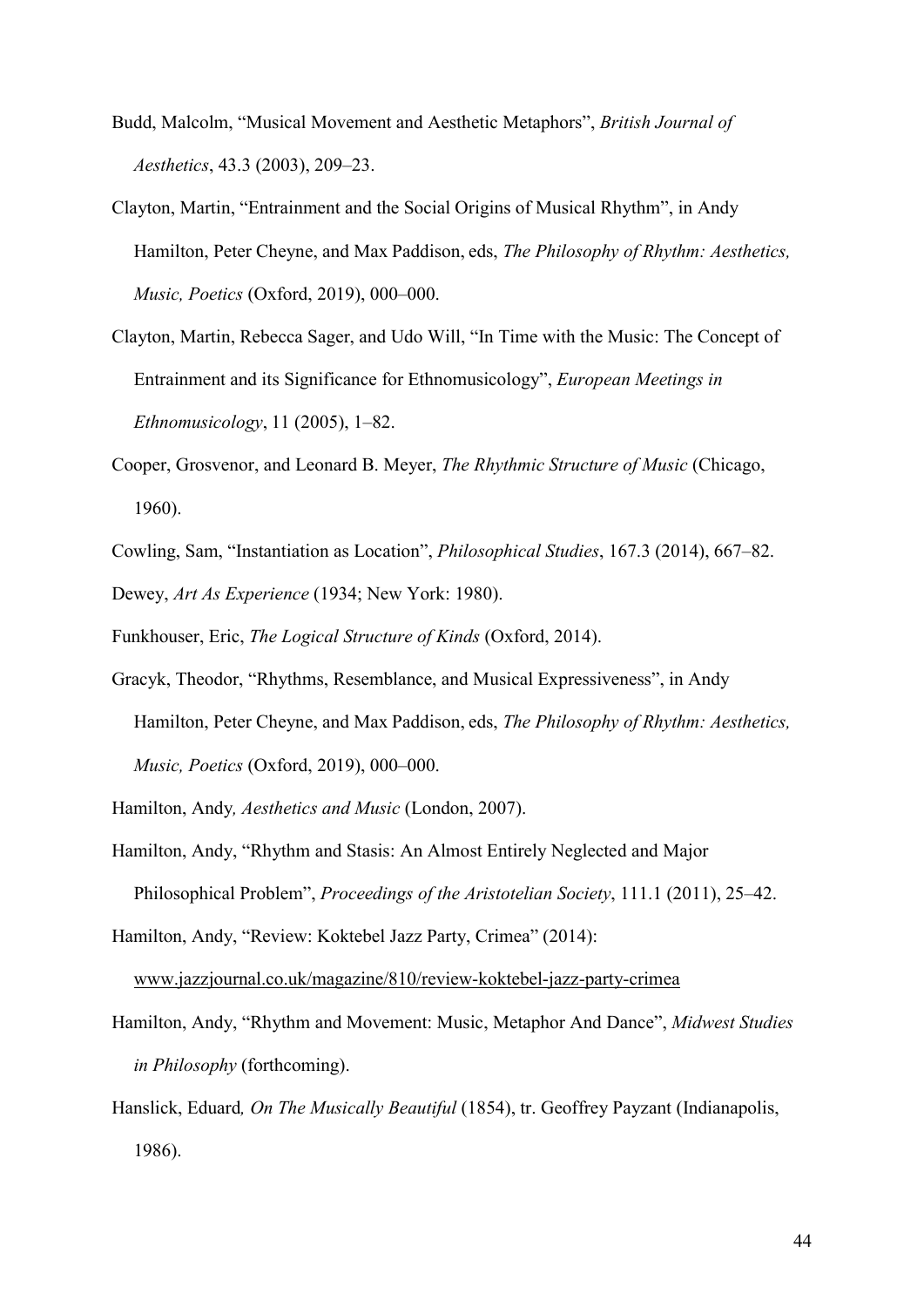Harman, Gilbert, Change in View (Cambridge, MA, 1986).

- Brian Kane, Sound Unseen: Acousmatic Sound in Theory and Practice (Oxford, 2014).
- London, Justin, Hearing in Time: Psychological Aspects of Musical Meter (2004;  $2<sup>nd</sup>$  edn, Oxford, 2012).
- London, Justin, "Metric Entrainment and the Problem(s) of Perception", in Andy Hamilton, Peter Cheyne, and Max Paddison, eds, The Philosophy of Rhythm: Aesthetics, Music, Poetics (Oxford, 2019), 000–000.
- Malina, Frank J., and Pierre Schaeffer, "A Conversation on Concrete Music and Kinetic Art", Leonardo, 5.3 (1972), 255–60.
- Messiaen, Olivier, Music and Colour: Conversations with Claude Samuel, tr. E. Thomas Glasow, Portland (Oregon, 1994).

Mumford, Stephen, and Rani Lill Anjum, Getting Causes From Powers (Oxford: 2011).

- Nussbaum, Charles, "Musical Perception", in Mohan Matthen, ed., Oxford Handbook of Philosophy of Perception (Oxford: 2015).
- Plato, The Laws (c.360 bc), tr. Trevor J. Saunders, in Complete Works, ed. John M. Cooper (Indianapolis, 1997).
- Pound, Ezra, ABC of Reading (1934; London, 1961).
- Schütz, Alfred, On Phenomenology and Social Relations: Selected Writings, ed. Helmut R. Wagner (Chicago, 1970).
- Scruton, Roger, "Thoughts on Rhythm", in Kathleen Stock, ed., Philosophers on Music: Experience, Meaning, and Work (Oxford, 2007), 226–55.

Scruton, Roger, Understanding Music: Philosophy and Interpretation (London, 2009).

Simons, Peter, "The Ontology of Rhythm", in Andy Hamilton, Peter Cheyne, and Max Paddison, eds, The Philosophy of Rhythm: Aesthetics, Music, Poetics (Oxford, 2019), 000–000.